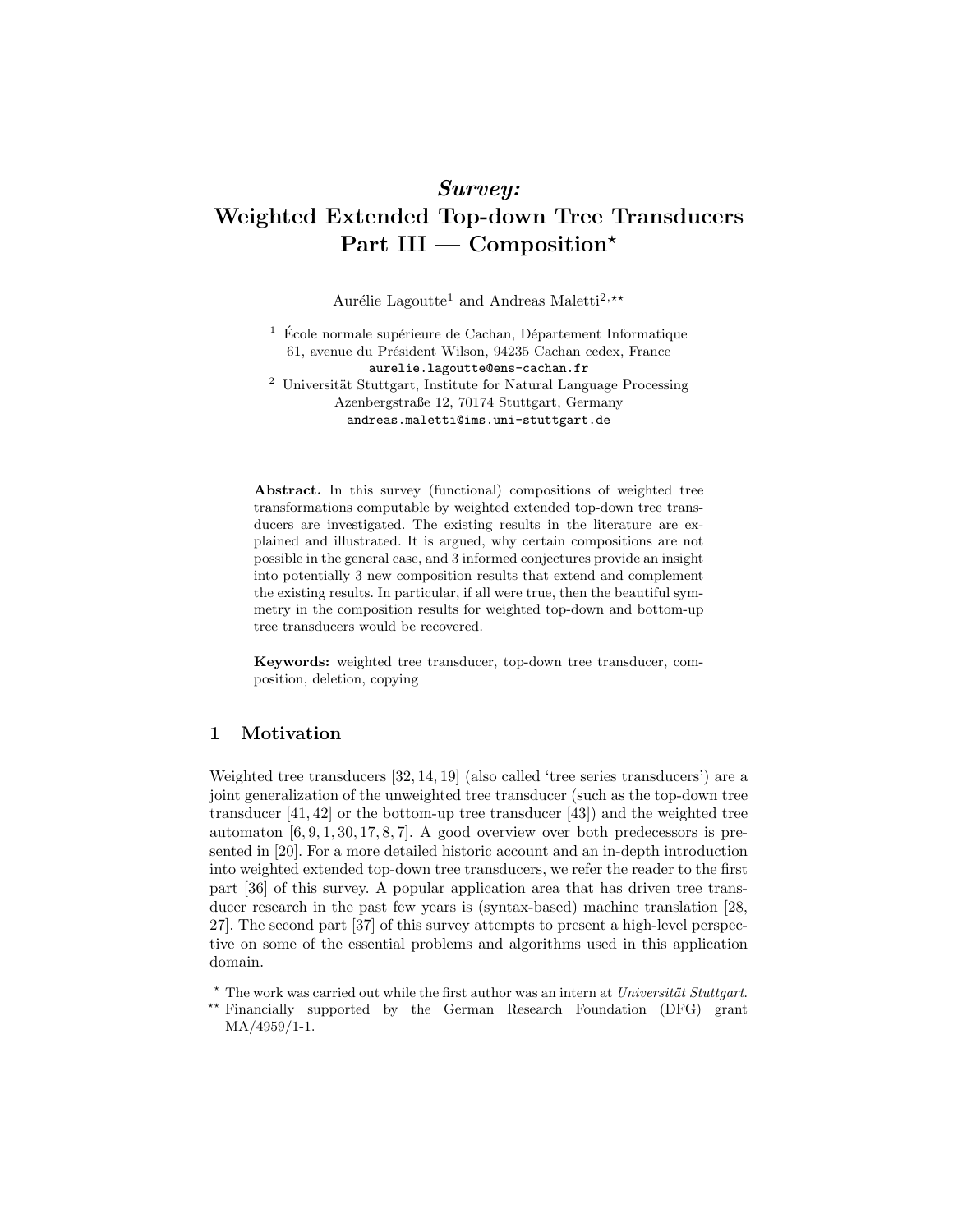In this part of the survey, we will investigate compositions of weighted extended (top-down) tree transducers. Such a tree transducer computes a weighted relation between input and output trees (i.e., it assigns a weight to each pair of input and output trees). Two such relations can be composed in the usual manner with the only difference that a weight (for example, a confidence or a probability) is returned each time "membership is tested". Using the real numbers as weight structure, we compose two weighted relations  $\tau_1: A \times B \to \mathbb{R}$ and  $\tau_2: B \times C \to \mathbb{R}$  by requiring that

$$
(\tau_1;\tau_2)(a,c) = \sum_{b \in B} \tau_1(a,b) \cdot \tau_2(b,c) \tag{1}
$$

for all  $a \in A$  and  $c \in C$ . For the sake of simplicity, let us assume that B is finite. Equation (1) can be imagined in an operational manner. The first process transforms the input a into an intermediate product b at a certain cost  $\tau_1(a, b)$ . This intermediate product is then fed into the second process, which transforms it into a final product at cost  $\tau_2(b, c)$ . Thus, the components are executed in a sequential manner. Traditionally, the multiplicative operation of the weight structure (typically, a semiring [25, 23]) is used to combine weights of processes that are executed in series (or in sequence). Consequently, we multiply the weights  $\tau_1(a, b) \cdot \tau_2(b, c)$  to obtain the cost of producing c from a via the intermediate product b. Naturally, there might be a choice of intermediate products that are all suitable to some degree to produce the output c. Thus, we sum over all the possibilities of producing c from a.

Compositions have been and are used in a number of application areas as diverse as machine translation [46] and functional program optimization [29]. The complexity of a given tree transformation problem can be tackled and broken down into smaller pieces with the help of (de-)composition in a divide-andconquer approach. Once all the subproblems have been solved, the individual solutions can be recombined with the help of composition. This approach is used in [46], where a translation model is broken into 3 smaller pieces:

- a reordering component, which changes the order of subtrees but keeps the trees otherwise intact,
- an insertion component, which has the ability to spontaneously add subtrees to the output of the translation, and
- a translation component, which just translates the words (or phrases) occuring in the input tree.

These components can now be trained and optimized individually (even from different resources). However, since the evaluation of composition chains can be very inefficient [40], automatic procedures that "compose" finite representations of such weighted relations are desirable. Naturally, the obtained finite representation should compute the composition of the weighted relations computed by the input representations. As expected, the finite representation discussed in this survey is the weighted extended top-down tree transducer (xtt) together with its variants.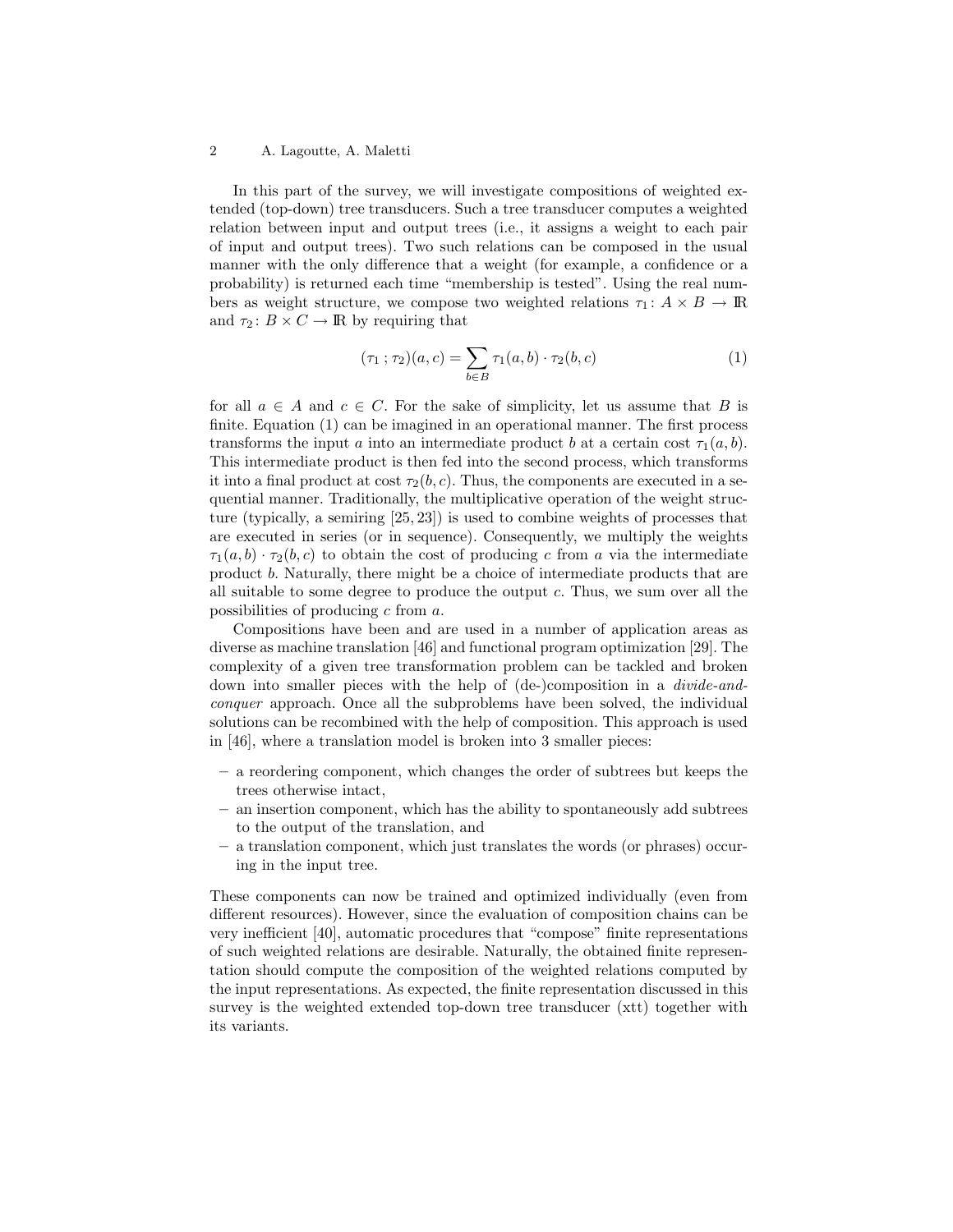In contrast to the first part [36] of this survey, we do not require a complete semiring [25, 23] here, which yields that we have to avoid infinite summations. This change prompts a minor change in the definition of the model because we have to disallow rules that contain no input and output symbol at all. In fact, infinite sums also restrict the potential compositions because we have to guarantee that the sum in (1) is finite. This is achieved by two simple conditions, of which each is sufficient to guarantee the finiteness of the sum in (1). Moreover, we introduce a simple variant of our main model that has rule identifiers in order to simplify the composition constructions. The additional indirection via identifiers allows us to construct the same rule several times under different names. In this way we can obtain a closer and more direct relationship between the rules of the input xtt and the composed xtt.

In the main part of this survey, we investigate compositions of xtt. In other words, given two xtt  $M$  and  $N$ , we want to construct another xtt that computes the composition of the weighted tree transformations computed by the xtt  $M$  and  $N$ . It is known that already in the unweighted setting, this cannot always be achieved, and we will consider two important cases:

- compositions of an xtt with a top-down tree transducer, and
- compositions of selected xtt with top-down tree transducers that can additionally have  $\varepsilon$ -rules.

The former case has been investigated in the unweighted case by [12, 5] and these results were partially lifted to the weighted setting in [14, 33, 34]. We recall all the relevant results and complement them by three conjectured results that handle the missing cases. More precisely, we conjecture:

- that a constant xtt can be composed with a linear top-down tree transducer (see Conjecture 11), where the property 'constant' will be introduced here,
- that a deterministic xtt can be composed with a nondeleting top-down tree transducer (see Conjecture 13), and
- that a constant and deterministic xtt can be composed with any top-down tree transducer (see Conjecture 14).

We explain why these conjectured cases cause additional problems, which are due to the presence of weights. While we will not present a formal construction for each case, we present a generic composition construction and then indicate how to modify it to obtain a formal construction for the individual cases.

The latter case, in which we compose an xtt with a top-down tree transducer with  $\varepsilon$ -rules, was investigated in [39] in the unweighted setting. Here, we extend the results of [39] to the weighted setting and conjecture a new result (see Conjecture 23), which is again based on the new property 'constant'. Overall, our conjectured results complement the existing results nicely, and if all were true, then we would obtain the beautiful symmetry in the weighted setting that is known from compositions [12, 5] for unweighted top-down and bottom-up tree transducers [43].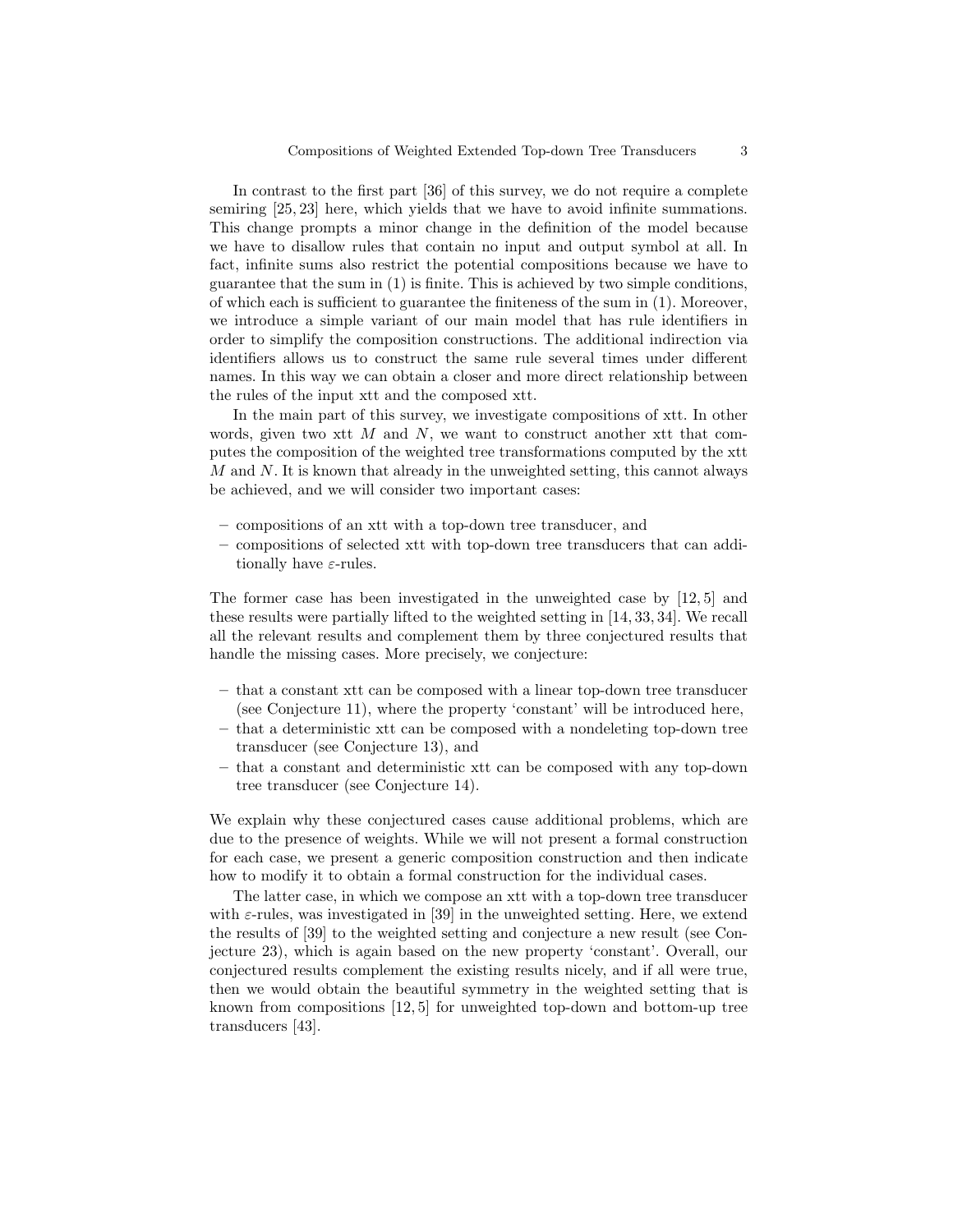# 2 Notation

The set of all nonnegative integers is **IN**, and we let  $[n] = \{i \in \mathbb{N} \mid 1 \leq i \leq n\}$ for every  $n \in \mathbb{N}$ . We fix the set  $X = \{x_i \mid i \in \mathbb{N}\}\$  of (formal) variables. The set of all finite words (or sequences) over a set S is  $S^*$ , where  $\varepsilon$  is the empty word. The concatenation of the words  $v, w \in S^*$  is  $v.w$  or simply  $vw$ . The length of a word  $w \in S^*$  is denoted by |w|. An *alphabet*  $\Sigma$  is a nonempty and finite set, of which the elements are called *symbols*. For every alphabet  $Q$ , we let  $Q(S) = \{q(s) | q \in Q, s \in S\}$ . The set  $T_{\Sigma}(S)$  of  $\Sigma$ -trees<sup>3</sup> with leaf labels S is the smallest set U such that  $S \subseteq U$  and  $\sigma(u_1, \ldots, u_k) \in U$  for every  $k \in \mathbb{N}, \sigma \in \Sigma$ , and  $u_1, \ldots, u_k \in U$ . We often omit qualifications like 'for all  $k \in \mathbb{N}$ ' if it is obvious from the context that  $k$  is a nonnegative integer. Moreover, we generally assume that  $\Sigma \cap S = \emptyset$ , and thus we write  $\sigma()$  simply as  $\sigma$  for every  $\sigma \in \Sigma$ . Given another alphabet  $\Delta$ , we treat elements of  $T_{\Delta}(T_{\Sigma}(S))$  and  $Q(T_{\Sigma}(S))$  as particular trees of  $T_{Q\cup\Sigma\cup\Delta}(S)$ .<sup>4</sup> Finally, we write  $T_{\Sigma}$  for  $T_{\Sigma}(\emptyset)$ .

Next, we define a few operations on trees. The set  $pos(t) \subseteq \mathbb{N}^*$  of positions of a tree  $t \in T_{\Sigma}(S)$  is inductively defined by  $pos(s) = \{\varepsilon\}$  for every  $s \in S$  and

$$
pos(\sigma(t_1, ..., t_k)) = \{\varepsilon\} \cup \{i.w \mid i \in [k], w \in pos(t_i)\}\
$$

for every  $\sigma \in \Sigma$  and  $t_1, \ldots, t_k \in T_{\Sigma}(S)$ . The set pos(t) of positions is (totally) ordered by the lexicographic order on  $\mathbb{N}^*$ . Let  $t, t' \in T_{\Sigma}(S)$  and  $w \in \text{pos}(t)$ . The *label* of t at position w is  $t(w)$ , and the w-rooted subtree of t is  $t|_w$ . Formally, these notions can be defined by  $s(\varepsilon) = s|_{\varepsilon} = s$  for every  $s \in S$  and

$$
\begin{aligned}\n\sigma(t_1,\ldots,t_k)(\varepsilon) &= \sigma & \sigma(t_1,\ldots,t_k)(i.v) &= t_i(v) \\
\sigma(t_1,\ldots,t_k)|_{\varepsilon} &= \sigma(t_1,\ldots,t_k) & \sigma(t_1,\ldots,t_k)|_{i.v} &= t_i|_{v}\n\end{aligned}
$$

for every  $\sigma \in \Sigma$ ,  $t_1, \ldots, t_k \in T_{\Sigma}(S)$ ,  $i \in [k]$ , and  $v \in \text{pos}(t_i)$ . For every subset  $L \subseteq \Sigma \cup S$  of labels and  $s \in S$ , we let  $pos_L(t) = \{w \in pos(t) \mid t(w) \in L\}$ and  $pos_s(t) = pos_{\{s\}}(t)$ . The expression  $t[u]_w$  denotes the tree that is obtained from  $t \in T_{\Sigma}(S)$  by replacing the subtree  $t|_w$  at position w by  $u \in T_{\Delta}(S)$ .

The following operations implicitly always use the fixed set X of variables. We let  $var(t) = \{x \in X \mid pos_x(t) \neq \emptyset\}$ . The tree t is linear if every  $x \in X$ occurs at most once in t. A substitution  $\theta: X \to T_{\Sigma}(S)$  can be applied to a tree  $t \in T_{\Sigma}(S)$ , and returns the tree  $t\theta$  that is obtained by replacing (in parallel) all occurrences of each variable  $x \in X$  by  $\theta(x)$ . Formally, (i)  $x\theta = \theta(x)$  for every  $x \in X$ , (ii)  $s\theta = s$  for every  $s \in S \setminus X$ , and (iii)  $\sigma(t_1, \ldots, t_k)\theta = \sigma(t_1\theta, \ldots, t_k\theta)$ for every  $\sigma \in \Sigma$  and  $t_1, \ldots, t_k \in T_{\Sigma}(S)$ .

A *(commutative) semiring* [25, 23] is an algebraic structure  $(A, +, \cdot, 0, 1)$  consisting of two commutative monoids  $(A, +, 0)$  and  $(A, \cdot, 1)$  such that · distributes

<sup>&</sup>lt;sup>3</sup> These are actually unranked trees, but our operational tree transformation model will only have finitely many rules that prescribe (and limit) the ranks of symbols, so that we could have used a ranked alphabet as well.

 $^4$  A benefit of our approach without explicit ranks for symbols is that we can always take the union of two alphabets.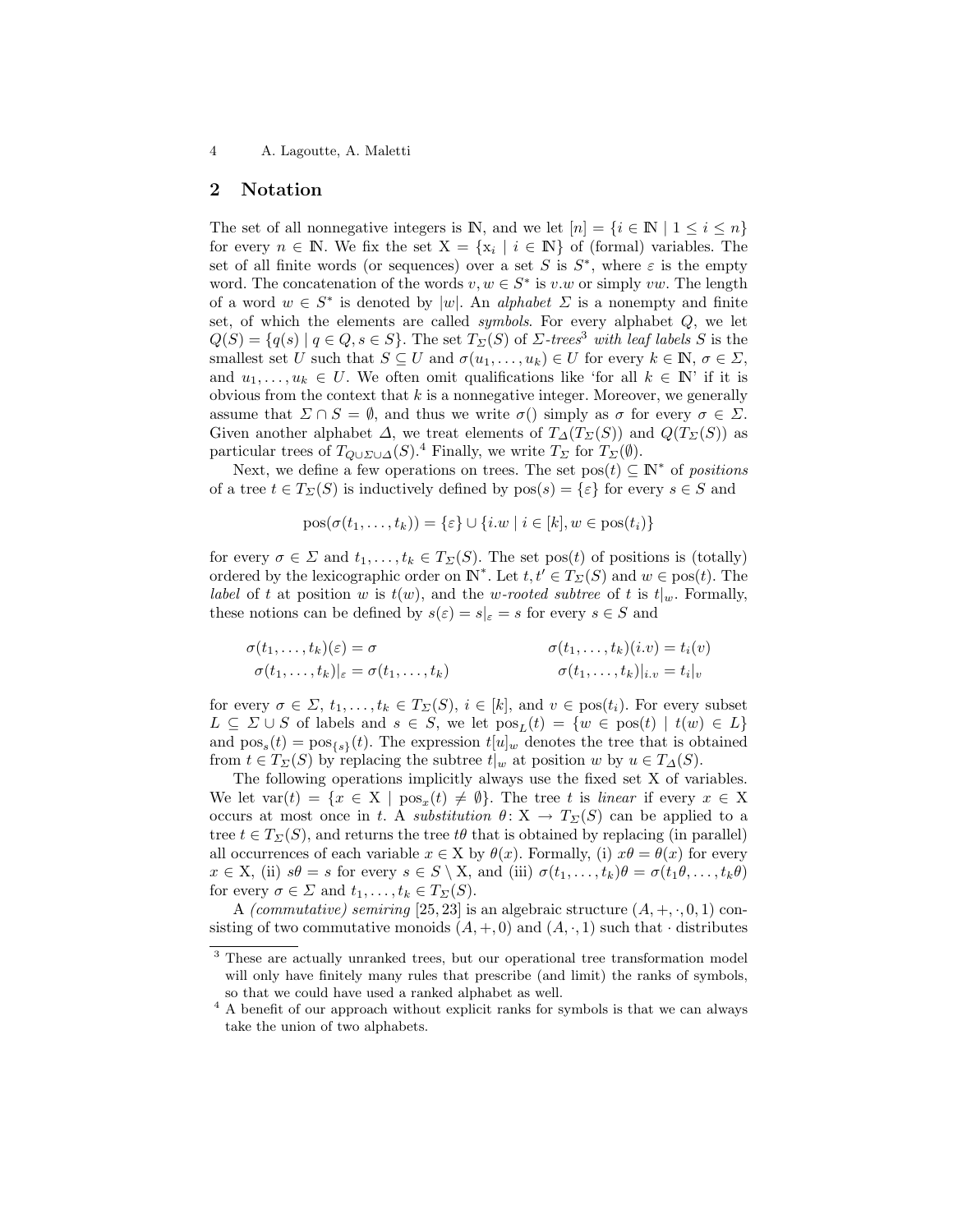over finite sums (including the empty sum, which yields  $a \cdot 0 = 0$  for all  $a \in A$ ). The semiring A is *idempotent* if  $1 + 1 = 1$ <sup>5</sup> Examples of semirings include

- the BOOLEAN semiring  $({0, 1}, \text{max}, \text{min}, 0, 1)$ , which is idempotent,
- the powerset<sup>6</sup> semiring ( $P(S)$ , ∪, ∩,  $\emptyset$ , S) for some set S, which is idempotent,
- the tropical semiring  $(\mathbb{R} \cup {\infty}$ , min,  $+,\infty,0)$ , which is also idempotent,
- the nonnegative integers  $(N, +, \cdot, 0, 1)$ , and
- the semiring of real numbers  $(\mathbb{R}, +, \cdot, 0, 1)$ .

Let S and T be sets, and let  $(A, +, \cdot, 0, 1)$  be a semiring. A weighted relation r from S to T is a mapping  $r: S \times T \to A$ . Moreover, for every mapping  $f: S \to A$ , we let  $supp(f) = \{s \in S \mid f(s) \neq 0\}$ . Thus,  $supp(r) \subseteq S \times T$ .

From now on, let  $(A, +, \cdot, 0, 1)$  be an arbitrary semiring such that  $0 \neq 1$ .

Next, let us recall the weighted extended (top-down) tree transducer [11, 2, 26, 24]. We essentially follow the definitions of [35, 38], in which the corresponding unweighted device is discussed in detail. An in-depth presentation of the weighted device can be found in the first part [36] of this survey. A (weighted) extended (top-down) tree transducer (xtt) is a tuple  $(Q, \Sigma, \Delta, I, R)$ , where

- $Q$  is a finite set of *states*,
- Σ and ∆ are alphabets of input and output symbols such that Q∩(Σ∪∆) = ∅,
- $-I \subseteq Q$  is a set of *initial states*, and
- $R: Q(T_\Sigma(X)) \times T_\Delta(Q(X)) \to A$  assigns *rule weights* such that supp(R) is finite and for every  $(l, r) \in \text{supp}(R)$  we have that  $\{l, r\} \nsubseteq Q(X)$ , l is linear, and var $(r) \subseteq \text{var}(l)$ .<sup>7</sup>

For the following discussion, let  $M = (Q, \Sigma, \Delta, I, R)$  be an xtt. The elements of supp(R) are called *rules* (of M), and we often write them as  $l \rightarrow r$  instead of  $(l, r)$ . We call l and r of a rule  $l \rightarrow r$  the left- and right-hand side, respectively. Moreover, we write  $l \to r \in R$  instead of  $(l, r) \in \text{supp}(R)$ , and we write  $l \stackrel{a}{\to} r \in R$ instead of  $R(l, r) = a$ . A rule  $l \rightarrow r \in R$  is (i) linear if r is linear, (ii) nondeleting if var(r) = var(l), and (iii) simple if  $|pos_{\Sigma}(l)| = 1$ . In addition, the rule  $l \rightarrow r$  is

- consuming if  $|pos_{\Sigma}(l)| \geq 1$ , and an  $\varepsilon$ -rule otherwise, and
- producing if  $|pos_{\Lambda}(r)| \geq 1$ , and erasing otherwise.<sup>8</sup>

The xtt  $M$  is (i) linear, (ii) nondeleting, and (iii) a top-down tree transducer [32, 14] (tdtt) if every rule  $l \to r \in R$  is (i) linear, (ii) nondeleting, and (iii) simple, respectively. Moreover, the xtt M is BOOLEAN if  $R(l, r) = 1$  for every  $l \to r \in R$ .

The semantics of the xtt M is given by term rewriting  $[13, 4, 38]$ . To simplify our composition constructions later on, we immediately present a semantics that

<sup>&</sup>lt;sup>5</sup> By distributivity, this yields  $a + a = a$  for all  $a \in A$ .

<sup>&</sup>lt;sup>6</sup> The powerset  $\mathcal{P}(S)$  of a set S is the set of its subsets; i.e.,  $\mathcal{P}(S) = \{U \mid U \subseteq S\}.$ 

<sup>&</sup>lt;sup>7</sup> The restriction  $\{l, r\} \nsubseteq Q(X)$ , which is not present in [36], disallows rules of the form  $(q(\mathbf{x}_i), p(\mathbf{x}_i))$ . This additional restriction is necessary because we do require complete semirings [25, 23], which yields that we have to avoid infinite summations.

<sup>8</sup> The name 'erasing' is justified by the fact that each erasing rule is consuming.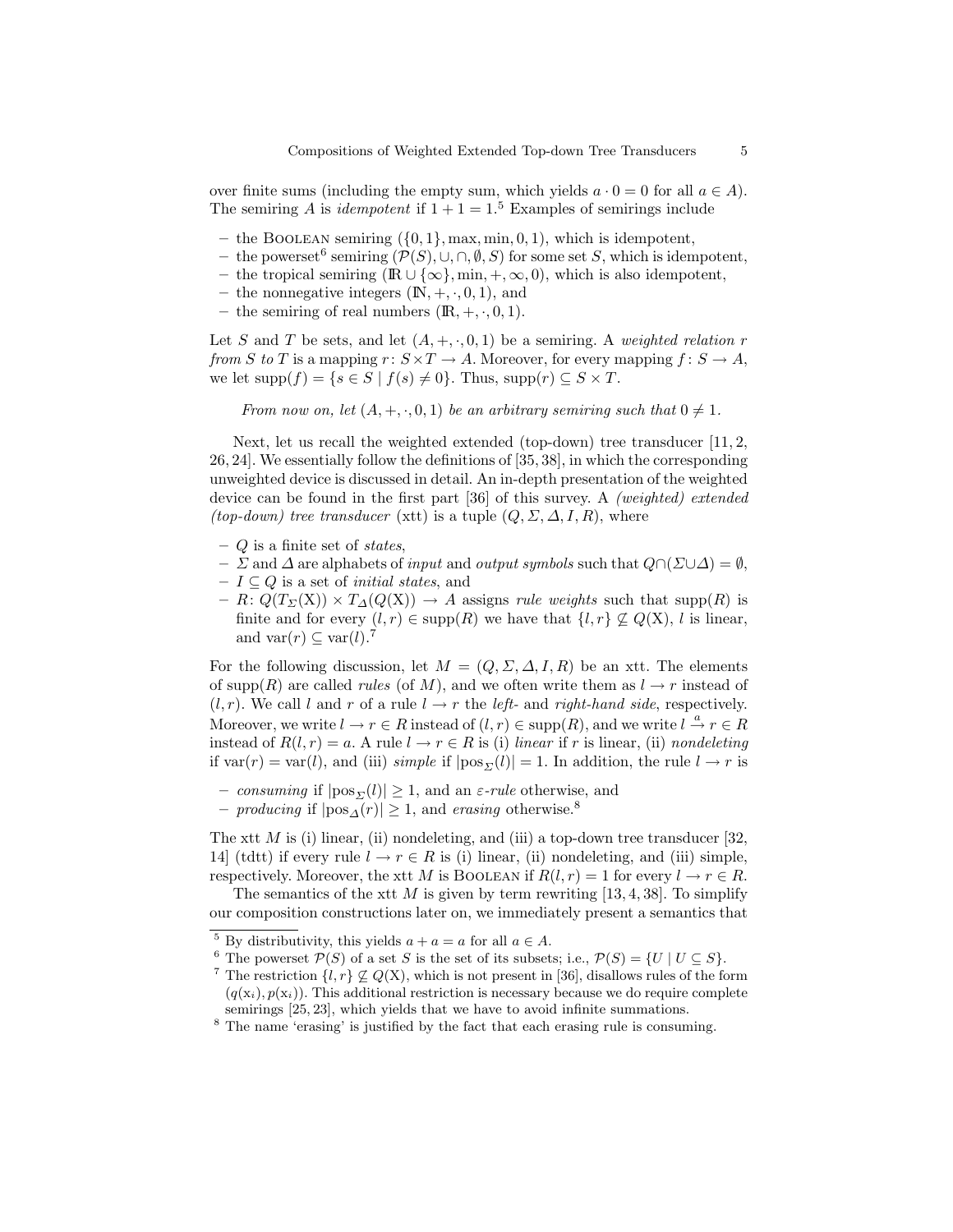can handle "foreign" symbols, which are symbols that are not in  $Q\cup \Sigma \cup \Delta$ .<sup>9</sup> Let  $\Sigma'$  and  $\Delta'$  be such that  $\Sigma \subseteq \Sigma'$  and  $\Delta \subseteq \Delta'$ . The elements of  $T_{\Delta'}(Q(T_{\Sigma'}(X)))$  are called *sentential forms*. A position  $w \in pos_{\Omega}(\xi)$  in a sentential form  $\xi$  is *reducible* (for M) if there exists a rule  $l \to r \in R$  and a substitution  $\theta \colon X \to T_{\Sigma'}(X)$  such that  $\xi|_w = l\theta$ . Let  $\xi, \zeta \in T_{\Delta'}(Q(T_{\Sigma'}(X)))$  be sentential forms and  $l \to r \in R$  be a rule. We say that  $\xi$  rewrites to  $\zeta$  using  $l \to r$ , denoted by  $\xi \Rightarrow_M^{(l,r)} \zeta$ , if there exists a substitution  $\theta: X \to T_{\Sigma'}(X)$  such that  $\xi|_w = l\theta$  and  $\zeta = \xi[r\theta]_w$  where w is the least reducible position in  $pos<sub>O</sub>(\xi)$  with respect to the lexicographic total ordering on  $\mathbb{N}^*$ .<sup>10</sup> As usual, we use ';' for relation composition, thus for example,

$$
(\Rightarrow_M^{\rho_1};\Rightarrow_M^{\rho_2})=\{(\xi,\zeta)\mid\exists\xi':\xi\Rightarrow_M^{\rho_1}\xi'\Rightarrow_M^{\rho_2}\zeta\}\enspace.
$$

The *(extended)* weighted relation  $\tau'_{M}$  (or weighted tree transformation) computed by  $M$  is given by

$$
\tau'_{M}(\xi,\zeta) = \sum_{\substack{\rho_1,\ldots,\rho_k \in \text{supp}(R) \\ \xi \Rightarrow^{\rho_1}_M,\cdots,\varphi_M^N \zeta}} \left(\prod_{i=1}^k R(\rho_i)\right)
$$

for every  $\xi, \zeta \in T_{\Delta}(\mathbb{Q}(T_{\Sigma'}(X)))$ . The semantics  $\tau_M$  of the xtt M is the weighted relation  $\tau_M \colon T_\Sigma \times T_\Delta \to A$  such that  $\tau_M(t, u) = \sum_{q \in I} \tau'_M(q(t), u)$  for every  $t \in T_{\Sigma}$  and  $u \in T_{\Delta}$ .<sup>11</sup> Finally, the xtt M is *deterministic*<sup>12</sup> (respectively, *total*) if for all  $q \in Q$  and  $t \in T_\Sigma$  there exists at most (respectively, at least) one  $u \in T_\Delta$ such that  $(q(t), u) \in \text{supp}(\tau_M')$ .<sup>13</sup>

# 3 An Example Composition

We start our investigation into compositions of xtt with an example to illustrate the problem and the general principle used to solve it. Roughly speaking, given two xtt M and N we want to construct a single xtt that behaves like the two xtt M and N in sequence. Before we move to the formal definition of composition, let us introduce two example xtt and demonstrate derivations (i.e., term rewrite steps).

 $9$  A definition of the semantics without this extension can be found in [36].

<sup>&</sup>lt;sup>10</sup> Given a sentential form  $\xi$  and a rule  $\rho \in R$ , there exists at most one sentential form  $\zeta$ such that  $\xi \Rightarrow_M^{\rho} \zeta$ .

<sup>&</sup>lt;sup>11</sup> Since the xtt M cannot consume symbols from  $\Sigma' \setminus \Sigma$  and cannot produce symbols from  $\Delta' \backslash \Delta$ , the semantics  $\tau_M$  does not depend on the particular choice of  $\Sigma'$  and  $\Delta'$ .

<sup>&</sup>lt;sup>12</sup> This property should correctly be called 'unambiguous', but for historical reasons we use 'deterministic' in the following.

 $^{13}$  For top-down tree transducers these properties are typically defined using syntactic restrictions [12, 5], which imply our corresponding semantic conditions. It requires a significant technical overhead to generalize the syntactic conditions faithfully to xtt, so we chose to present only the semantic property.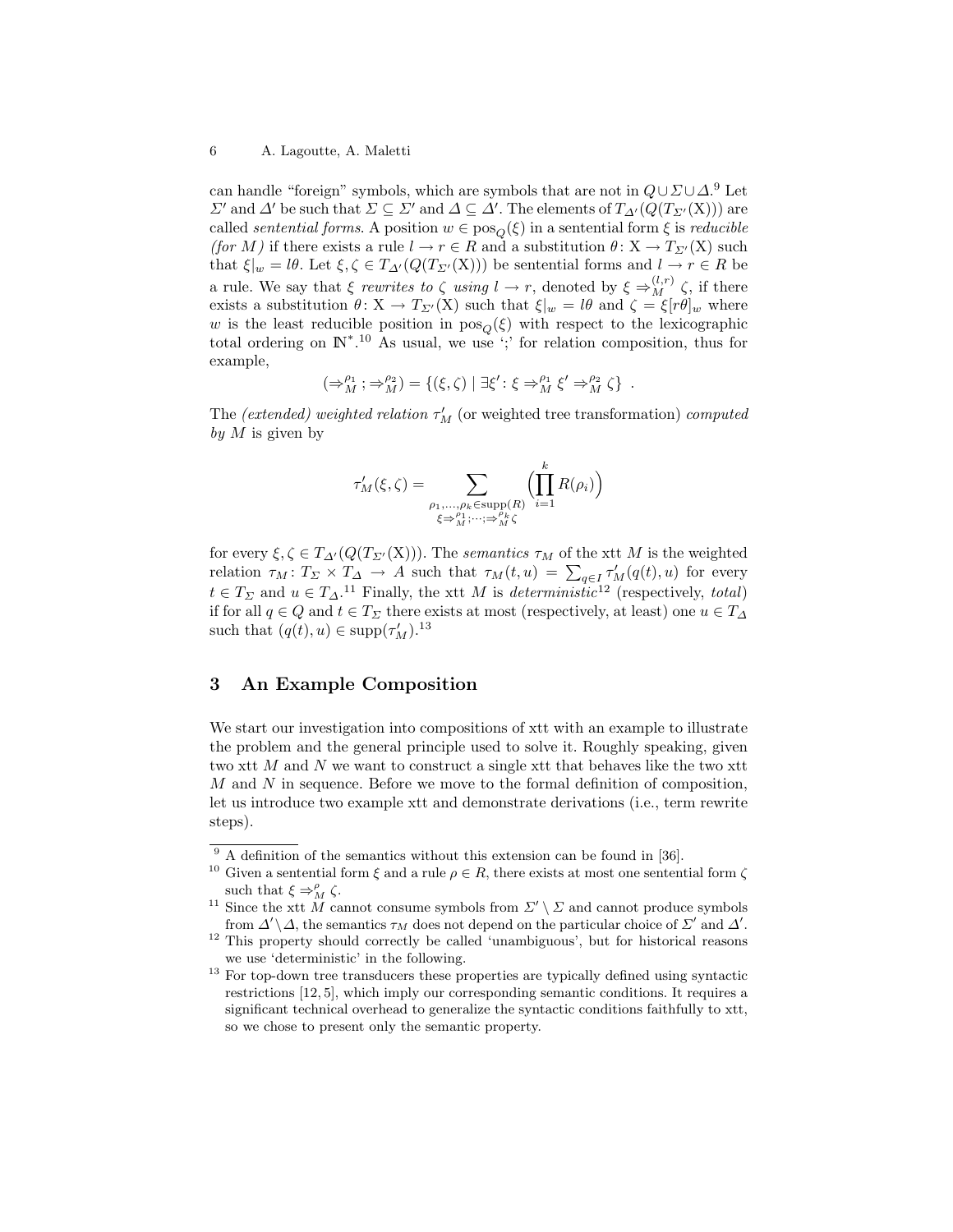q0 σ σ x<sup>1</sup> x<sup>2</sup> α 2→ f q1 x1 q0 x2 q0 σ α x<sup>1</sup> 3→ q0 x1 q0 α <sup>1</sup>→ b q1 x1 2→ h q0 x1 q1 x1 5→ h q1 x1

Fig. 1. The rules of the xtt  $M$  (see Example 1).

*Example 1.* We assume that the used semiring is the semiring  $(\mathbb{R}, +, \cdot, 0, 1)$  of real numbers. Let  $M = (\{q_0, q_1\}, \Sigma, \Gamma, \{q_0\}, R)$  be the xtt with input alphabet  $\Sigma = {\sigma, \alpha}$ , output alphabet  $\Gamma = {f, h, b}$ , and the following rules:

$$
\rho_1: q_0(\sigma(\sigma(x_1, x_2), \alpha)) \xrightarrow{2} f(q_1(x_1), q_0(x_2)) \qquad \rho_4: q_1(x_1) \xrightarrow{2} h(q_0(x_1)) \n\rho_2: q_0(\sigma(\alpha, x_1)) \xrightarrow{3} q_0(x_1) \qquad \rho_5: q_1(x_1) \xrightarrow{5} h(q_1(x_1)) \n\rho_3: q_0(\alpha) \xrightarrow{1} b.
$$

We illustrate these rules in Fig. 1 and demonstrate their properties in the following table. Since all rules are linear and nondeleting, the xtt M is linear and nondeleting.

| $\varepsilon\text{-rule}$ | consuming | erasing  | producing       | linear          | nondeleting |
|---------------------------|-----------|----------|-----------------|-----------------|-------------|
| $\rho_4$ , $\rho_5$       | $-\rho_3$ | $\rho_2$ | $\rho_3-\rho_5$ | $\rho_1-\rho_5$ |             |

Next, let us demonstrate a derivation using  $M$ . As input and output tree we consider

$$
s = \sigma(\sigma(\alpha, \sigma(\alpha, \sigma(\alpha, \alpha))), \alpha)
$$
 and  $t = f(h(h(b)), b)$ .

Figure 2 shows a derivation from  $q_0(s)$  to t. Its weight is

$$
R(\rho_1) \cdot R(\rho_5) \cdot R(\rho_4) \cdot R(\rho_3) \cdot R(\rho_2) \cdot R(\rho_2) \cdot R(\rho_3) = 2 \cdot 5 \cdot 2 \cdot 1 \cdot 3 \cdot 3 \cdot 1 = 180
$$

It is easy to verify that this is the only possible derivation from  $q_0(s)$  to t. Since q<sub>0</sub> is the only initial state, we can conclude that  $\tau_M(s, t) = 180$ .

Example 2. We keep the semiring of real numbers as our used semiring. A second xtt is given by  $N = (\{p\}, \Gamma, \Delta, \{p\}, R')$ , where  $\Gamma = \{f, h, b\}, \Delta = \{\lambda, \gamma, \delta, \beta\},\$ and  $R'$  contains the rules:

$$
\mu_1: \quad p(x_1) \xrightarrow{2} \gamma(p(x_1)) \quad \mu_4: \quad p(h(x_1)) \xrightarrow{8} \delta(p(x_1))
$$
  
\n
$$
\mu_2: \quad p(f(x_1, x_2)) \xrightarrow{5} \lambda(p(x_1), p(x_2)) \quad \mu_5: \quad p(b) \xrightarrow{1} \beta
$$
  
\n
$$
\mu_3: \quad p(f(x_1, x_2)) \xrightarrow{5} \lambda(\beta, \lambda(p(x_1), p(x_2))) \quad .
$$

Again, the properties of the rules are documented in the following table. We observe that the xtt  $N$  is linear and nondeleting.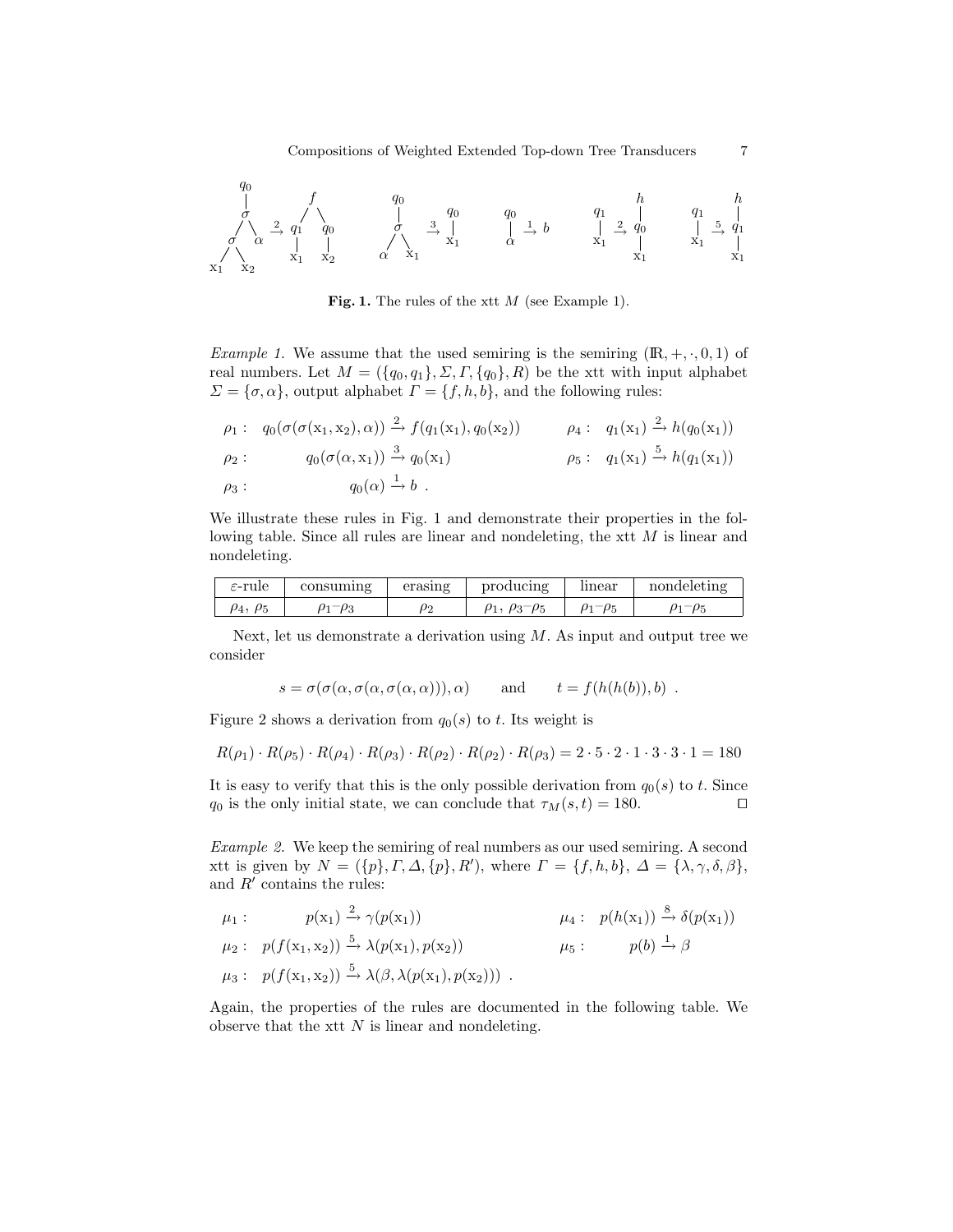

Fig. 2. A derivation from  $q_0(s)$  to t in M (see Example 1).

| $\varepsilon$ -rule | consuming     | erasing | producing       | linear        | nondeleting |
|---------------------|---------------|---------|-----------------|---------------|-------------|
| $\mu$               | $\mu_2-\mu_5$ |         | $\mu_1 - \mu_F$ | $\mu_1-\mu_5$ | μ.          |

This time we illustrate a derivation for the input and output tree

 $t = f(h(h(b)), b)$  and  $u = \lambda(\beta, \lambda(\delta(\delta(\beta)), \beta))$ .

Figure 3 shows the unique derivation from  $p(t)$  to u. It has the weight

$$
R'(\mu_3) \cdot R'(\mu_4) \cdot R'(\mu_4) \cdot R'(\mu_5) \cdot R'(\mu_5) = 5 \cdot 8 \cdot 8 \cdot 1 \cdot 1 = 320 \quad \Box
$$



**Fig. 3.** A derivation from  $p(t)$  to u in N (see Example 2).

Composition is the process of running two xtt one after the other. In this way, the output tree of the first xtt becomes the input tree of the second xtt.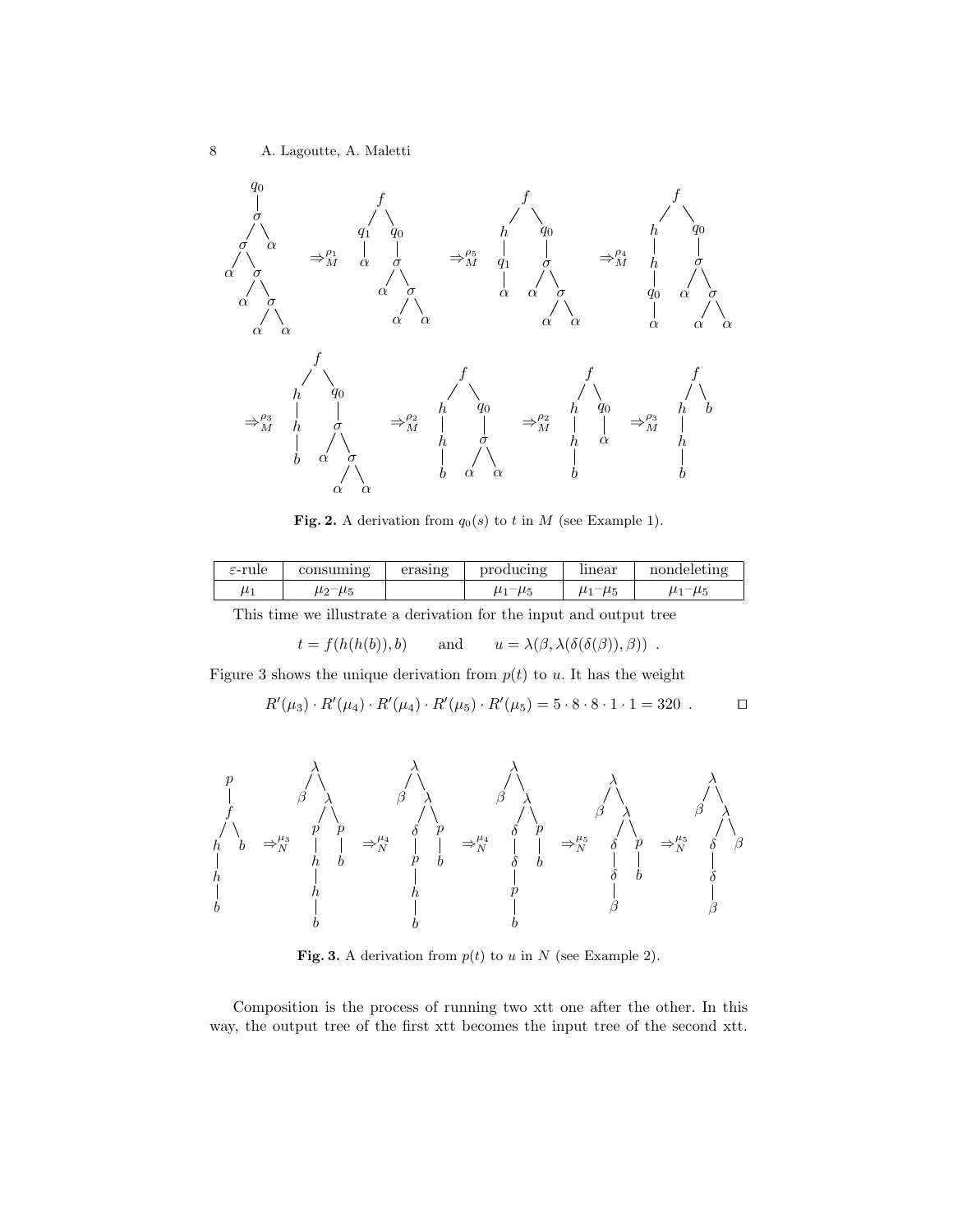For example, the output tree t generated by the xtt  $M$  in Example 1 can be processed by the xtt  $N$  of Example 2, which is demonstrated in Example 2. Thus, in a composition of M and N (see Examples 1 and 2) we can transform the input tree  $s$  of Example 1 immediately to the output tree  $u$  of Example 2 by first running the xtt  $M$  on  $s$  to produce the intermediate tree  $t$ , which can then be transformed into  $u$  by  $N$ .

Formally, two weighted tree relations (of suitable type) are composed as follows. Let  $\tau_1: T_\Sigma \times T_\Gamma \to A$  and  $\tau_2: T_\Gamma \times T_\Delta \to A$  be weighted relations. Their composition  $(\tau_1; \tau_2): T_{\Sigma} \times T_{\Delta} \to A$  is the weighted relation such that

$$
(\tau_1 \,;\, \tau_2)(s, u) = \sum_{t \in T_\Gamma} \tau_1(s, t) \cdot \tau_2(t, u) \tag{2}
$$

for every  $s \in T_\Sigma$  and  $u \in T_\Delta$ . Clearly, this definition generalizes the classical definition of composition for relations. Whereas the infinite sum is not a problem in the unweighted case (where it is an infinite disjunction that becomes true once one element is true), we have to address it in the weighted case. There are essentially two options:

- (i) to permit infinite sums and require that the semiring is suitably rich to handle infinite sums  $[25, 23]$ , which was done in  $[14, 18, 19, 33, 34, 20]$  and also in the first part [36] of this survey, or
- (ii) to avoid the infinite sums by restricting the weighted relations (and thus the xtt) that we allow in compositions.

In this part, we will follow the second approach by requiring that in a composition  $\tau_1$ ;  $\tau_2$  we have that

$$
\{t \mid (s,t) \in \text{supp}(\tau_1)\} \qquad \text{or} \qquad \{t \mid (t,u) \in \text{supp}(\tau_2)\}\tag{3}
$$

is finite for every  $s \in T_{\Sigma}$  and  $u \in T_{\Delta}$ . It is clear that in both cases the sum (2) in the definition of the composition  $\tau_1$ ;  $\tau_2$  is finite.

Let us illustrate the general approach that is used in most composition constructions. To construct an xtt that computes the composition  $\tau_M$ ;  $\tau_N$  of the weighted relations computed by two xtt  $M$  and  $N$ , we need to make sure that the intermediate tree  $t$  (in Examples 1 and 2) is never constructed explicitly. To achieve this, the second xtt has to immediately consume every intermediate symbol that is produced by the first xtt  $M$ . Let us illustrate this approach by combining the two derivations of Figs. 2 and 3 such that intermediate symbols (from  $\Gamma$ ) are consumed as soon as possible. The obtained derivation that now uses rules of both  $M$  and  $N$  is displayed in Fig. 4.

Once we have reordered the rule applications as indicated in the previous paragraph, we "glue" all rule applications that produce intermediate symbols together with the rule applications that consume these symbols. In this step, we also interpret two adjacent states (one of M and one of N) as in  $p(q(s))$ as a single state  $\langle p, q \rangle$ . For example, based on Fig. 4 we glue the first two rule applications (of the rules  $\rho_1$  and  $\mu_3$ ) together to obtain a single rule application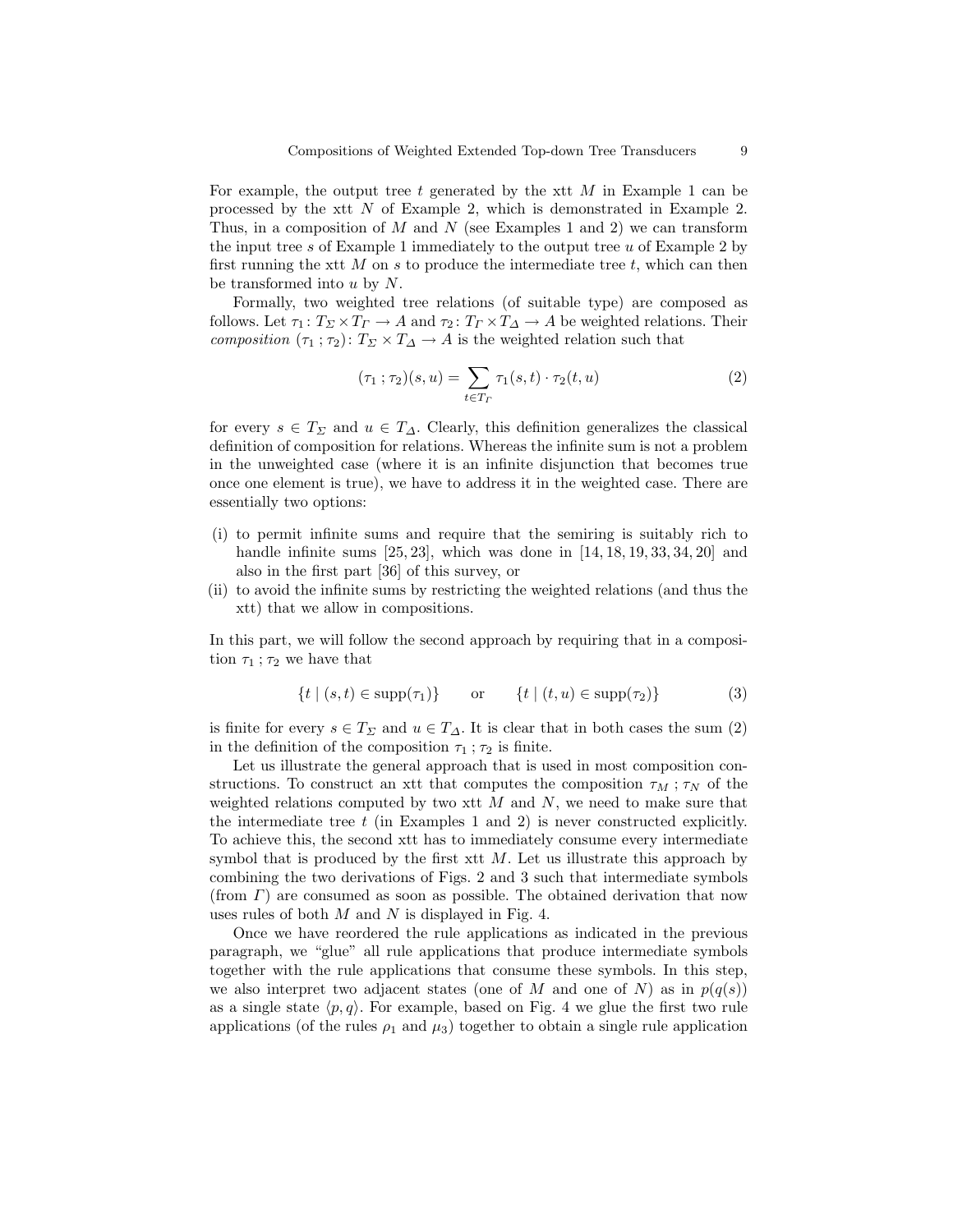

Fig. 4. Intertwined derivation from  $p(q_0(s))$  to u in M and N (see Examples 1 and 2).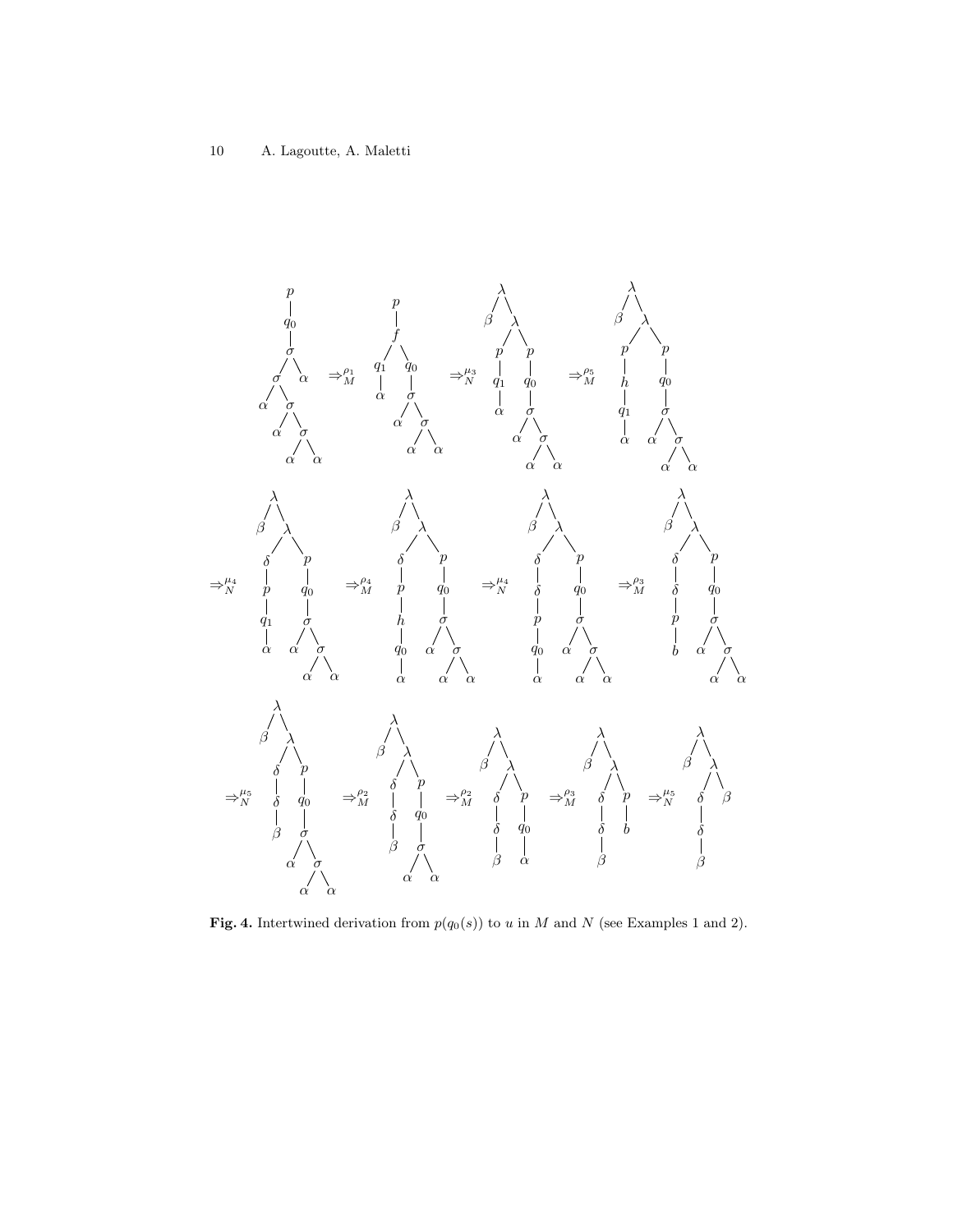of the rule

$$
\langle p,q_0\rangle (\sigma(\sigma(\mathbf{x}_1,\mathbf{x}_2),\alpha)) \xrightarrow{2\cdot 5} \lambda(\beta,\lambda(\langle p,q_1\rangle(\mathbf{x}_1),\langle p,q_0\rangle(\mathbf{x}_2))) ,
$$

which is displayed in Fig. 5. For the rest of the discussion, we drop the distinction between rule applications and rules. In general, several rules of the first xtt need to be "glued" with several rules of the second xtt. However, it was already shown in [3] (and in the second part [37] of this survey) that this strategy does not work in general (even if both xtt  $M$  and  $N$  are linear and nondeleting). In the rest of this survey, we will thus focus on simpler cases, in which the left-hand sides of the rules of the second xtt  $N$  contain at most one input symbol. In Sect. 5 we consider compositions of an xtt  $M$  with a top-down tree transducer  $N$ . Thus, in Sect. 5 the second xtt  $N$  is such that every rule has exactly one input symbol in its left-hand side. We relax this requirement slightly in Sect. 6, where we investigate compositions of an xtt  $M$  with a top-down tree transducer  $N$  with  $\varepsilon$ -rules [39], which is an xtt in which each rule contains at most one input symbol in its left-hand side. However, before we proceed with the mentioned composition constructions we first introduce a modification of our xtt model that will prove to be useful in Sections 5 and 6.



Fig. 5. Composed rule constructed from  $\rho_1$  and  $\mu_3$  of Examples 1 and 2.

# 4 An Equivalent Model

In this section, we introduce an alternative description for weighted extended top-down tree transducers that will be useful for our composition constructions. Essentially, we introduce explicit rule identifiers (like  $\rho_1-\rho_5$  used in Example 1) that stand for a specific rule. A mapping that becomes part of the specification assigns weighted rules to identifiers. This indirection allows us to use multiple rules with the same left- and right-hand side and even the same weight. In our composition constructions we use this facility to establish a more concise and simpler relation between the constructed rules of the composed xtt and the original rules of the input xtt.

Definition 3. A weighted extended (top-down) tree transducer with rule identifiers is a system  $(Q, \Sigma, \Delta, I, \mathcal{R}, \chi)$ , where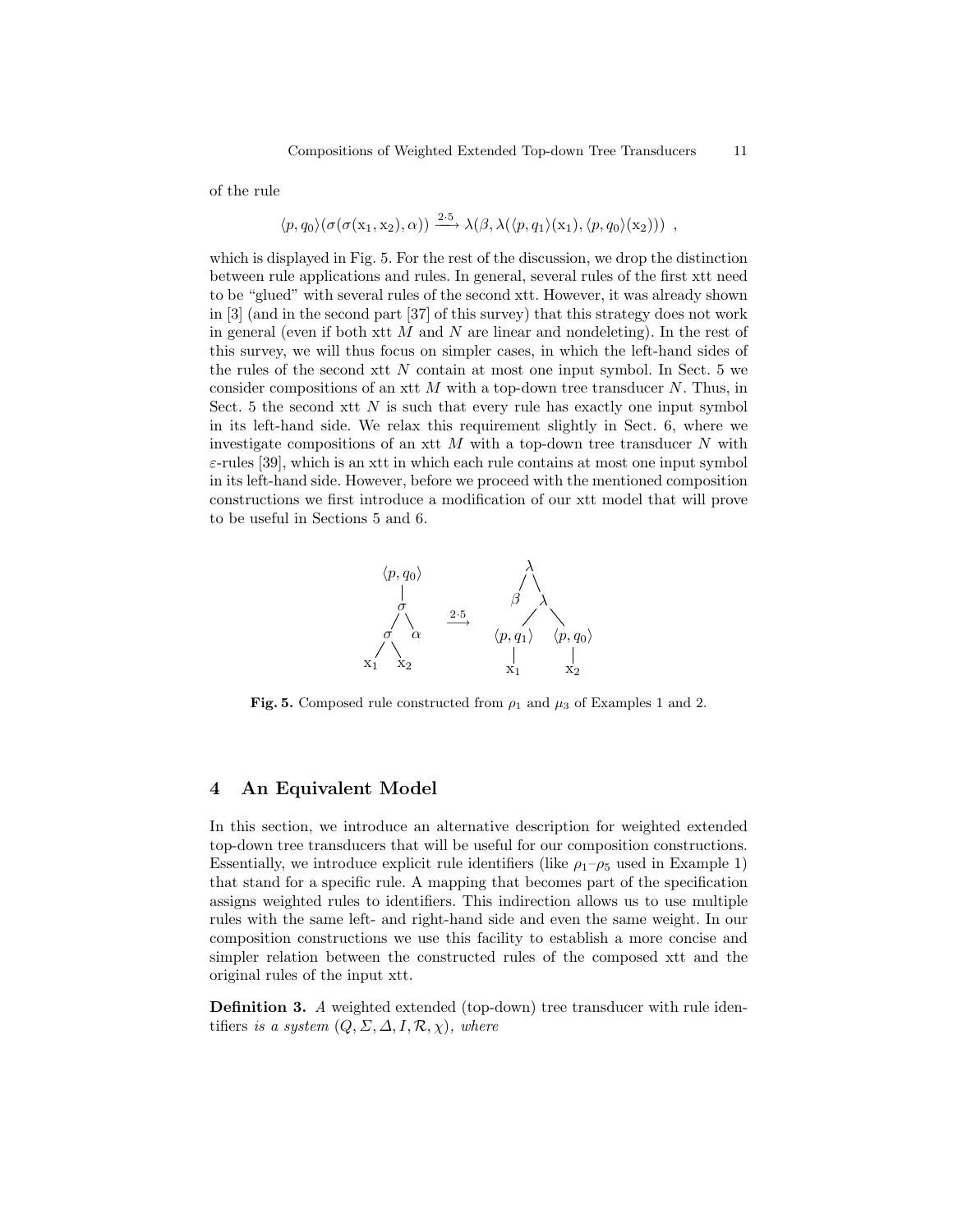- $-Q, \Sigma, \Delta$ , and I are the same as the corresponding elements of an xtt,
- $R$  is a finite set of rule identifiers, and
- $\chi: \mathcal{R} \to Q(T_{\Sigma}(\mathbf{X})) \times A \times T_{\Delta}(Q(\mathbf{X}))$  is a rule assignment that maps each rule identifier  $\rho \in \mathcal{R}$  to its content  $\chi(\rho) = (l, a, r)$  such that  $\{l, r\} \nsubseteq Q(X)$ , l is linear, and var $(r) \subseteq \text{var}(l)$ .

In accordance with our notation for rules, we often write  $l \stackrel{a}{\rightarrow} r$  for elements  $(l, a, r) \in Q(T_\Sigma(X)) \times A \times T_\Delta(Q(X))$ . Moreover, we let wt:  $\mathcal{R} \to A$  be such that  $wt(\rho) = a$  for all  $\rho \in \mathcal{R}$  with  $\chi(\rho) = l \stackrel{a}{\rightarrow} r$ . Intuitively, 'wt' maps a rule identifier to the weight of its identified rule.

The semantics of the xtt  $M = (Q, \Sigma, \Delta, I, \mathcal{R}, \chi)$  with rule identifiers  $\mathcal R$  is given by rewriting in essentially the same way as before. Let  $\Sigma'$  and  $\Delta'$  be two alphabets such that  $\Sigma \subseteq \Sigma'$  and  $\Delta \subseteq \Delta'$  and  $Q \cap (\Sigma' \cup \Delta') = \emptyset$ . Again, we call a position  $w \in pos_{\mathcal{O}}(\xi)$  in a sentential form  $\xi \in T_{\Delta}(\mathcal{Q}(T_{\Sigma'}(X)))$  reducible (for M) if there exists a rule  $\rho \in \mathcal{R}$  with  $\chi(\rho) = l \stackrel{a}{\rightarrow} r$  and a substitution  $\theta: X \to T_{\Sigma'}(X)$  such that  $\xi|_w = l\theta$ . Now, let  $\xi, \zeta \in T_{\Delta'}(Q(T_{\Sigma'}(X))), \rho \in \mathcal{R}$ , and  $\chi(\rho) = l \stackrel{a}{\rightarrow} r$ . We say that  $\xi$  rewrites to  $\zeta$  using  $\rho$ , denoted by  $\xi \Rightarrow_M^{\rho} \zeta$ , if there exists a substitution  $\theta \colon X \to T_{\Sigma'}(X)$  such that  $\xi|_w = l\theta$  and  $\zeta = \xi[r\theta]_w$  where w is the least reducible position in  $pos<sub>O</sub>(\xi)$  with respect to the lexicographic total order on  $\mathbb{N}^*$ . The *(extended)* weighted relation  $\tau'_M$  computed by M is given by

$$
\tau'_M(\xi,\zeta) = \sum_{\substack{\rho_1,\ldots,\rho_k \in \mathcal{R} \\ \xi \Rightarrow^{\rho_1}_M,\cdots,\neq^{\rho_k}_M\zeta}} \left(\prod_{i=1}^k \mathrm{wt}(\rho_i)\right)
$$

for every  $\xi, \zeta \in T_{\Delta}(Q(T_{\Sigma'}(X)))$ . As for xtt, the semantics  $\tau_M$  of the xtt M with rule identifiers is the weighted relation  $\tau_M : T_\Sigma \times T_\Delta \to A$  such that  $\tau_M(t, u) = \sum_{q \in I} \tau'_M(q(t), u)$  for every  $t \in T_\Sigma$  and  $u \in T_\Delta$ . The properties of rules and xtt defined in Sect. 2 generalize straightforwardly to xtt with rule identifiers.

Example 4. Let  $N = (\{p\}, \Gamma, \Delta, \{p\}, \mathcal{R}, \chi)$  be the xtt with rule identifiers such that

 $-I = \{f, h, b\}$  and  $\Delta = \{\lambda, \gamma, \delta, \beta\},\$ 

$$
- \mathcal{R} = {\mu_1, \ldots, \mu_7}, \text{ and}
$$

– the rule assignment  $\chi$  is given by

$$
\chi(\mu_1) = p(x_1) \xrightarrow{2} \gamma(p(x_1)) \qquad \chi(\mu_5) = p(h(x_1)) \xrightarrow{4} \delta(p(x_1))
$$
  
\n
$$
\chi(\mu_2) = p(f(x_1, x_2)) \xrightarrow{2} \lambda(p(x_1), p(x_2)) \qquad \chi(\mu_6) = p(h(x_1)) \xrightarrow{4} \delta(p(x_1))
$$
  
\n
$$
\chi(\mu_3) = p(f(x_1, x_2)) \xrightarrow{3} \lambda(p(x_1), p(x_2)) \qquad \chi(\mu_7) = p(b) \xrightarrow{1} \beta
$$
  
\n
$$
\chi(\mu_4) = p(f(x_1, x_2)) \xrightarrow{5} \lambda(\beta, \lambda(p(x_1), p(x_2))) .
$$

| $\varepsilon$ -rule | consuming     | erasıng | producing     | mear          | nondeleting     |
|---------------------|---------------|---------|---------------|---------------|-----------------|
| $\mu_1$             | $\mu_2-\mu_7$ |         | $\mu_1-\mu_7$ | $\mu_1-\mu_7$ | $\mu_1 - \mu_7$ |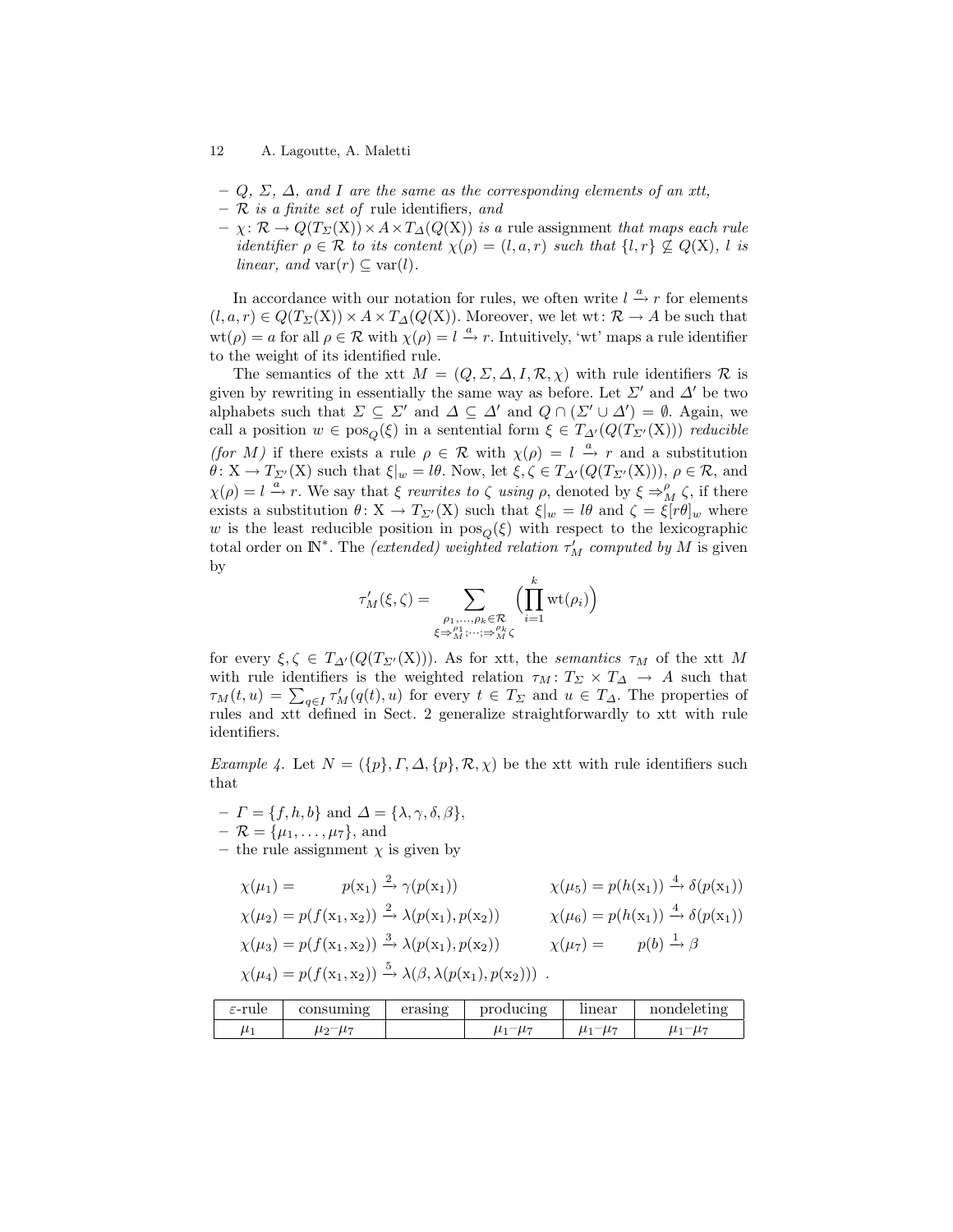Let  $t = f(h(h(b)), b)$  and  $u = \lambda(\beta, \lambda(\delta(\delta(\beta)), \beta))$  as in Example 2. Figure 6 shows a derivation from  $p(t)$  to u with weight

$$
wt(\mu_4)\cdot wt(\mu_5)\cdot wt(\mu_5)\cdot wt(\mu_7)\cdot wt(\mu_7)=5\cdot 4\cdot 4\cdot 1\cdot 1=80.
$$

We can construct exactly three other derivations from  $p(t)$  to u using the rule sequences  $\mu_4\mu_5\mu_6\mu_7\mu_7$ ,  $\mu_4\mu_6\mu_5\mu_7\mu_7$ , and  $\mu_4\mu_6\mu_6\mu_7\mu_7$ . All of these derivations have the same weight. Consequently,  $\tau_N(t, u) = 80 + 80 + 80 + 80 = 320$ .  $\Box$ 

p f h h b b ⇒<sup>µ</sup><sup>4</sup> N λ β λ p h h b p b ⇒<sup>µ</sup><sup>5</sup> N λ β λ δ p h b p b ⇒<sup>µ</sup><sup>5</sup> N λ β λ δ δ p b p b ⇒<sup>µ</sup><sup>7</sup> N λ β λ δ δ β p b ⇒<sup>µ</sup><sup>7</sup> N λ β λ δ δ β β

Fig. 6. One possible derivation from  $p(t)$  to u in N of Example 4.

We can easily see that the two models of xtt are equally expressive. For every xtt  $(Q, \Sigma, \Delta, I, R)$  we can construct an equivalent xtt  $(Q, \Sigma, \Delta, I, R, \chi)$  with rule identifiers by setting  $\chi = id_R$ , where  $id_R$  is the identity on R. Conversely, given an xtt  $M = (Q, \Sigma, \Delta, I, \mathcal{R}, \chi)$  with rule identifiers we can obtain an equivalent xtt  $(Q, \Sigma, \Delta, I, R)$  by setting

$$
R(l,r) = \sum_{\rho \in \mathcal{R} \colon \chi(\rho) = (l,a,r)} \operatorname{wt}(\rho) \tag{4}
$$

for all  $l \in Q(T_\Sigma(X))$  and  $r \in T_\Delta(Q(X))$ .<sup>14</sup> The construction is illustrated in Example 5.

*Example 5.* Let  $N$  be the xtt with rule identifiers of Example 4. To obtain an equivalent xtt  $N' = (Q, \Gamma, \Delta, I, R)$ , we

- merge the rules  $\mu_2$  and  $\mu_3$  to form the rule  $p(f(x_1, x_2)) \xrightarrow{2+3} \lambda(p(x_1), p(x_2)),$
- merge the rules  $\mu_5$  and  $\mu_6$  to form the rule  $p(h(\mathbf{x}_1)) \xrightarrow{4+4} \delta(p(\mathbf{x}_1))$ , and
- keep the rules  $\mu_1$ ,  $\mu_4$ , and  $\mu_7$  with their original weight.

In this manner, we obtain exactly the xtt of Example 2, for which we only have one derivation from  $p(t)$  to u, which is shown in Fig. 3. Naturally, its weight is 320.  $\Box$ 

 $14$  The sum (4) returns 0, as desired, if M has no rules with left-hand side l and righthand side r.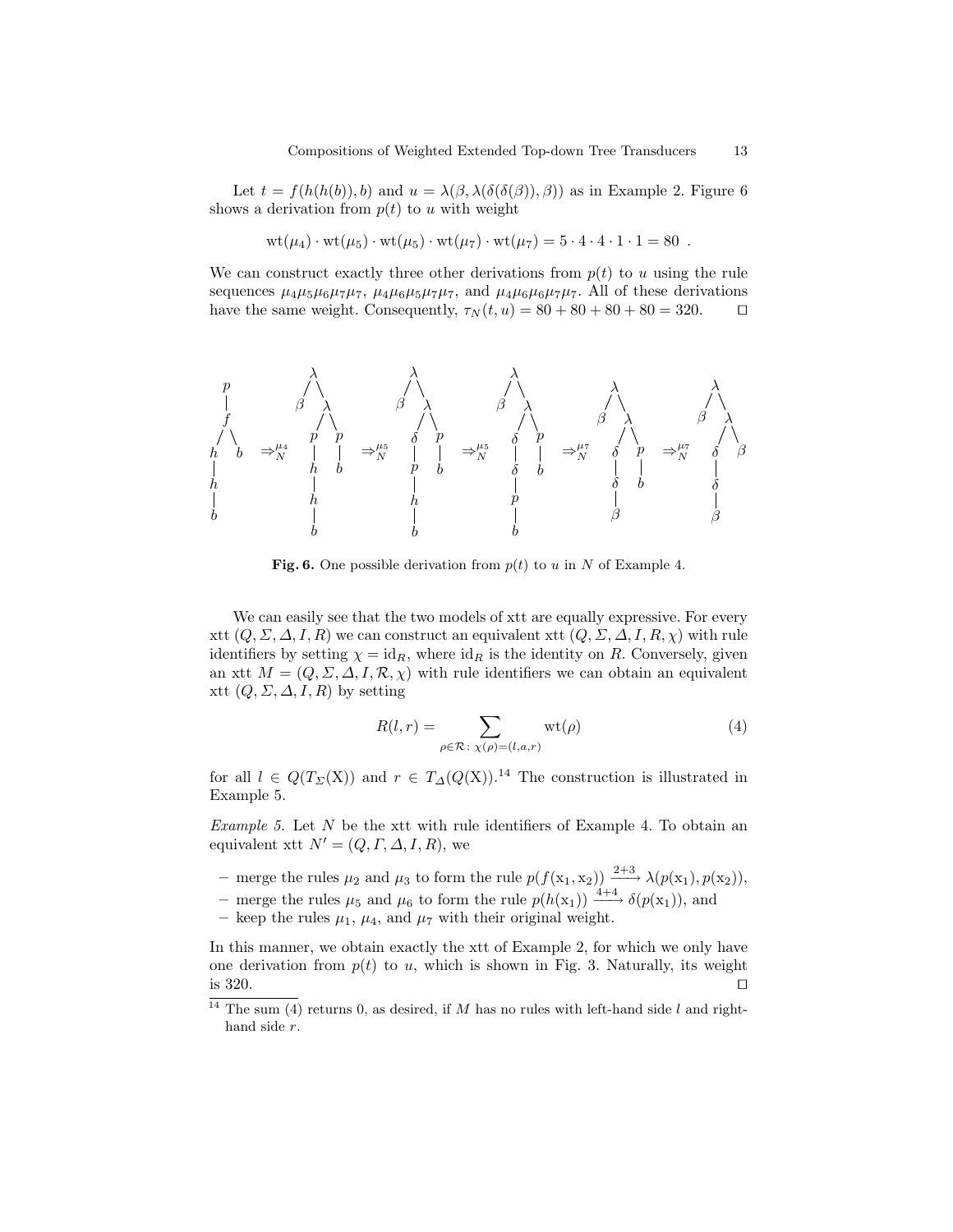# 5 Composition with a Top-down Tree Transducer

In this section, we will discuss compositions  $\tau_M$ ;  $\tau_N$  for xtt  $M = (Q, \Sigma, \Gamma, I_1, R_1)$ and  $N = (P, \Gamma, \Delta, I_2, R_2)$ , in which the xtt N is actually a top-down tree transducer (tdtt). Moreover, we require that the xtt M does not have any  $\varepsilon$ -rules. This restriction ensures that the set  $\{t \mid (s,t) \in \text{supp}(\tau_M)\}\$ is finite for every  $s \in T_{\Sigma}$  [see (3)] because each rule application consumes at least one input symbol. Hence there can only be finitely many rule applications to  $q(s)$  given a state  $q \in Q$  and an input tree s, which yields an upper bound on the number of potential derivations, which in turn limits the number of output symbols in each output tree. We already demonstrated in Sect. 3 that this restriction is sufficient to ensure that the sum over all intermediate trees  $t$  occurring in  $(2)$ :

$$
(\tau_M;\tau_N)(s,u)=\sum_{t\in T_\varGamma} \tau_M(s,t)\cdot \tau_N(t,u)
$$

is finite for all  $s \in T_{\Sigma}$  and  $u \in T_{\Delta}$ . Thus, composition is well-defined in all cases discussed in this section.

#### 5.1 Construction

Now we are ready to present the generic composition construction. For the sake of uniformity, we will construct more rules than strictly necessary. As already indicated in Fig. 4, the states of the composed xtt will be pairs of states with one state from each input xtt. Next, let us fix an important constant m.

- $-$  Let  $c \geq |pos_x(r)|$  for all  $l \to r \in R_2$  and  $x \in X$ . Roughly speaking, c is larger than the maximal *copying degree* of  $N$ , which is the maximal number of times a variable occurs on some right-hand side of a rule of  $N$ . To keep the presentation simple, we assume that  $c \geq 1$ .
- $-$  Let  $s \geq |pos_{\Gamma}(r)|$  for all  $l \to r \in R_1$ . Consequently, s is larger than the maximal number of output symbols in a right-hand side of a rule of M.
- Finally, let  $m \geq c^s$ . The constant m provides an upper bound to the number of steps required by N to process a right-hand side of a rule of M.

Recall that given a sentential form  $\xi \in T_{\Delta}(P(T_{\Gamma}(Q(T_{\Sigma}(X)))))$  and a rule  $\rho \in R_1$ there exists at most one  $\zeta \in T_{\Delta}(P(T_{\Gamma}(Q(T_{\Sigma}(X)))))$  such that  $\xi \Rightarrow_M^{\rho} \zeta$ .<sup>15</sup> Naturally, the same property holds for the tdtt  $N$ . To avoid an explicit conversion, we identify elements of  $T_{\Delta}(P(Q(T_{\Sigma}(X))))$  with elements of  $T_{\Delta}((P \times Q)(T_{\Sigma}(X)))$ in the obvious manner. Finally, we let

$$
\Rightarrow_N^w = (\Rightarrow_N^{\mu_1}; \cdots; \Rightarrow_N^{\mu_k})
$$

if  $w = \mu_1 \cdots \mu_k$  with  $\mu_1, \ldots, \mu_k \in R_2$ .

<sup>&</sup>lt;sup>15</sup> To match this statement to the earlier one, we have to set  $\Delta' = \Delta \cup P \cup \Gamma$ .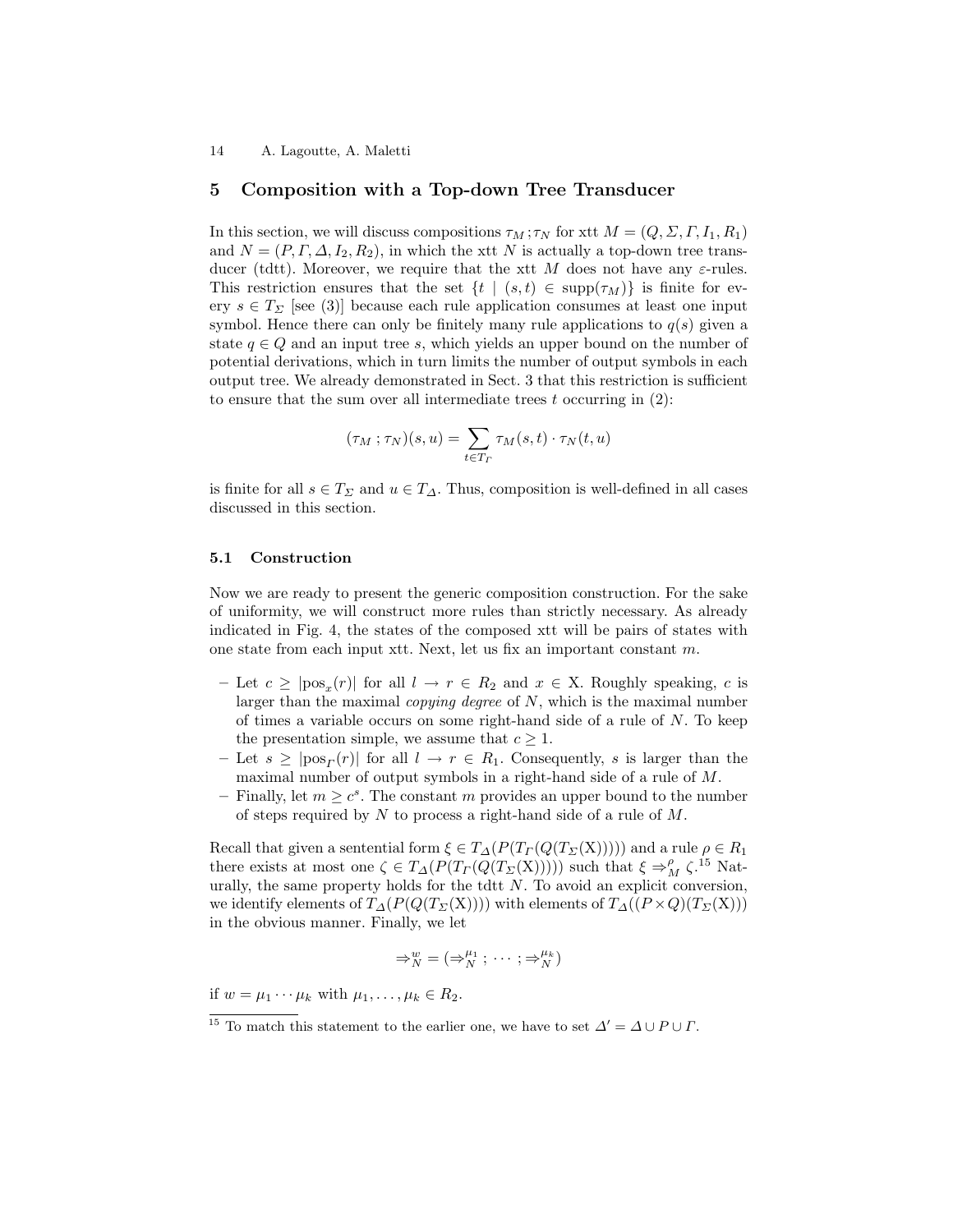**Definition 6.** The composed xtt M; N is the xtt  $(P \times Q, \Sigma, \Delta, I_2 \times I_1, \mathcal{R}, \chi)$ with rule identifiers

$$
\mathcal{R} = \{ \langle \rho, p, w \rangle \mid \rho \in R_1, p \in P, w \in R_2^*, |w| \le m \}
$$

such that  $\chi(\langle l \to r, p, \mu_1 \cdots \mu_k \rangle) = (p(l), a, r')$  for every  $l \to r \in R_1$ ,  $p \in P$ , and rule sequence  $\mu_1, \ldots, \mu_k \in R_2$  with  $k \leq m$ , where  $r' \in T_{\Delta}(P(Q(X)))$  and

$$
a = \begin{cases} R_1(l \to r) \cdot \prod_{i=1}^k R_2(\mu_i) & \text{if } p(l) \Rightarrow_M^{(l,r)}; \Rightarrow_N^{\mu_1 \cdots \mu_k} r' \\ 0 & \text{otherwise.} \end{cases}
$$

Clearly, the construction might return a lot of rule identifiers whose associated rules have weight 0. These rules are useless, and we typically will not report them in our examples. Moreover, we can easily see that the constructed rules never have the forbidden shape  $l \to r$  with  $\{l, r\} \subseteq P(Q(X))$  because the left-hand side l equals  $p(l')$  for some left-hand side l' of a rule of M, which does not have  $\varepsilon$ -rules. Let us illustrate the construction on two example xtt, which we will use throughout this section.

Example 7. We again use the semiring of real numbers in this example. Moreover, let us consider the xtt  $M$  and  $N$ , which are given as follows:

$$
M = (\{q\}, \Sigma, \Sigma, \{q\}, R_1)
$$
 and  $N = (\{p_0, p\}, \Sigma, \Delta, \{p_0\}, R_2)$ ,

where

$$
- \Sigma = \{ \gamma, \alpha \} \text{ and } \Delta = \{ \sigma \} \cup \Sigma,
$$

–  $R_1$  contains the rules

$$
\rho_1: \quad q(\gamma(\mathbf{x}_1)) \xrightarrow{2} \gamma(\gamma(q(\mathbf{x}_1))) \qquad \rho_2: \quad q(\alpha) \xrightarrow{2} \alpha ,
$$

– and  $R_2$  contains the rules

|           | $\mu_1: p_0(\gamma(x_1)) \stackrel{4}{\rightarrow} \sigma(p_0(x_1), p_0(x_1))$                   | $\mu_6: p(\gamma(x_1)) \stackrel{1}{\rightarrow} \gamma(p(x_1))$ |
|-----------|--------------------------------------------------------------------------------------------------|------------------------------------------------------------------|
| $\mu_2$ : | $p_0(\gamma(\mathbf{x}_1)) \stackrel{2}{\rightarrow} \sigma(p_0(\mathbf{x}_1), p(\mathbf{x}_1))$ | $\mu_7: p(\gamma(x_1)) \stackrel{3}{\rightarrow} \alpha$         |
|           | $\mu_3: p_0(\gamma(x_1)) \stackrel{2}{\rightarrow} \sigma(p(x_1), p_0(x_1))$                     | $\mu_8: p(\alpha) \xrightarrow{1} \alpha$                        |
| $\mu_4$ : | $p_0(\gamma(\mathbf{x}_1)) \stackrel{1}{\rightarrow} \sigma(p(\mathbf{x}_1), p(\mathbf{x}_1))$   |                                                                  |
|           | $\mu_5: p_0(\alpha) \stackrel{1}{\rightarrow} \alpha$ .                                          |                                                                  |

| $\varepsilon$ -rule | consuming        | erasing | producing        | linear           | nondeleting            |
|---------------------|------------------|---------|------------------|------------------|------------------------|
|                     | $\rho_1, \rho_2$ |         | $\rho_1, \rho_2$ | $\rho_1, \rho_2$ | $\rho_1, \rho_2$       |
|                     | $\mu_1-\mu_8$    |         | $\mu_1-\mu_8$    | $\mu_5-\mu_8$    | $\mu_1 - \mu_6, \mu_8$ |

Both M and N are tdtt, M is linear and nondeleting, whereas  $N$  is neither linear nor nondeleting. Additionally, the xtt  $M$  is deterministic and total. We can set  $c = 2$  and  $s = 2$ , and thus, we can select  $m = 4$ . To increase readability,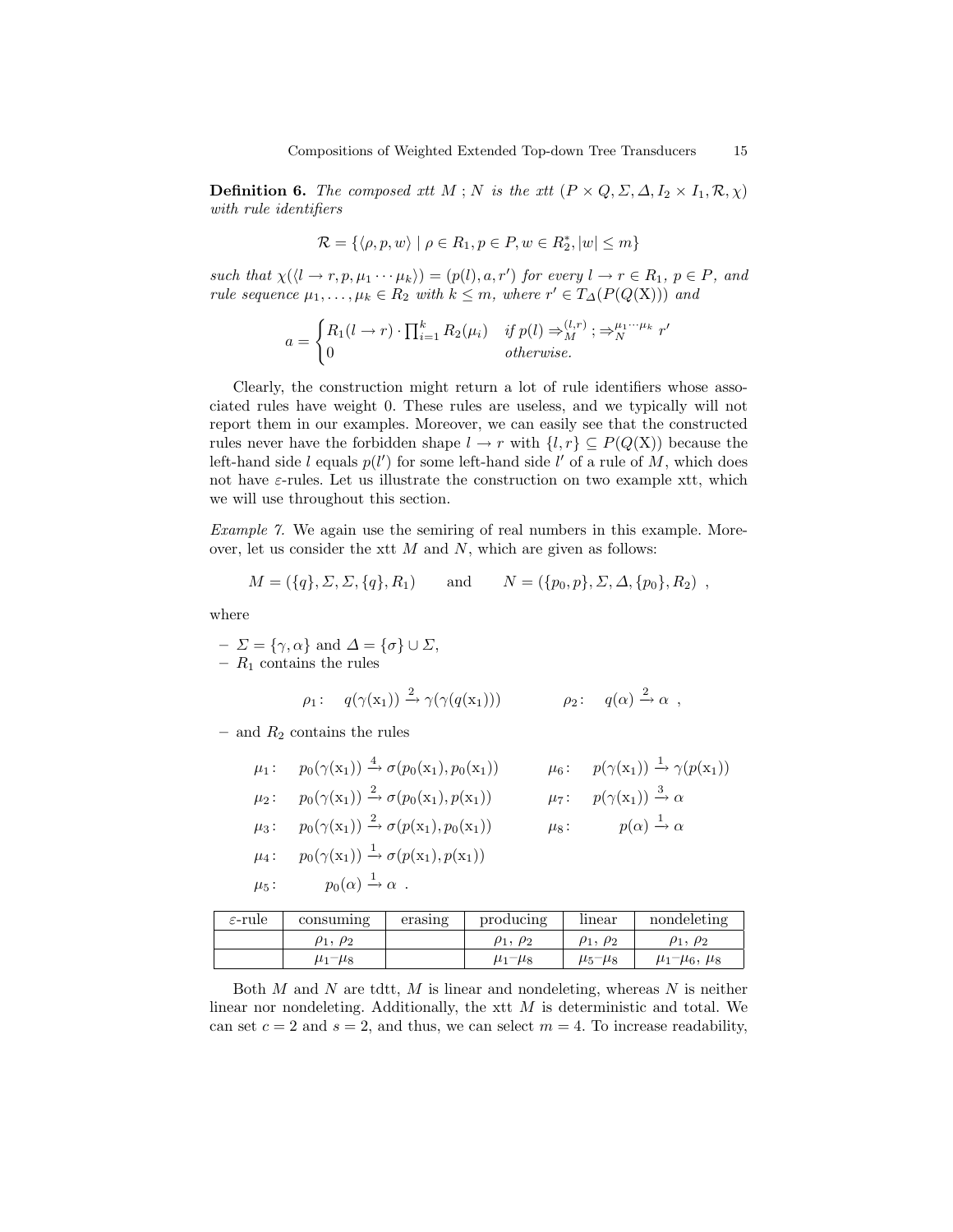$$
\begin{array}{ccccccc}\np & & p & & \gamma \\
\mid & & \gamma & & p \\
q & & \mid & & \gamma \\
\uparrow & & \gamma & & \rightarrow \mu^{\epsilon} & \uparrow & \rightarrow \mu^{\epsilon} \\
\uparrow & & \uparrow & & \uparrow & & \rightarrow \mu^{\epsilon} & \uparrow \\
\uparrow & & & \mid & & \mid & & \downarrow \\
\downarrow & & & q & & q & & \Delta \\
x_1 & & & \mid & & \mid & & \downarrow \\
x_1 & & & & \mid & & x_1 & \end{array}
$$

**Fig. 7.** Derivation for rule  $\langle \rho_1, p, \mu_6 \mu_7 \rangle$  (see Example 7).

let  $\mathcal{R}_{p_0}^{\gamma} = \{\mu_1, \mu_2, \mu_3, \mu_4\}$  and  $\mathcal{R}_{p}^{\gamma} = \{\mu_6, \mu_7\}$ . Intuitively,  $\mathcal{R}_{p_0}^{\gamma}$  and  $\mathcal{R}_{p}^{\gamma}$  are the sets of rules that consume the input symbol  $\gamma$  in state  $p_0$  and p, respectively. Now let us construct the composition  $M$ ;  $N$ . It is the xtt

$$
M; N = (Q', \Sigma, \Delta, I', \mathcal{R}, \chi)
$$

with rule identifiers such that

$$
Q' = \{ \langle p_0, q \rangle, \langle p, q \rangle \} \text{ and } I' = \{ \langle p_0, q \rangle \},
$$
  
\n
$$
-\mathcal{R} = \{ \langle \rho_2, p_0, \mu_5 \rangle, \langle \rho_2, p, \mu_8 \rangle, \langle \rho_1, p, \mu_6 \mu_6 \rangle, \langle \rho_1, p, \mu_6 \mu_7 \rangle, \langle \rho_1, p, \mu_7 \rangle \} \cup \mathcal{R}' \text{ with}
$$
  
\n
$$
\mathcal{R}' = \{ \langle \rho_1, p_0, \mu_1 \mu \mu' \rangle \mid \mu, \mu' \in \mathcal{R}_{p_0}^{\gamma} \} \cup
$$
  
\n
$$
\cup \{ \langle \rho_1, p_0, \mu_2 \mu \mu' \rangle \mid \mu \in \mathcal{R}_{p_0}^{\gamma}, \mu' \in \mathcal{R}_{p_0}^{\gamma} \} \cup
$$
  
\n
$$
\cup \{ \langle \rho_1, p_0, \mu_3 \mu \mu' \rangle \mid \mu \in \mathcal{R}_{p_0}^{\gamma}, \mu' \in \mathcal{R}_{p_0}^{\gamma} \} \cup
$$
  
\n
$$
\cup \{ \langle \rho_1, p_0, \mu_4 \mu \mu' \rangle \mid \mu, \mu' \in \mathcal{R}_{p_0}^{\gamma} \}.
$$

In total we have  $5 + 16 + 8 + 8 + 4 = 41$  (meaningful) rule identifiers. We will not present all 41 corresponding rules, but we will show two example rules to demonstrate the construction. Let us first construct the rule for the identifier  $\langle \rho_1, p, \mu_6\mu_7 \rangle$ . To this end, we need to build a derivation starting at  $p(q(\gamma(x_1)))$ using the rule sequence  $\rho_1\mu_6\mu_7$ . This derivation is illustrated in Fig. 7. We obtain the rule

$$
\chi(\langle \rho_1, p, \mu_6 \mu_7 \rangle) = \Big( \langle p, q \rangle (\gamma(\mathbf{x}_1)), 2 \cdot 1 \cdot 3, \gamma(\alpha) \Big) .
$$

Secondly, let us construct the rule for the identifier  $\langle \rho_1, p_0, \mu_3\mu_7\mu_2 \rangle$ . This time we need to build a derivation that starts with  $p_0(q(\gamma(x_1)))$  and uses the rule sequence  $\rho_1\mu_3\mu_7\mu_2$ . We illustrate the derivation in Fig. 8. Consequently, we obtain the rule

$$
\chi(\langle \rho_1, p_0, \mu_3\mu_7\mu_2 \rangle) = \Big( \langle p_0, q \rangle(\gamma(\mathbf{x}_1)), 2 \cdot 2 \cdot 3 \cdot 2, \sigma(\alpha, \sigma(\langle p_0, q \rangle(\mathbf{x}_1), \langle p, q \rangle(\mathbf{x}_1))) \Big) .
$$

Our general composition construction allows us to compose an xtt with a tdtt. As we have seen, it closely follows the intuition provided in Sect. 3 and uses the xtt with rule identifiers that we introduced in Sect. 4. This has the benefit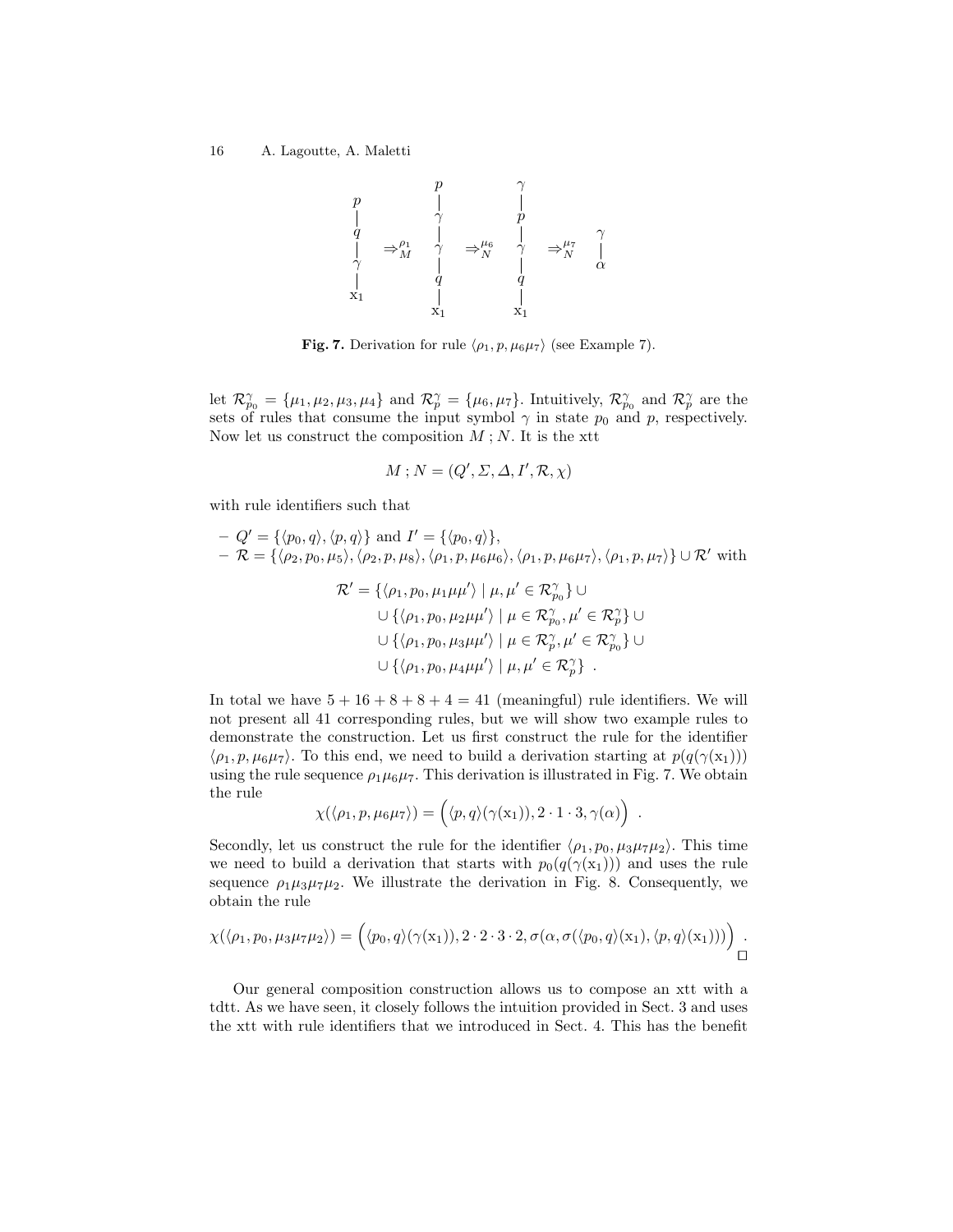

Fig. 8. Derivation for rule  $\langle \rho_1, p_0, \mu_3 \mu_7 \mu_2 \rangle$  (see Example 7).

that we can obtain a direct correspondence between rule sequences of the xtt M and N and a rule in the composed xtt  $M$ ; N. In the standard xtt (without rule identifiers) this direct correspondence is lost since several derivations might create the same rule.<sup>16</sup>

Naturally, we would expect that the composed xtt  $M$ ; N computes the weighted tree transformation  $\tau_M$ ;  $\tau_N$ ; i.e., the composition of the weighted tree transformations computed by  $M$  and  $N$ . In other words, we hope that  $\tau_{M:N} = \tau_M$ ;  $\tau_N$ . Although the rule aggregation and intertwining approach followed in the construction (and shown in Sect. 3) is reasonable, it fails to produce a correct xtt (i.e., an xtt that computes  $\tau_M$ ;  $\tau_N$ ) in a number of cases. This is already true in the unweighted case [12, 5] and the presence of weights adds a few more problematic cases, which we will discuss in the next section.

#### 5.2 Correctness

In this section, we will investigate in which cases the composition construction (see Definition 6) actually produces an xtt that computes the composition  $\tau_M$ ;  $\tau_N$ . In principle, the xtt  $M$  need not be a tdtt, but for the following discussion we assume that it is. The generalization to the general case is simple in almost all cases (see [38, 16] for a few notable differences). Consequently, let us look at compositions of tdtt. Top-down tree transducers have been studied quite extensively in the unweighted case (see  $[21, 22, 10]$  for an overview). The following two slogans are known to represent properties that are unavailable in a single tdtt [12, 5]:

- Nondeterminism followed by copying (non-linearity), and
- Checking (non-totality) followed by deletion.

A composition  $\tau_M$ ;  $\tau_N$  of two tdtt M and N can implement both properties mentioned in the slogans. Thus, these properties already restrict the potential successful compositions of tdtt. In fact, in all remaining cases shown in Table 1 the composition of the tdtt M and N is possible in the unweighted case  $[5,$ Theorem 1]. A detailed explanation of those restrictions on compositions is presented in [12, 5]. Here we will focus on the particular problems that occur in

<sup>&</sup>lt;sup>16</sup> The interested reader can compare our construction to [33, 34].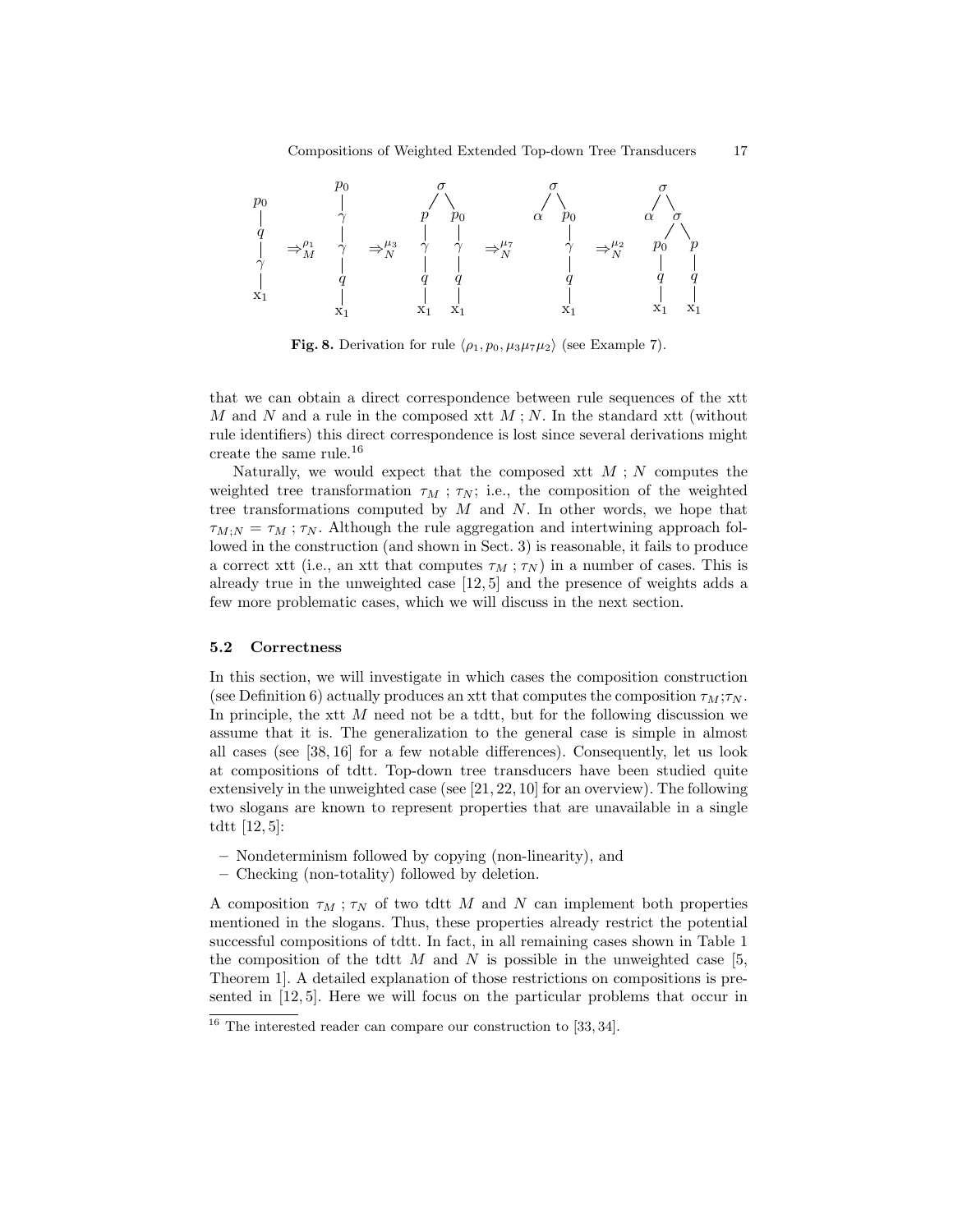Table 1. Cases for unweighted tdtt composition.

| $\textcolor{black}{\text{Case}}$ |                         |                        |
|----------------------------------|-------------------------|------------------------|
| (a)                              |                         | linear and nondeleting |
| (b)                              | total                   | linear                 |
| (c)                              | deterministic           | nondeleting            |
| (d)                              | deterministic and total |                        |

the generalization of those results to the weighted case because the limitations on compositions in the unweighted case transfer immediately to our setting.<sup>17</sup> Thus, we will not investigate compositions that do not fulfill the requirements in Table 1.<sup>18</sup>

Case (a) has been partially generalized in [31, Theorem 2.4] to weighted tdtt. More precisely, it was shown that the composition succeeds if both  $M$  and  $N$  are linear and nondeleting.<sup>19</sup> This result was further (partially) generalized in [14, Theorem 5.18], which covers the case in which  $M$  and  $N$  are deterministic and only  $N$  is linear and nondeleting. Finally, [33, Theorem 26] presents the full generality and matches Case (a) of the unweighted setting exactly.

**Theorem 8 (see [33, Theorem 26]).** If the tdtt N is linear and nondeleting, then  $\tau_{M;N} = \tau_M$ ;  $\tau_N$ .

Case (b) is slightly problematic in the weighted setting, and the only known generalizations are actually instances of Case (d). Let us illustrate the problem. The tdtt  $N$  can delete an intermediate subtree  $t'$  that was output by  $M$  as the result of processing an input subtree  $s'$ . In the composed tdtt, the input subtree s' is deleted right away without processing it. This phenomenon is abstractly illustrated in Fig. 9. In addition, we showcase a derivation using our example xtt of Example 7 in Fig. 10 (note that only linear rules of N are used in this derivation). Thus, the actual input subtree  $s'$  and the intermediate subtree  $t'$ are not relevant in the composed tdtt. In the unweighted setting, this independence is guaranteed by the totality of  $M$ , which yields that for each input tree s there exists a translation t of it. In other words, for each input tree  $s \in T_{\Sigma}$  and state  $q \in Q$ , we have

$$
\sum_{t \in T_{\Gamma}} \Big( \sum_{\substack{\rho_1, \ldots, \rho_k \in R_1 \\ q(s) \Rightarrow M_i^{\rho_1}, \ldots, \varphi_M^{\rho_k} \\ \ldots \\ q_s^{\rho_k}}} \Big( \prod_{i=1}^k R_1(\rho_i) \Big) \Big) = 1 \; .
$$

<sup>&</sup>lt;sup>17</sup> More precisely, the restrictions only transfer to xtt over non-rings due to a result by Wang [44, 45]. A ring is a semiring that has additive inverses; i.e., there exists an element  $-1$  such that  $1 + (-1) = 0$ .

<sup>18</sup> Although such compositions can, in principle, succeed. Mind that the counterexamples of [12, 5] only generalize to non-rings. In fact, given a suitably strong ring, any composition becomes possible.

<sup>&</sup>lt;sup>19</sup> In fact, [31] proves closure under composition for a slightly more general class, but the mentioned result can be obtained easily by instantiating the more general construction to our weighted tdtt model.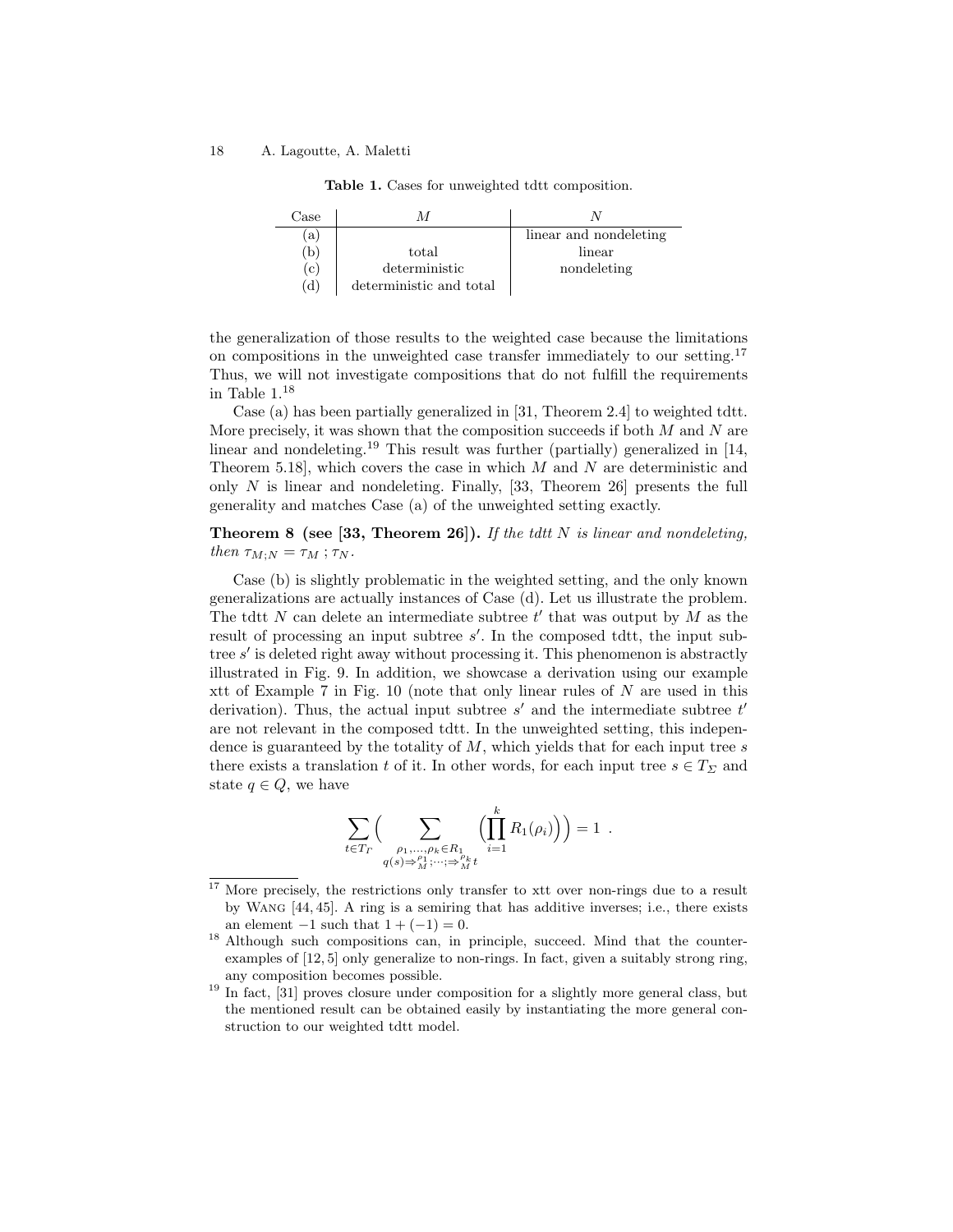

Fig. 9. Difference between composition and the composed tdtt. Atop the arrows we mark the weight and next to it the tdtt, in which the derivation happens. More precisely, weight a is charged for processing s (without  $s'$ ), weight b is charged for processing  $s'$ , and weight  $c$  is charged for processing  $t$  (without  $t'$ ).



Fig. 10. Difference between composition and the composed tdtt on the tdtt  $M$  and  $N$ of Example 7. The composition charges weight  $R_1(\rho_1) \cdot R_1(\rho_1) \cdot R_1(\rho_2) \cdot R_2(\mu_7) = 2^2 \cdot 2 \cdot 3$ , whereas the composed tdtt only charges  $2 \cdot 3$ , which is the weight of the rule  $\langle \rho_1, p, \mu_7 \rangle$ . The charge  $R_1(\rho_1) \cdot R_1(\rho_2) = 2 \cdot 2$  for processing the input subtree  $\gamma(\alpha)$  is lost.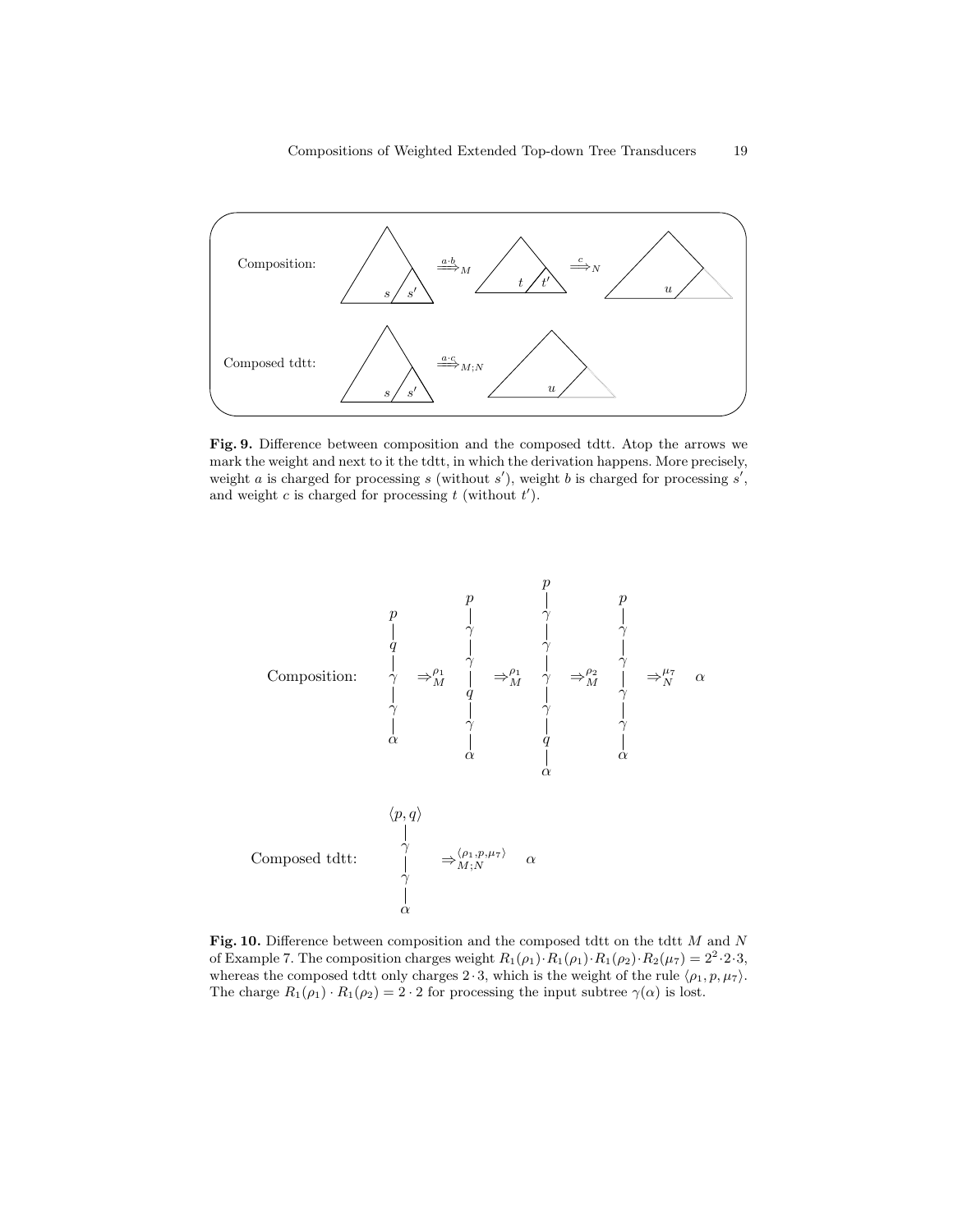Clearly, in the Boolean semiring, the previous equation is fulfilled if there is at least one derivation from  $q(s)$  to some t. To obtain a generalization of the requirement for the weighted setting, we observe that the composed tdtt also ignores the input subtree s.

**Definition 9.** A state  $q \in Q$  is constant if there exists a semiring element  $a \in A$ such that for every  $s \in T_{\Sigma}$  we have

$$
\sum_{t \in T_{\Gamma}} \Big( \sum_{\substack{\rho_1, \ldots, \rho_k \in R_1 \\ q(s) \Rightarrow \rho_1^{\rho_1}; \ldots; \Rightarrow \rho_M^{\rho_k} t}} \Big( \prod_{i=1}^k R_1(\rho_i) \Big) \Big) = a \quad . \tag{5}
$$

We also say that  $q$  is a-constant if  $q$  is constant using the semiring element  $a$ . The xtt M is constant if all its states  $q \in Q$  are constant.

Note that the sums in (5) are always finite, which we already showed at the beginning of Sect. 5. Let us demonstrate some constant tdtt, in which all states are 1-constant. In general, different states of a constant tdtt can have different semiring elements for which they are constant.

Example 10. All of the following tdtt have only 1-constant states:

- every total tdtt over the Boolean semiring,
- every Boolean and total tdtt over an idempotent semiring, and
- every deterministic, total, and Boolean tdtt over any semiring.

Clearly, the total tdtt  $M$  of Example 7 is not constant, which is also shows that a total tdtt is not necessarily constant. If the tdtt  $M$  is constant, then we can perfectly predict the missing weight  $b$  in the derivation of the composed tdtt in Fig. 9 and charge it for the rule that actually performs the deletion.<sup>20</sup> Note that our presented composition construction (see Definition 6) might fail, but the authors believe that it can be modified as indicated to obtain the following result.

Conjecture 11. If the xtt M is constant and the tdtt N is linear, then  $\tau_M$ ;  $\tau_N$ can be computed by an xtt.

Note that Conjecture 11 covers all the cases (for  $M$ ) mentioned in Example 10. It remains to be determined whether the indicated adjustment actually works. Moreover, depending on the semiring, it might be difficult to determine whether a state is constant, so additional syntactic requirements that lead to constant states (potentially with a weight different from 0 and 1) would be desirable.

Case (c) is also problematic and has not been addressed in the literature. This is due to the fact that an intermediate output tree  $t'$  can be copied by  $N$ .

<sup>&</sup>lt;sup>20</sup> In fact, we can only predict the aggregated weight (as opposed to the weights of single deleted derivations), but that is sufficient.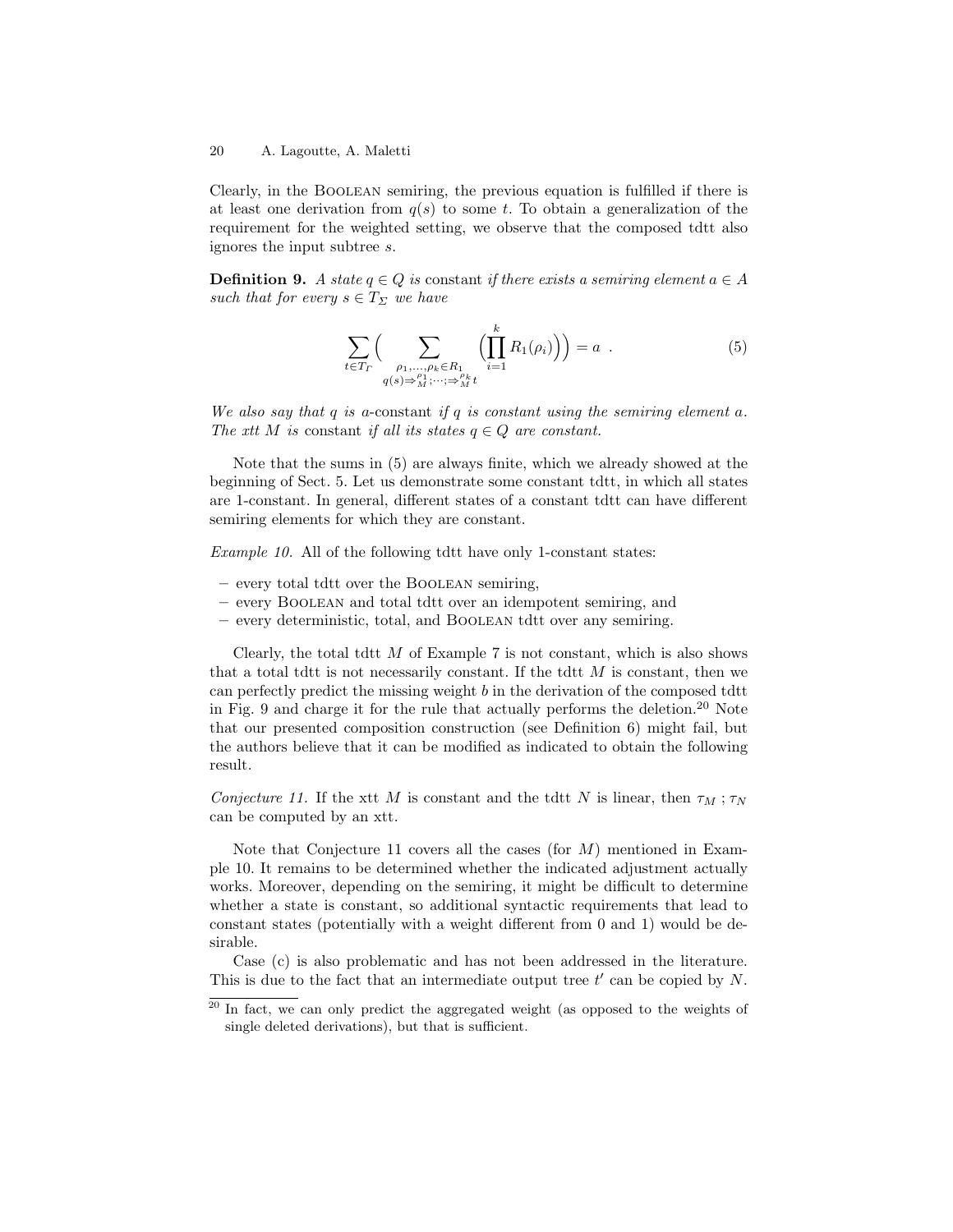

Fig. 11. Another difference between composition and the composed tdtt. Atop the arrow we mark the weight and next to it the tdtt, in which the derivation happens. More precisely, weight  $a$  is charged for processing  $s$  (without  $s'$ ), weight  $b$  is charged for processing  $s'$ , weight c is charged for processing t (without  $t'$ ), and weights d and e are charged for processing  $t'$  (producing  $u'$  and  $u''$ , respectively).

In the composition, the weight charged for generating the tree  $t'$  from an input subtree  $s'$  is charged once, but in the composed tdtt this weight is charged twice since the input subtree  $s'$  will be copied and processed twice. The process is illustrated in Fig. 11. In addition, we provide derivations using the xtt of Example 7 that demonstrate the phenomenon in Fig.  $12$  (note that the tdtt M of Example 7 is deterministic and we only used nondeleting rules of  $N$  in these derivations).

So again our generic composition construction (see Definition 6) might fail, but contrary to the previous case, the authors believe that this can be addressed without any further requirement. Instead of using the original state of M in all copies, the authors propose to use the corresponding state from an unweighted copy of  $M$  in all but one copies. Thus, the weight that  $M$  charges for processing the input tree would only be charged in the single copy and the other copies, which run using the unweighted copy of  $M$ , do not cause additional charges for processing the input. Since the input tdtt  $M$  is deterministic, we know that the copies will behave equally in all aspects besides the weight that they charge. Let us provide some detail.

**Definition 12.** An unweighted copy of M is a BOOLEAN xtt  $(Q, \Sigma, \Gamma, I_1, R_1')$ such that

$$
l \to r \in R'_1 \quad \iff \quad l \to r \in R_1 \ .
$$

We will not formalize the modified construction, but we will present the essential steps. First, we take the (disjoint) union of  $M$  and an unweighted copy M' of M (by renaming all states of the copy from q to  $\bar{q}$ ). Let us assume that a state  $q \in Q$  corresponds to a state  $\overline{q}$  in M', and similarly, a rule  $\rho \in R_1$ corresponds to a rule  $\bar{\rho}$  in M'. When processing a rule in which the tdtt N copies, we modify all but one copies to use the corresponding state from  $M'$ . Let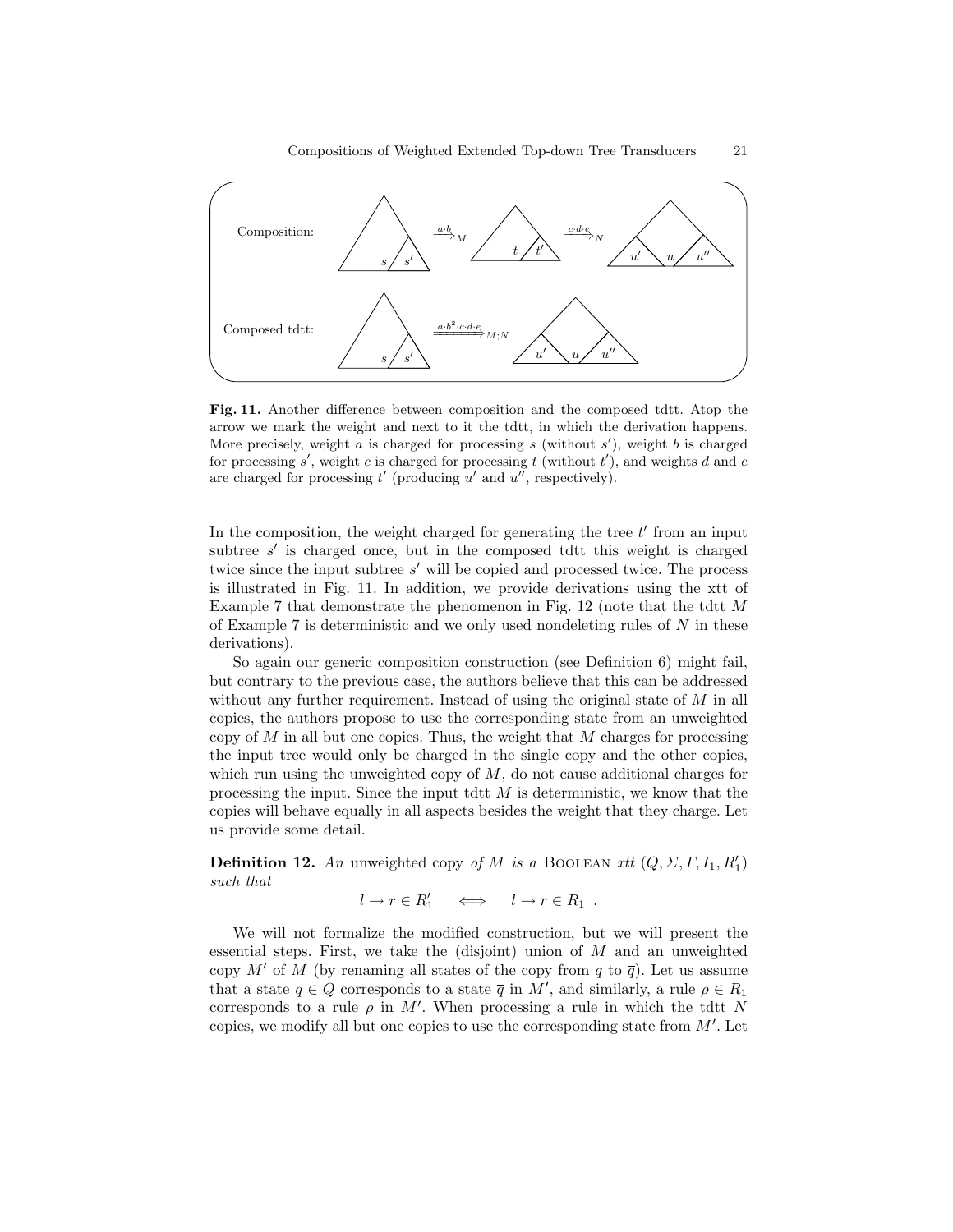#### Composition:





Fig. 12. Difference between composition and the composed tdtt on the tdtt  $M$  and  $N$  of Example 7. The composition (upper display) charges the weight  $R_1(\rho_1) \cdot R_1(\rho_2) \cdot R_2(\mu_1)^3 \cdot R_2(\mu_5)^4 = 2 \cdot 2 \cdot 4^3 \cdot 1^4$ , whereas the composed tdtt charges  $2 \cdot 4^3 \cdot (2 \cdot 1)^4$ . The additional weight  $R_1(\rho_2)^3 = 2^3$  is charged by M; N for processing the input subtree  $\alpha$  (using  $\rho_2$ ) three more times.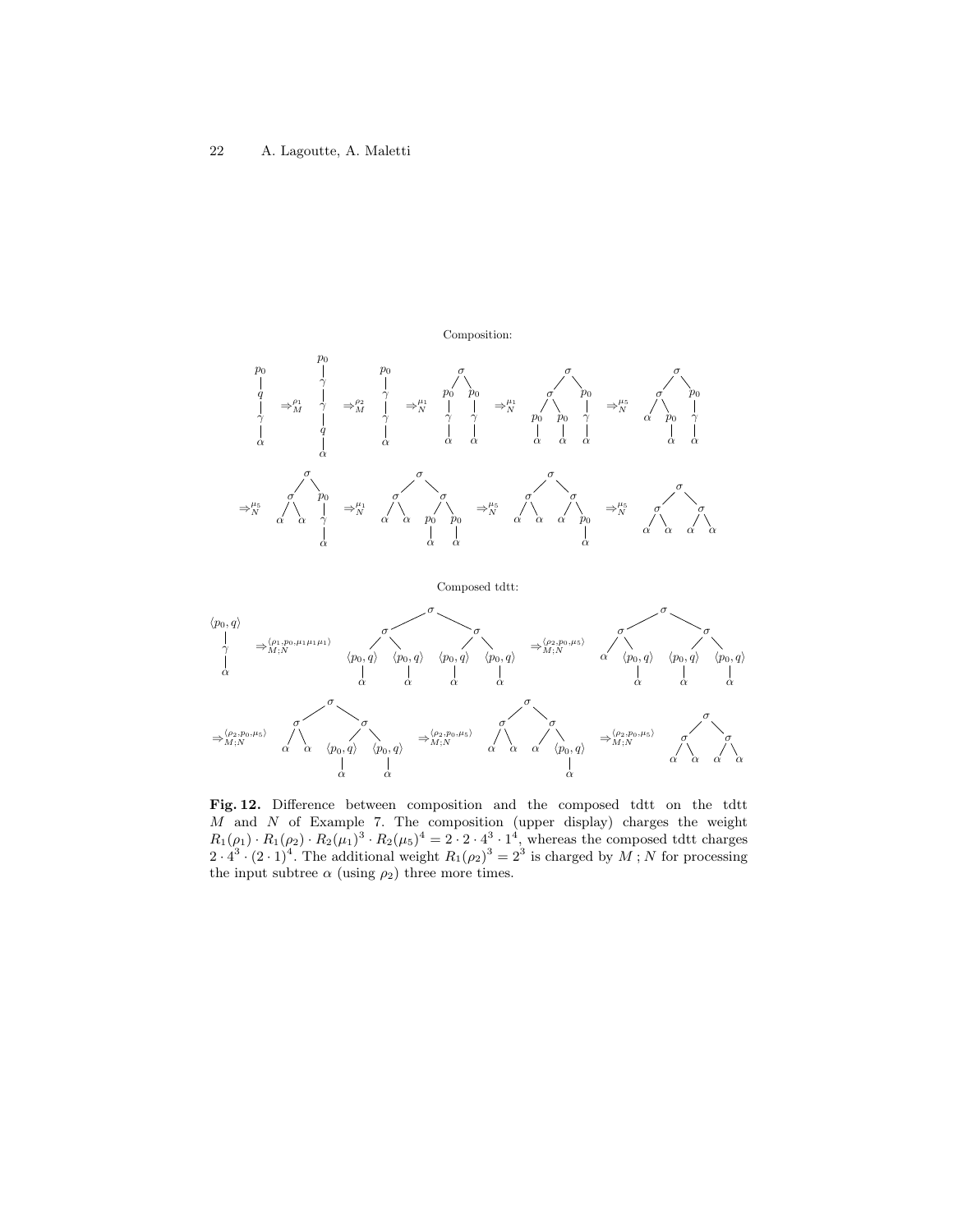us illustrate this adjustment on an example rule of Example 7. Figure 13 shows the original and the modified derivation that lead to the rule  $\nu = \langle \rho_1, p_0, \mu_3 \mu_6 \mu_1 \rangle$ of  $M$ ; N and our new rule

$$
\chi(\nu) = \Big( \langle p_0, q \rangle (\gamma(\mathbf{x}_1)), 16, \sigma(\gamma(\langle p, q \rangle(\mathbf{x}_1)), \sigma(\langle p_0, q \rangle(\mathbf{x}_1), \langle p_0, q \rangle(\mathbf{x}_1))) \Big) \chi'(\nu) = \Big( \langle p_0, q \rangle (\gamma(\mathbf{x}_1)), 16, \sigma(\gamma(\langle p, \overline{q} \rangle(\mathbf{x}_1)), \sigma(\langle p_0, \overline{q} \rangle(\mathbf{x}_1), \langle p_0, q \rangle(\mathbf{x}_1))) \Big) .
$$

Figure 14 shows the modified derivation corresponding to the derivation of the composed tdtt, which is displayed in Fig. 12.

## Original derivation:



#### Modified derivation:



Fig. 13. Two derivations that yield rules. The upper one follows our composition construction, whereas the lower one is adjusted to address the problem of Case (c). We boxed the states that are adjusted due to copying of N. We selected to mark the left copies, but the choice is arbitrary.

Conjecture 13. If the xtt M is deterministic and the tdtt N is nondeleting, then  $\tau_M$ ;  $\tau_N$  can be computed by an xtt.

Finally, Case (d) is essentially a combination of Cases (b) and (c). This case was first addressed by [14, Theorem 5.18], in which it was shown that a BOOLEAN, deterministic, and total tdtt  $M$  can be composed with a deterministic tdtt  $N$ . A similar statement was obtained in [33, Theorem 30], where (i) the same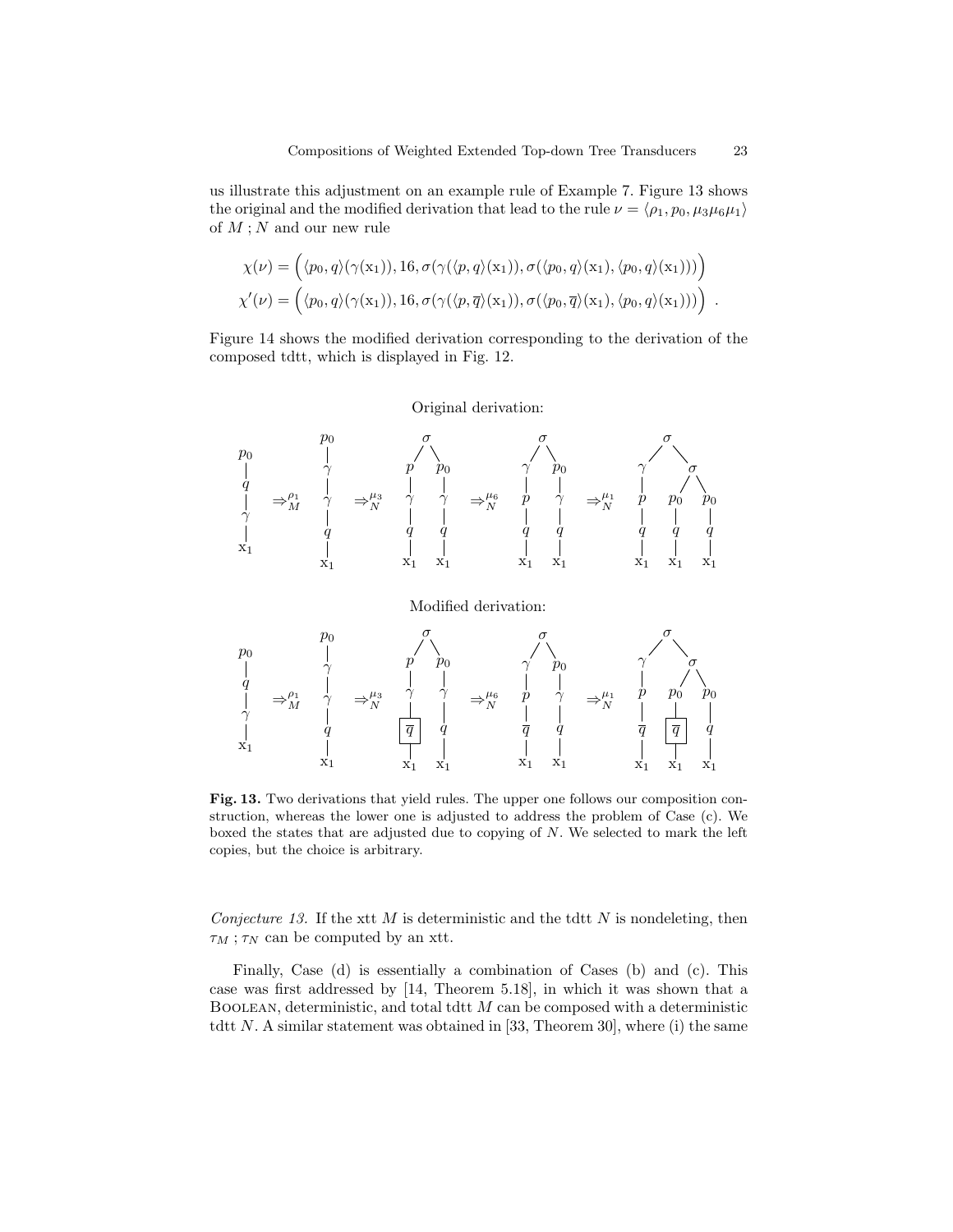

Fig. 14. Derivation using the new rules (see Fig. 12). The derivation now correctly charges the weight  $R'_1(\rho_1) \cdot R'_2(\mu_1)^3 \cdot R_2(\mu_5)^4 \cdot R'_1(\rho_2) \cdot R'_1(\overline{\rho_2})^3 = 2 \cdot 4^3 \cdot 1^4 \cdot 2 \cdot 1^3$  because overlined rules charge weight 1.

restrictions are placed on M and (ii) N is required to be linear. The result of [33] clearly avoids the problematic Case  $(c)$  by requiring  $N$  to be linear. The result of  $[14]$  allows non-linear tdtt N, and it could thus be reasoned that they also had to handle the problematic Case  $(c)$ . However, the requirement that the tdtt M is Boolean already enforces that the additional weights (see Figs. 11 and 12) charged by the composed tdtt (constructed according to the general composition construction of Definition 6) are all 1. Thus, no modification was necessary under their assumptions. Using the indicated improvements suggested in Cases (b) and (c), the authors conjecture the following result, which covers both known results. Essentially, the authors believe that a constant and deterministic xtt M can be composed with any tdtt  $N$ .

Conjecture  $14$ . If the xtt M is constant and deterministic and N is a tdtt, then  $\tau_M$ ;  $\tau_N$  can be computed by an xtt.

This concludes our investigation of compositions of tdtt. Table 2 shows the various results obtained in the weighted case. It is interesting that if Conjectures 11, 13, and 14 were true, then we would recover the beautiful symmetry that is present in the composition results [12, 5] for unweighted top-down and bottomup tree transducers [43] also in the weighted case. A summary of the composition results for weighted bottom-up tree transducers [14] can be found in Table 3, but the reader is refered to [14, 33, 34] for the detailed results.

# 6 Allowing  $\varepsilon$ -rules

This section is devoted to compositions of tree transformations computed by xtt M and N, of which the xtt N is a top-down tree transducer with  $\varepsilon$ -rules [39]. Roughly speaking, a top-down tree transducer with  $\varepsilon$ -rules is an xtt, in which simple and  $\varepsilon$ -rules are allowed. In other words, this section investigates the effect of  $\varepsilon$ -rules in N to the results of Sect. 5. In the unweighted setting, this scenario was investigated in [39], and we essentially report the results of [39], which we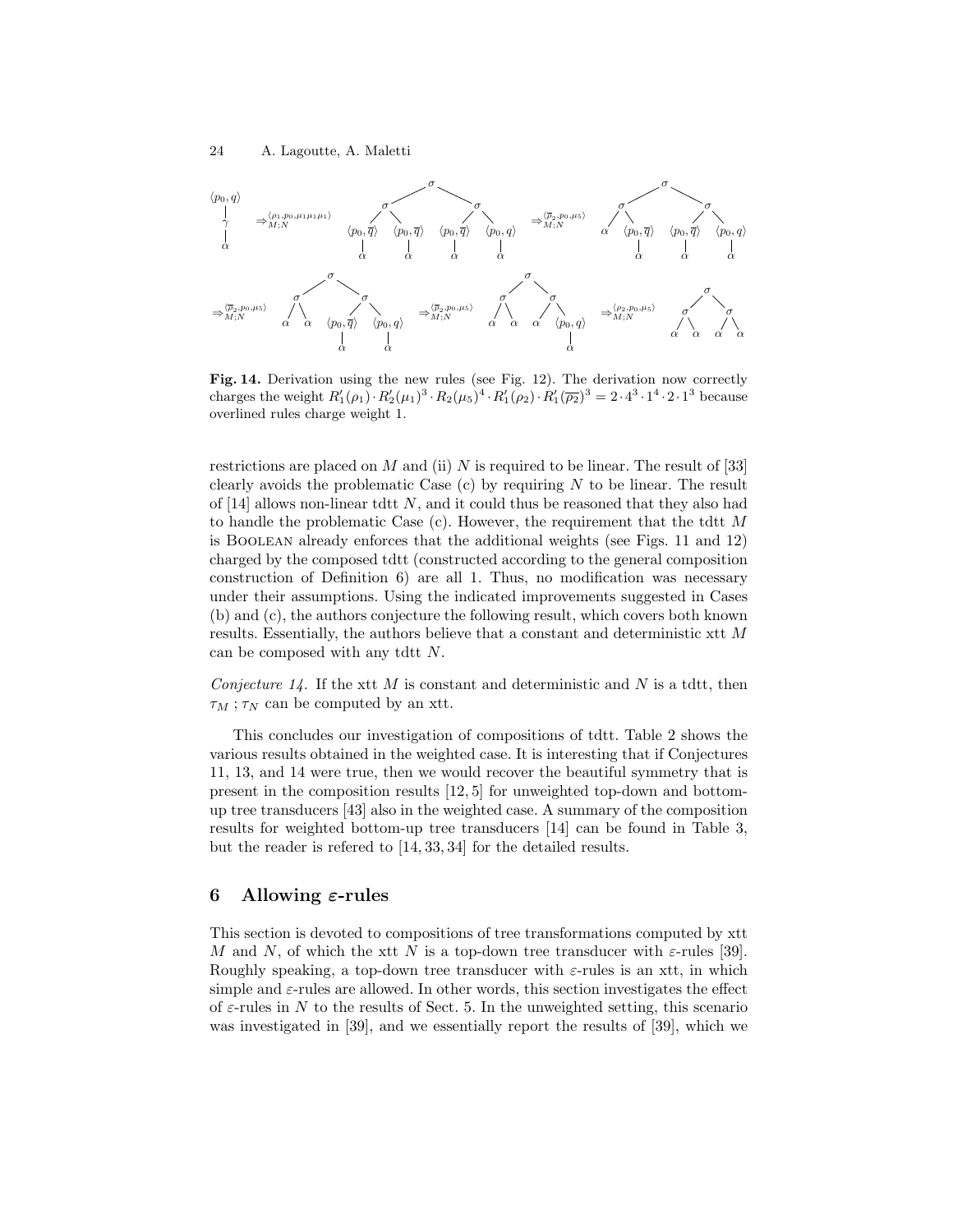$\Gamma$ Case  $M$   $N$  Reference (a)  $\parallel$  linear and nondel.  $\parallel$  linear and nondel.  $\parallel$  [31, Theorem 2.4] deterministic det., linear, nondel. [14, Theorem 5.18] linear and nondel. [33, Theorem 26] (b) constant linear Conjecture 11 (c) deterministic nondeleting Conjecture 13 (d) BOOLEAN, det., total deterministic [14, Theorem 5.18] BOOLEAN, det., total linear [33, Theorem 30] constant and det. <br> Conjecture 14

Table 2. Composition results for weighted tdtt ('nondel.' abbreviates 'nondeleting' and 'det.' abbreviates 'deterministic').

adjusted to our weighted setting. Let us start with the formal definition of the requirements of this section. For the rest of this section, let  $M = (Q, \Sigma, \Gamma, I_1, R_1)$ and  $N = (P, \Gamma, \Delta, I_2, R_2)$  be the xtt that we want to compose.

## Definition 15 (cf. [15, Definition 4] and [39, Definition 1]).

- The xtt M is shallow if  $|pos_{\Gamma}(r)| \leq 1$  for every  $l \to r \in R_1$ .
- The xtt N is a tdtt with  $\varepsilon$ -rules if  $|pos_{\Gamma}(l)| \leq 1$  for every  $l \to r \in R_2$ .

Clearly, each tdtt is a tdtt with  $\varepsilon$ -rules, but a tdtt need not be shallow. Let us examine these properties for the xtt in our examples.

| xtt              | tdtt with $\varepsilon$ -rules | shallow                    |
|------------------|--------------------------------|----------------------------|
| $M$ of Example 1 | no (due to rule $\rho_1$ )     | ves                        |
| $N$ of Example 2 | ves                            | no (due to rule $\mu_3$ )  |
| $M$ of Example 7 | yes (because it is a tdtt)     | no (due to rule $\rho_1$ ) |
| $N$ of Example 7 | yes (because it is a tdtt)     | yes                        |

Now we can formally define the goal of this section. We will investigate compositions of xtt  $M$  and  $N$  such that  $M$  is shallow and  $N$  is a tdtt with

Table 3. Composition results for weighted bottom-up tree transducers [14] ('nondel.' abbreviates 'nondeleting' and 'det.' abbreviates 'deterministic') for comparison. Note that every weighted bottom-up tree transducer can be made total.

| Case |                 |                         | Reference            |
|------|-----------------|-------------------------|----------------------|
| (a)  | linear, nondel. | linear and nondel.      | $[31,$ Theorem 2.4   |
|      | linear, nondel. | homomorphism            | [14, Corollary 5.5]  |
|      | linear, nondel. |                         | $[33,$ Theorem 13    |
| b.   | linear          | $[\text{total}]$        | $[33,$ Theorem $20]$ |
| (c)  | nondeleting     | BOOLEAN, deterministic  | $[33,$ Theorem 24    |
|      | nondeleting     | constant, deterministic | conjectured          |
| (d)  |                 | BOOLEAN, homomorphism   | [14, Corollary 5.5]  |
|      |                 | BOOLEAN, det., [total]  | $[33,$ Theorem 24]   |
|      |                 | constant, det., [total] | conjectured          |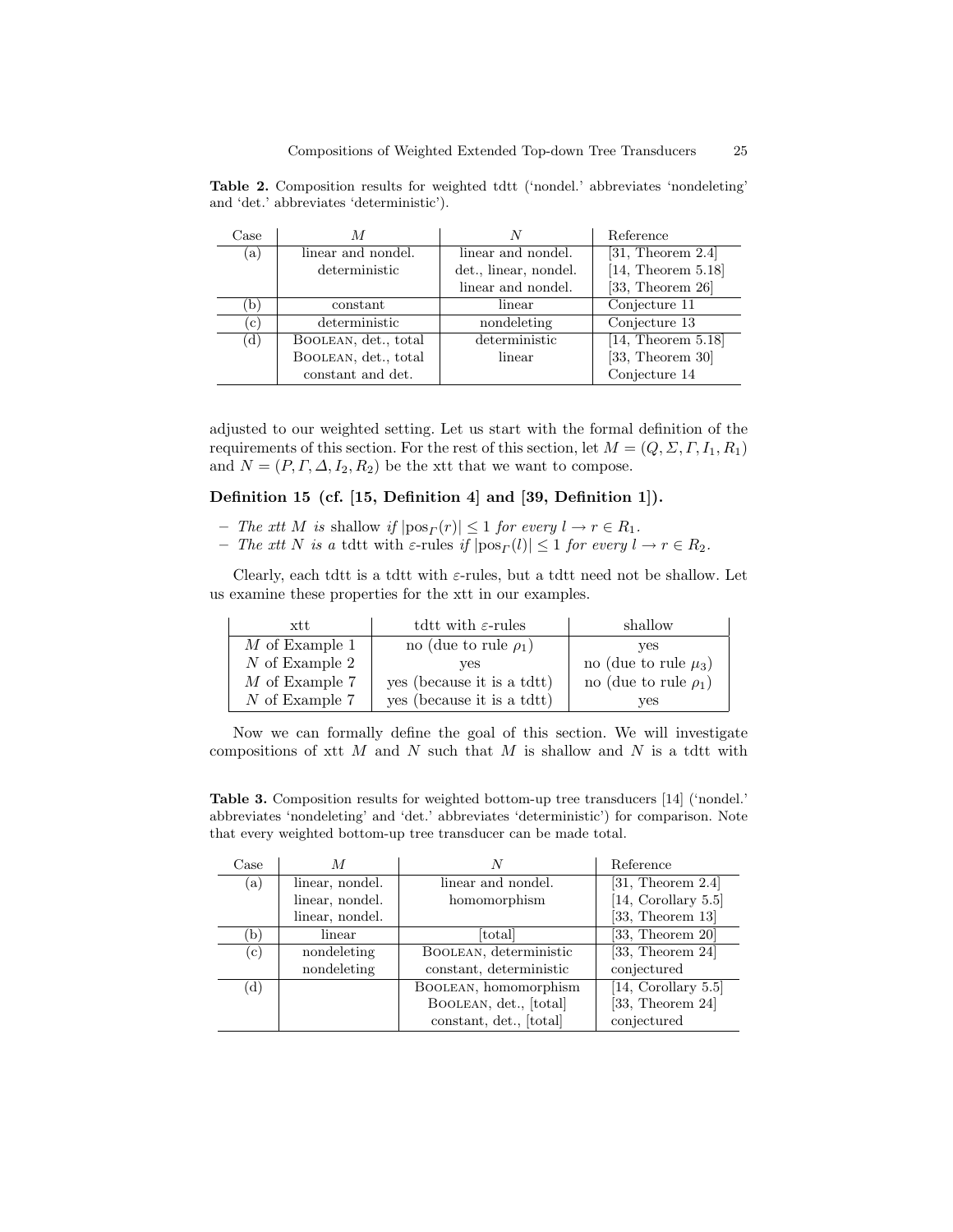$\varepsilon$ -rules. To show that the condition that ensures well-definedness of the sum in the definition (2) of composition does not influence the results much, we additionally assume here that  $N$  does only have producing rules. In this case, there can only be finitely many rule applications generating the output tree  $u$ , which limits the size of the intermediate tree [see (3)]. Thus, all compositions are well-defined in the cases of this section.

## 6.1 Construction

Before we present an adaptation of the generic construction in Sect. 5.1, let us demonstrate that the generic construction fails to handle  $\varepsilon$ -rules of N in a meaningful manner.

Example 16. Let  $M$  and  $N$  be the xtt of Examples 1 and 2. Using the notions of Sect. 5, we can select  $c = 1$  and  $s = 1$ . Consequently, we consider  $m = 1$ , which yields that all rule identifiers constructed in Definition 6 use at most one rule of  $N^{21}$  A derivation like the one depicted in Fig. 15, which starts with a rule of N, cannot be simulated by  $M$ ; N because the rules constructed for  $M$ ; N always trigger a rule of  $M$  first.

p q0 α ⇒µ<sup>1</sup> N γ p q0 α ⇒µ<sup>1</sup> N γ γ p q0 α ⇒ρ<sup>3</sup> M γ γ p b ⇒µ<sup>5</sup> N γ γ β p q0 α ⇒<sup>ρ</sup><sup>3</sup> M p b ⇒<sup>µ</sup><sup>1</sup> N γ p b ⇒<sup>µ</sup><sup>1</sup> N γ γ p b ⇒<sup>µ</sup><sup>5</sup> N γ γ β

Fig. 15. Two derivations using the xtt  $M$  and  $N$  of Examples 1 and 2. The upper derivation cannot be simulated by  $M$ ; N since it starts with a rule of N. In principle, an unbounded number of rule applications of rule  $\mu_1$  could happen before the intermediate symbol  $b$  is consumed in the lower derivation. Thus, such derivations can, in general, also not be simulated by  $M$ ; N.

<sup>&</sup>lt;sup>21</sup> We could not avoid the problem, even if we would consider larger values for  $m$ .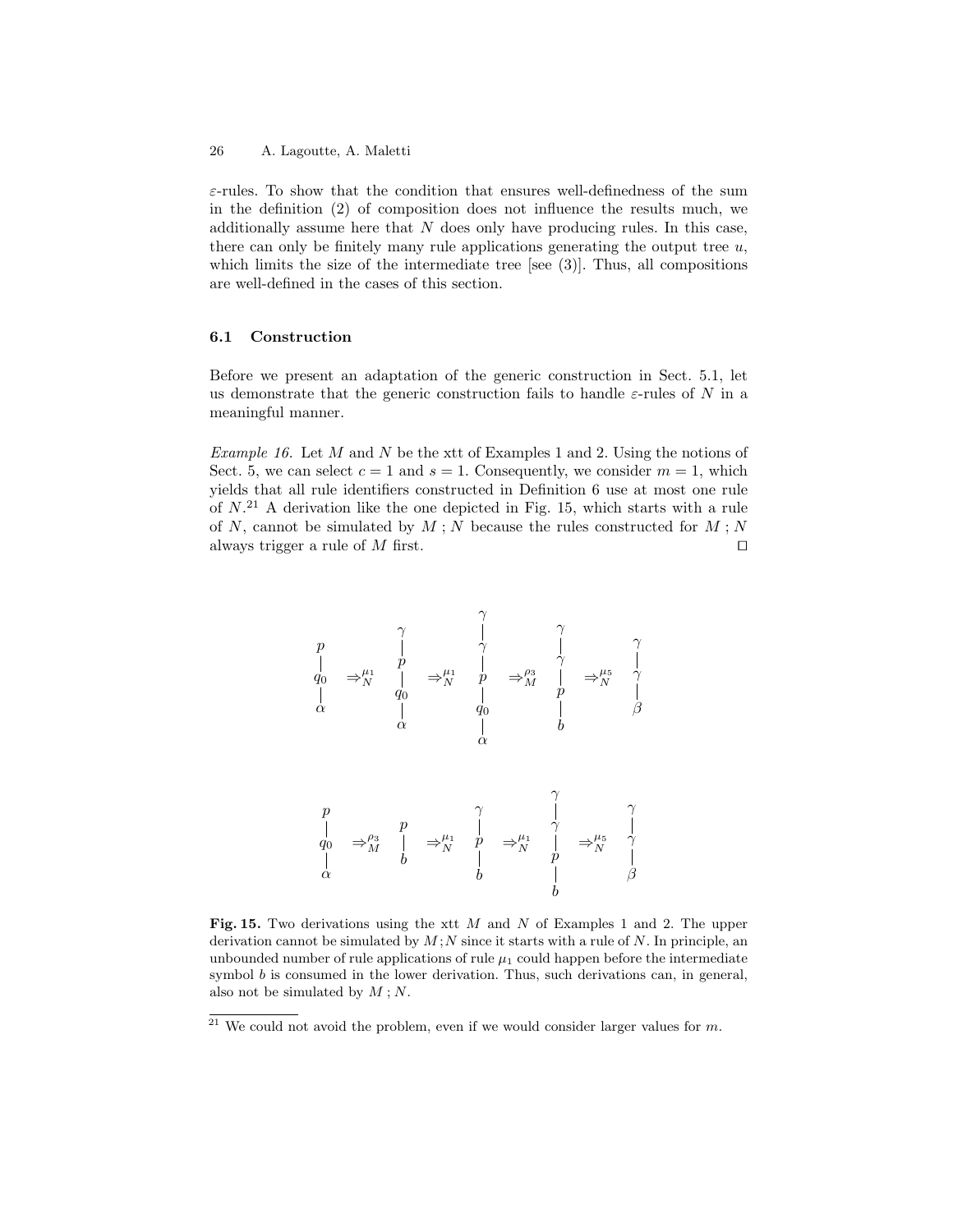Thus, we need to adjust our construction. To avoid the problem in the lower derivation of Fig. 15, we restrict the rules of  $N$  that can be used when processing the right-hand side r of a rule  $\rho \in R_1$ . As in [39] we require that r is processed only with consuming rules of N. The  $\varepsilon$ -rules of N need to fire either before  $\rho$  or after all intermediate symbols of r are fully consumed by N. This creates a problem, if the rule  $\rho$  creates 2 intermediate symbols at the same time, and the original derivation uses  $\varepsilon$ -rules after consuming one intermediate symbol but before consuming the second intermediate symbol. To avoid this problem, we already assumed in this section that M is shallow. Consequently,  $m = 1$ provides an upper bound to the number of consuming rules required by N to process the right-hand side of a rule of  $M$ . This is due to the fact that there is at most one intermediate symbol in any right-hand side of a rule of  $M$ , and we can only use consuming rules of  $N$  to process it. As before, for any sentential form  $\xi \in T_{\Delta}(P(T_{\Gamma}(Q(T_{\Sigma}(X)))))$  and rule  $\rho \in R$  there exists at most one  $\zeta \in T_{\Delta}(P(T_{\Gamma}(Q(T_{\Sigma}(X))))$  such that  $\xi \Rightarrow_M^{\rho} \zeta$ , which also holds for the xtt N. Similarly, we recall that we identify elements of  $T_ \Delta(P(Q(T_\Sigma(X))))$  with elements of  $T_{\Delta}((P \times Q)(T_{\Sigma}(\mathbf{X})))$  in the obvious manner.

**Definition 17 (cf. [39, Definition 9]).** The  $\varepsilon$ -composition  $M;_{\varepsilon}N$  of M and N is the xtt  $(P \times Q, \Sigma, \Delta, I_2 \times I_1, \mathcal{R}, \chi)$  with rule identifiers

$$
\mathcal{R} = \{ \langle \rho, p, \varepsilon \rangle \mid \text{erasing } \rho \in R_1, p \in P \} \cup
$$
\n
$$
\cup \{ \langle \rho, p, \mu \rangle \mid \text{producing } \rho \in R_1, p \in P, \text{ consuming } \mu \in R_2 \} \cup
$$
\n
$$
\cup \{ \langle \varepsilon, q, \mu \rangle \mid q \in Q, \text{ } \varepsilon\text{-rule } \mu \in R_2 \}
$$

such that

 $-\chi(\langle l \to r, p, \varepsilon \rangle) = (p(l), R_1(l \to r), p(r))$  for every erasing rule  $l \to r \in R_1$ and  $p \in P$ ,  $-\chi(\langle l \rightarrow r, p, \mu \rangle) = (p(l), a, r'), where$ 

$$
a = \begin{cases} R_1(l \to r) \cdot R_2(\mu) & \text{if } p(l) \Rightarrow_M^{(l,r)}; \Rightarrow_N^{\mu} r' \\ 0 & \text{otherwise} \end{cases}
$$

for every producing  $l \to r \in R_1$ ,  $p \in P$ , and consuming  $\mu \in R_2$ , and  $-\chi(\langle \varepsilon, q, l \to r \rangle) = (l\theta, R_2(l \to r), r\theta),$  where  $\theta(x) = q(x)$  for every  $x \in X$ ,  $q \in Q$ , and  $\varepsilon$ -rule  $l \to r \in R_2$ .

Note that the only differences to the construction of [39] are the presence of (i) non-simple left-hand sides in rules of  $M$  and (ii) weights. Let us discuss the three sets of rule identifiers mentioned in Definition 17. Rule identifiers of the form  $\langle \rho, p, \varepsilon \rangle$  refer to variants of an erasing rule  $\rho$  of  $R_1$ . For each state  $p \in P$ , we obtain a variant by annotating the two states (in the left- and right-hand side) by  $p$ . In other words, we perform a step using  $M$ , but since no intermediate symbol is produced, we do not perform a step using  $N$ . Second, the rule identifiers of the form  $\langle \rho, p, \mu \rangle$  contain rules that are obtained in the usual way by processing the right-hand side of a producing rule of  $M$  by consuming rules of  $N$ . Since  $M$  is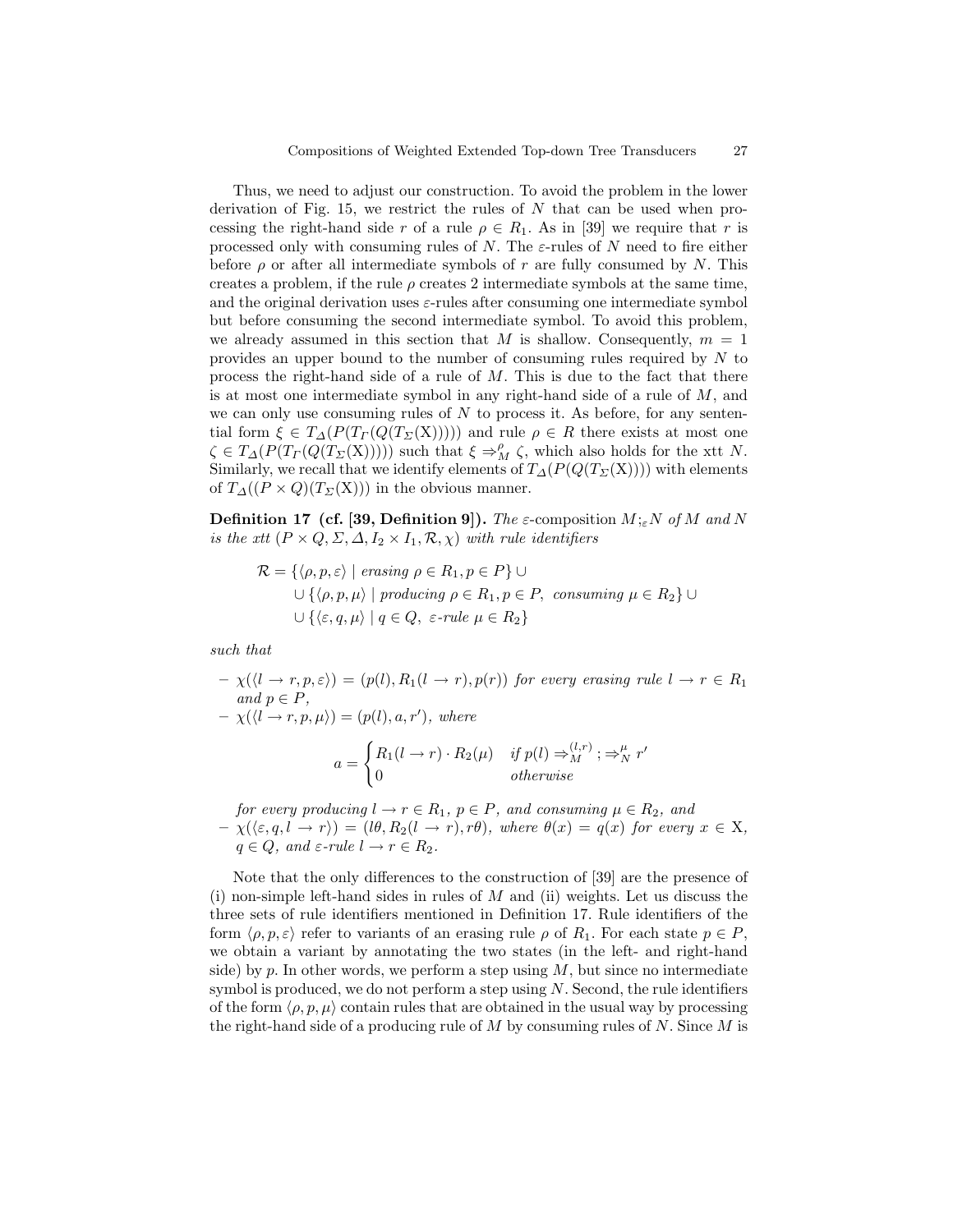shallow and N is a tdtt with  $\varepsilon$ -rules, each producing rule of M contains exactly one intermediate symbol and each consuming rule of N contains exactly one intermediate symbol. Thus, the derivation only succeeds if the producing rule of  $M$  produces exactly the symbol that the consuming rule of  $N$  consumes. These two types of rules were also present in the generic composition construction of Sect. 5.1. Finally, rule identifiers of the form  $\langle \varepsilon, q, \mu \rangle$  refer to a variant of an ε-rule  $\mu$  of N that is annotated with the state  $q \in Q$ .

Let us quickly check whether the obtained rules  $l \rightarrow r$  are admissable; i.e., whether  $\{l, r\} \nsubseteq P(Q(X))$ . Clearly, identifiers of the form  $\langle \rho, p, \varepsilon \rangle$  yield admissable rules because they contain just copies of rules of  $M$ . The same reasoning applies to rules with identifiers of the form  $\langle \varepsilon, q, \mu \rangle$ , which are copies of rules of N. Finally, rules with identifiers like  $\langle \rho, p, \mu \rangle$  are always producing because each rule  $\mu \in R_2$  is producing. Clearly, producing rules are admissable. Next, let us illustrate the construction.

Example 18. Let  $M = (\{q_0, q_1\}, \Sigma, \Gamma, \{q_0\}, R)$  and  $N = (\{p\}, \Gamma, \Delta, \{p\}, R')$  be the xtt of Examples 1 and 2, respectively. The composition construction of Definition 17 yields the xtt  $M;_{\varepsilon}N = (P \times Q, \Sigma, \Delta, \{\langle p, q_0 \rangle\}, \mathcal{R}, \chi)$  with rule identifiers

$$
\mathcal{R} = \{ \langle \rho_2, p, \varepsilon \rangle, \langle \rho_1, p, \mu_2 \rangle, \langle \rho_1, p, \mu_3 \rangle, \langle \rho_3, p, \mu_5 \rangle, \langle \rho_4, p, \mu_4 \rangle, \langle \rho_5, p, \mu_4 \rangle, \\ \langle \varepsilon, q_0, \mu_1 \rangle, \langle \varepsilon, q_1, \mu_1 \rangle \}
$$

such that

$$
\chi(\langle \rho_2, p, \varepsilon \rangle) = \langle p, q_0 \rangle (\sigma(\alpha, x_1)) \xrightarrow{3} \langle p, q_0 \rangle (x_1)
$$
  
\n
$$
\chi(\langle \rho_1, p, \mu_2 \rangle) = \langle p, q_0 \rangle (\sigma(\sigma(x_1, x_2), \alpha)) \xrightarrow{2 \cdot 5} \lambda(\langle p, q_1 \rangle (x_1), \langle p, q_0 \rangle (x_2))
$$
  
\n
$$
\chi(\langle \rho_1, p, \mu_3 \rangle) = \langle p, q_0 \rangle (\sigma(\sigma(x_1, x_2), \alpha)) \xrightarrow{2 \cdot 5} \lambda(\beta, \lambda(\langle p, q_1 \rangle (x_1), \langle p, q_0 \rangle (x_2)))
$$
  
\n
$$
\chi(\langle \rho_3, p, \mu_5 \rangle) = \langle p, q_0 \rangle (\alpha) \xrightarrow{1 \cdot 1} \beta
$$
  
\n
$$
\chi(\langle \rho_4, p, \mu_4 \rangle) = \langle p, q_1 \rangle (x_1) \xrightarrow{2 \cdot 8} \delta(\langle p, q_0 \rangle (x_1))
$$
  
\n
$$
\chi(\langle \rho_5, p, \mu_4 \rangle) = \langle p, q_1 \rangle (x_1) \xrightarrow{5 \cdot 8} \delta(\langle p, q_1 \rangle (x_1))
$$
  
\n
$$
\chi(\langle \varepsilon, q_0, \mu_1 \rangle) = \langle p, q_0 \rangle (x_1) \xrightarrow{2} \gamma(\langle p, q_0 \rangle (x_1))
$$
  
\n
$$
\chi(\langle \varepsilon, q_1, \mu_1 \rangle) = \langle p, q_1 \rangle (x_1) \xrightarrow{2} \gamma(\langle p, q_1 \rangle (x_1)).
$$

The construction of the rule corresponding to the rule identifier  $\langle \rho_1, p, \mu_2 \rangle$  is illustrated in Fig. 16.  $\Box$ 

## 6.2 Correctness

Let us start by recalling the two cases, in which the composition construction of [39], of which our construction in Definition 17 is an adaptation, is successful in the unweighted setting. Recall that M is shallow and N is a tdtt with  $\varepsilon$ -rules. If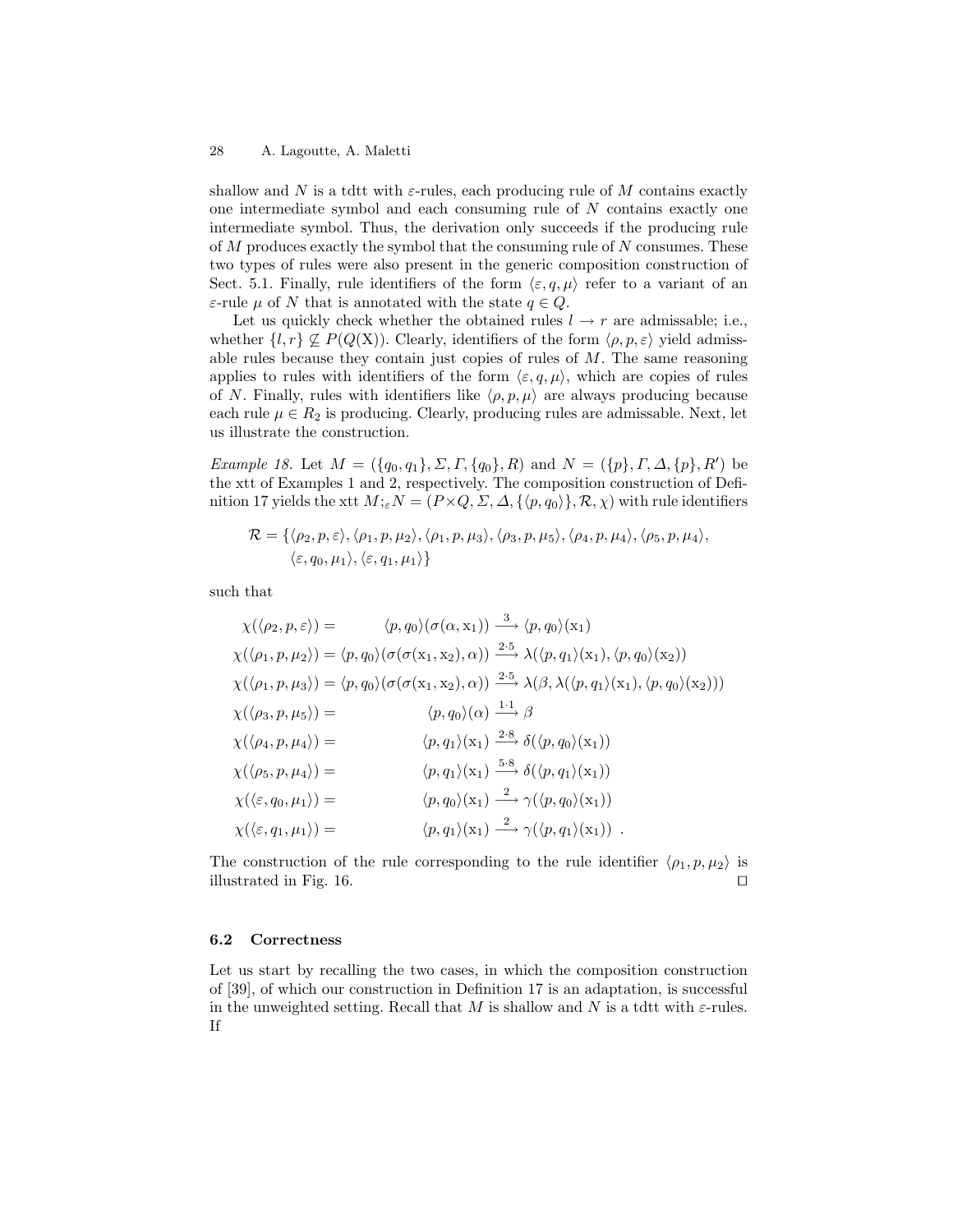

Fig. 16. Construction of the rule with identifier  $\langle \rho_1, p, \mu_2 \rangle$  in Example 18.

**Table 4.** Cases for unweighted xtt composition of  $M$  and  $N$ , where  $M$  is shallow and N is a tdtt with  $\varepsilon$ -rules.

| Case |       |                        | Reference         |
|------|-------|------------------------|-------------------|
| a)   |       | linear and nondeleting | $[39,$ Theorem 17 |
| (b)  | total | linear                 | $[39,$ Theorem 17 |

 $- N$  is linear, and

 $-$  *M* is total or *N* is nondeleting,

then  $\tau_M$ ;  $\tau_N$  can be computed by an xtt [39, Theorem 17]. Table 4 shows these two cases, which correspond to the equally named cases in Sect. 5.

Let us start with Case (a). As in the previous section, this case does not cause further problems in the weighted setting, and we will sketch the correctness proof for our composition construction of Definition 17.

**Theorem 19.** If  $M$  is shallow and  $N$  is a linear and nondeleting tdtt with  $\varepsilon$ -rules, then  $\tau_{M:_{\varepsilon}N} = \tau_M$ ;  $\tau_N$ .

*Proof (sketch)*. Let  $\xi \in P(Q(T_{\Sigma}))$  and  $u \in T_{\Delta}$ . We claim that there is a weightpreserving bijection between the derivations of the form

$$
\xi\left(\Rightarrow_M^{\rho_1};\cdots;\Rightarrow_M^{\rho_k}\right);\left(\Rightarrow_N^{\mu_1};\cdots;\Rightarrow_N^{\mu_n}\right)u\ ,
$$

and the derivations of the form  $\xi \Rightarrow_{M;\varepsilon N}^{\nu_1}; \cdots; \Rightarrow_{M;\varepsilon N}^{\nu_\ell} u$ .

We construct the bijection by induction on k. Let  $s \in T_{\Sigma}$ ,  $p \in P$ , and  $q \in Q$ be such that  $\xi = p(q(s))$ . Next, we distinguish whether the first applied rule  $\rho_1$  is erasing. If it is, then we start the derivation using  $M;_{\varepsilon} N$  with the rule  $\langle \rho_1, p, \varepsilon \rangle$ , which has the same weight as  $\rho_1$ . Otherwise, the rule  $\rho_1$  produces exactly one intermediate symbol  $\gamma \in \Gamma$  that will be consumed by exactly one rule  $\mu_i$  for some  $i \in \mathbb{N}$ . The symbol  $\gamma$  is consumed by exactly one rule because N is linear and nondeleting. Clearly, all rules  $\mu_1, \ldots, \mu_{i-1}$  before  $\mu_i$  must be  $\varepsilon$ -rules because otherwise they would consume the symbol  $\gamma$ . In  $M$ ; N we simulate this derivation by starting with the  $\varepsilon$ -rules  $\langle \varepsilon, q, \mu_1 \rangle, \ldots, \langle \varepsilon, q, \mu_{i-1} \rangle$  followed by the consuming rule  $\langle \rho_1, p', \mu_i \rangle$ , where p' is the (unique) state that occurs in the right-hand side of the rule  $\mu_{i-1}$ .<sup>22</sup> Clearly, this part of the derivation has the same weight as the

<sup>&</sup>lt;sup>22</sup> If  $i = 1$ , then we let  $p' = p$ .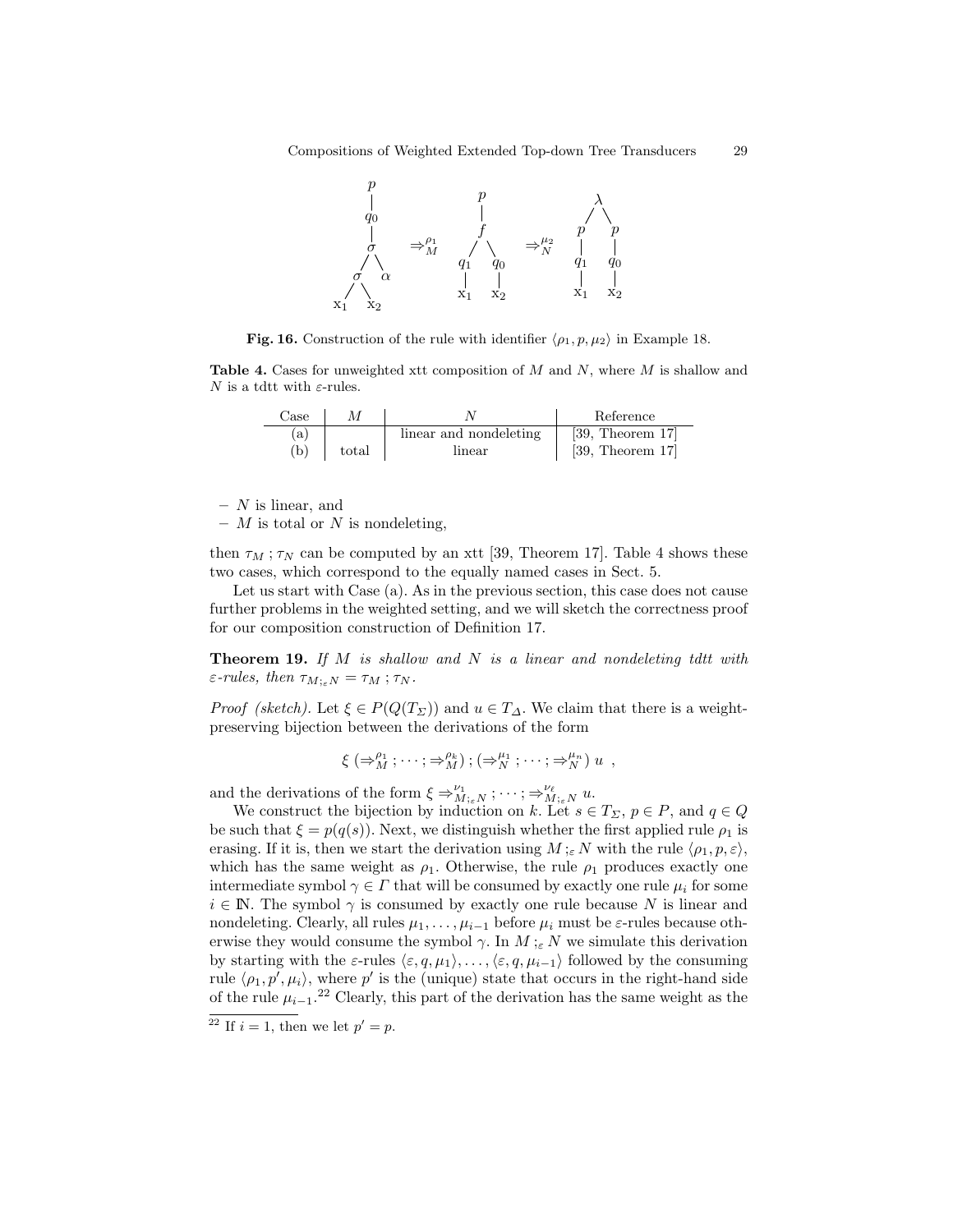product of the weight of rule  $\rho_1$  and the weights of the rules  $\mu_1, \ldots, \mu_i$ . Now we covered all three cases and shortened the derivation using M. The remainder of the derivation can then be processed using the induction hypothesis. Thus, our construction relates derivations bijectively and preserves the weight. Given this bijective and weight-preserving relation, the main statement follows trivially.  $\square$ 

Let us illustrate the construction used in the proof of Theorem 19.

Example 20. Let M and N be the xtt of Examples 1 and 2, and recall that  $M:_{\varepsilon} N$  is shown in Example 18. Moreover, let

$$
s = \sigma(\sigma(\alpha, \sigma(\alpha, \sigma(\alpha, \alpha))), \alpha) \quad \text{and} \quad t = f(h(h(b)), b)
$$

be an input and output tree for  $M$  as in Example 1. Figure 2 shows a derivation  $d_M$  with weight 180 from  $q_0(s)$  to t using M. Moreover, let

$$
u = \lambda(\beta, \lambda(\delta(\delta(\beta)), \gamma(\gamma(\beta)))) .
$$

Figure 17 shows a derivation  $d_N$  with weight  $5 \cdot 8^2 \cdot 1 \cdot 2^2 \cdot 1 = 1280$  from  $p(t)$ to u using  $N$ . The concatenation of the two derivations gives us a derivation  $d$ from  $p(q_0(s))$  to u using rules of M and N. Clearly, the weight of this derivation is  $180 \cdot 1280 = 230400$ .

The image of the derivations  $d_M$  and  $d_N$  by the bijection constructed in the proof of Theorem 19 is shown in Fig. 18. The first four rules in the derivation  $d_M$  are producing, and the produced symbol is immediately consumed in the corresponding step in the derivation  $d_N$ . The fifth and sixth rules in the derivation  $d_M$  are erasing rules, which are simulated by the corresponding erasing rules in the derivation d. The last rule in the derivation  $d_M$  is another producing rule, whose produced symbol  $b$  is not immediately consumed in the current step of the derivation  $d_N$ . Rather the  $\varepsilon$ -rule  $\mu_1$  is applied twice before rule  $\mu_5$  consumes the symbol b. Consequently, we have to defer the application of the rule  $\langle \rho_3, p, \mu_5 \rangle$ to first allow the applications of the rule  $\langle \varepsilon, q_0, \mu_1 \rangle$ . The following table lists the rule applications for all three derivations and shows the correspondence.

| <b>Step</b> |                                      |          |          |                                                                                                                                                                                                                                                                                                                |          |                                                                                 |
|-------------|--------------------------------------|----------|----------|----------------------------------------------------------------------------------------------------------------------------------------------------------------------------------------------------------------------------------------------------------------------------------------------------------------|----------|---------------------------------------------------------------------------------|
| $d_M$ :     |                                      | $\rho_5$ | $\rho_4$ | $\rho_3$                                                                                                                                                                                                                                                                                                       | $\rho_2$ |                                                                                 |
| $d_N$ :     | $\mu_3$                              | $u_4$    | $\mu_4$  | μ5                                                                                                                                                                                                                                                                                                             |          | $\mu_1$ $\mu_1$ $\mu_5$                                                         |
| d:          | $ \langle \rho_1, p, \mu_3 \rangle $ |          |          | $\left \left\langle \rho_5,p,\mu_4\right\rangle\right \left\langle \rho_4,p,\mu_4\right\rangle\right \left\langle \rho_3,p,\mu_5\right\rangle\left \left\langle \rho_2,p,\varepsilon\right\rangle\right \left\langle \rho_2,p,\varepsilon\right\rangle\right \left\langle \varepsilon,q_0,\mu_1\right\rangle.$ |          | $\langle \varepsilon, q_0, \mu_1 \rangle$<br>$\langle \rho_3, p, \mu_5 \rangle$ |

The weight of the derivation  $d$  is

$$
(2 \cdot 5) \cdot (5 \cdot 8) \cdot (2 \cdot 8) \cdot (1 \cdot 1) \cdot 3 \cdot 3 \cdot 2 \cdot 2 \cdot (1 \cdot 1) = 230400,
$$

which coincides with the expected result.  $\Box$ 

Let us move on to Case (b), in which we experience the same problem with deleted subtrees as in Sect. 5. We refer the reader to the discussion of Case (b) in Sect. 5 for an illustration of the problem and examples. Here, we avoid the problem by requiring (i) that the xtt  $M$  is BOOLEAN and (ii) that the semiring A is idempotent (i.e.,  $1 + 1 = 1$ ). This yields that the xtt M is essentially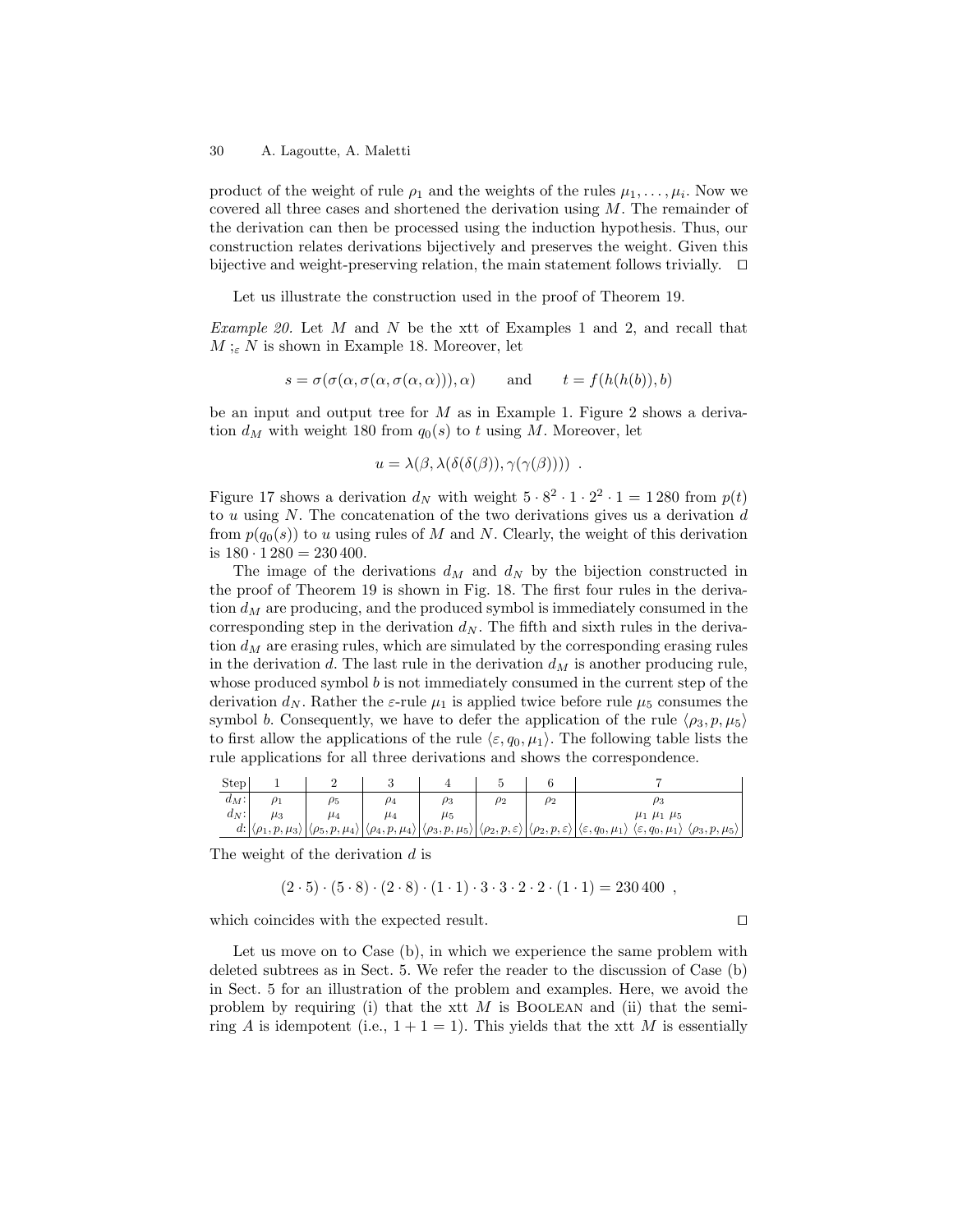

Fig. 17. A derivation from  $p(t)$  to u using N (see Example 20).

unweighted and constant (with weight 1). We observe that  $\tau_M(s, t) = 1$  for all  $(s, t) \in \text{supp}(\tau_M)$  because M is BOOLEAN and A is idempotent, and for every  $s \in T_{\Sigma}$  there exists  $t \in T_{\Gamma}$  such that  $(s, t) \in \text{supp}(\tau_M)$  due to the totality of M.

**Theorem 21.** If the shallow xtt  $M$  is total and BOOLEAN, the tdtt  $N$  with  $\varepsilon$ -rules is linear, and the semiring A is idempotent, then  $\tau_{M; \varepsilon N} = \tau_M$ ;  $\tau_N$ .

*Proof (sketch)*. Let  $\xi \in P(Q(T_{\Sigma}))$  and  $u \in T_{\Delta}$ . We claim that there is a weightpreserving surjective mapping  $f$  from the derivations of the form

$$
\xi\left(\Rightarrow_M^{\rho_1};\cdots;\Rightarrow_M^{\rho_k}\right);\left(\Rightarrow_N^{\mu_1};\cdots;\Rightarrow_N^{\mu_n}\right)u\ ,
$$

and the derivations of the form  $\xi \Rightarrow_{M;\varepsilon N}^{\nu_1}; \cdots; \Rightarrow_{M;\varepsilon N}^{\nu_\ell} u$ .

Clearly, the derivation sequence  $\rho_1 \cdots \rho_k \mu_1 \cdots \mu_n$  is successful. Let  $\perp$  be a fresh symbol, and let  $l \to r \in R_1$  be a rule of M. The mutilated copy of  $l \to r$  is the rule  $l \to \perp(r)$ . We denote the mutilated copy of  $\rho \in R_1$  by  $\overline{\rho}$ . Next, we obtain a rule sequence  $\rho'_1 \cdots \rho'_k$  from  $\rho_1 \cdots \rho_k$  by replacing maximally many rules  $\rho_i$  by their mutilated copy  $\overline{\rho_i}$  such that

$$
\xi\left(\Rightarrow_M^{\rho'_1};\cdots;\Rightarrow_M^{\rho'_k}\right);\left(\Rightarrow_N^{\mu_1};\cdots;\Rightarrow_N^{\mu_n}\right)u\enspace.
$$

In order words, the new rule sequence is still a successful derivation from  $\xi$  to u. Clearly, this derivation can only be successful if  $N$  ignores (i.e., deletes) the subtrees created by mutilated rules because N cannot process the symbol  $\bot$ . In the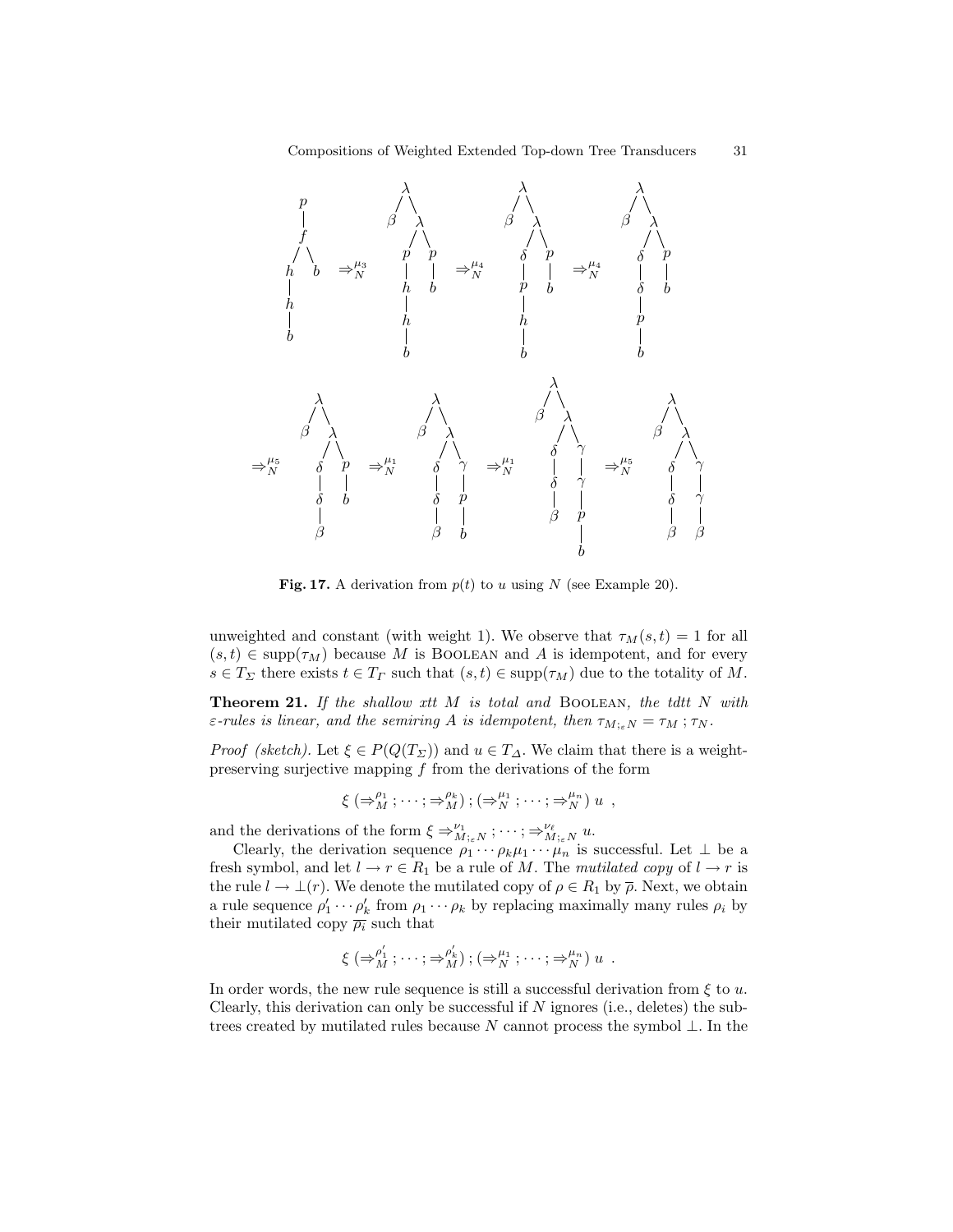

Fig. 18. The matching derivation from  $\langle p, q_0 \rangle$  (s) to u using M ;<sub>ε</sub> N (see Example 20).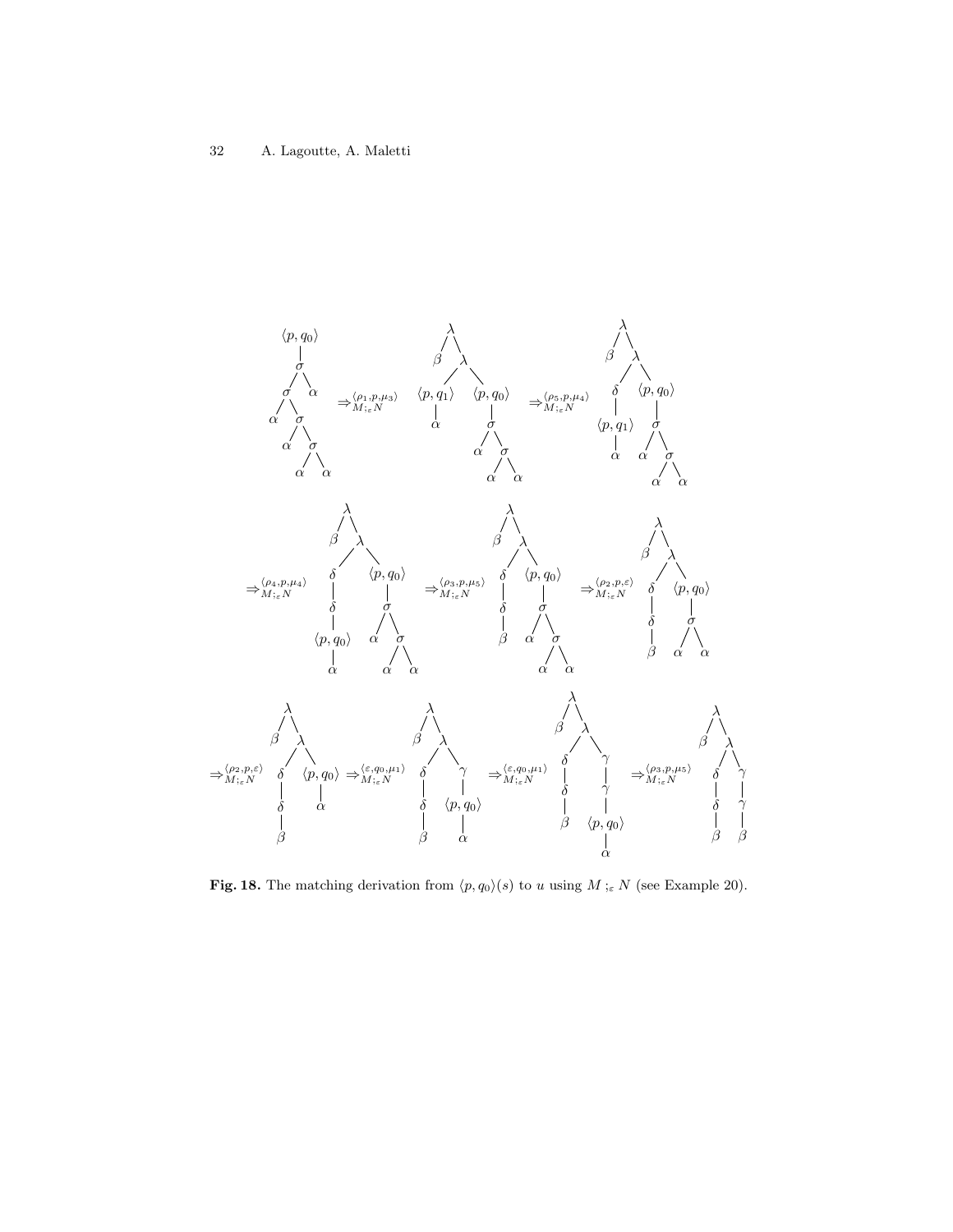next step we drop all mutilated rules from the rule sequence  $\rho'_1 \cdots \rho'_k$  and relate the obtained rule sequence in the same way as in the proof of Theorem 19 to the derivation of the composed xtt. The obtained derivation using the composed xtt has the same weight as the original derivation because we only dropped rules of  $R_1$ , which have weight 1 because M is BOOLEAN. It is not difficult to see that this mapping is surjective because we can always recover one subderivation for parts that we dropped due to the totality of M. This approach is illustrated in an example following the proof.

Now we complete the proof as follows:

$$
(\tau'_{M}; \tau'_{N})(\xi, u) = \sum_{\substack{\rho_1, \ldots, \rho_k \in R_1 \\ \mu_1, \ldots, \mu_n \in R_2 \\ \xi(\Rightarrow^{\rho_1}_{M}; \ldots; \Rightarrow^{\rho_k}_{M}); (\Rightarrow^{\mu_1}_{N}; \ldots; \Rightarrow^{\mu_n}_{N}) u}} \left( \prod_{i=1}^{k} R_1(\rho_i) \cdot \prod_{i=1}^{n} R_2(\mu_i) \right)
$$

$$
= \sum_{\substack{\nu_1, \ldots, \nu_\ell \in \mathcal{R} \\ \nu_1, \ldots, \nu_\ell \in \mathcal{R} \\ d \colon \xi \Rightarrow^{\nu_i}_{M;_{\varepsilon} N}; \ldots; \Rightarrow^{\nu_\ell}_{M;_{\varepsilon} N} u}} \left( \sum_{d' \in f^{-1}(d)} \left( \prod_{i=1}^{\ell} \mathrm{wt}(\nu_i) \right) \right)
$$

(because the second sum is never empty due to surjectivity of  $f$ )

$$
=\sum_{\substack{\nu_1,\ldots,\nu_\ell\in\mathcal{R}\\ \xi\Rightarrow_{M_{i\in N}}^{\nu_1,\ldots,\nu_\ell}\cdots\Rightarrow_{M_{i\in N}}^{\nu_\ell}u}}\left(\prod_{i=1}^\ell\mathrm{wt}(\nu_i)\right)=\tau'_{M_{i\in N}}(\xi,u)
$$

because A is idempotent and  $f^{-1}(d) \neq \emptyset$ . Thus, we conclude that  $M :_{\varepsilon} N$  computes  $\tau_M$ ;  $\tau_N$ .

Let us illustrate the construction in the proof of Theorem 21 on an example.

Example 22. Let us consider Fig. 19, which is a minor variation of Fig. 10. Figure 19 displays two derivations that we want to relate. Obviously, the rule sequence of M is  $\rho_1 \rho_1 \rho_2$ . Now we need to mutilate the rules in the rule sequence. We start with the most aggressive attempt and mutilate every rule in the sequence to obtain  $\overline{\rho_1 \rho_1 \rho_2}$ . Figure 20 shows that the derivation is no longer successful for this rule sequence. Thus, we try the sequence  $\rho_1 \overline{\rho_1 \rho_2}$ , which indeed still delivers a successful derivation as depicted in Fig. 20. Next, we reduce the sequence by taking out all mutilated rules. We obtain just  $\rho_1$ . Now we combine the producing rule  $\rho_1$  as usual with the consuming rule  $\mu_7$  of the second rule sequence and relate them to the rule  $\langle \rho_1, p, \mu_7 \rangle$  of the composed tdtt.

Following the ideas of Sect. 5, the authors suspect that instead of idempotence and a total and BOOLEAN xtt  $M$ , we can simply require that  $M$  is constant. This leads to our final conjecture, which would generalize Theorem 21. We collect all obtained results of this section in Table 5.

Conjecture 23. If the shallow xtt M is constant and the tdtt N with  $\varepsilon$ -rules is linear, then  $\tau_M$ ;  $\tau_N$  can be computed by an xtt.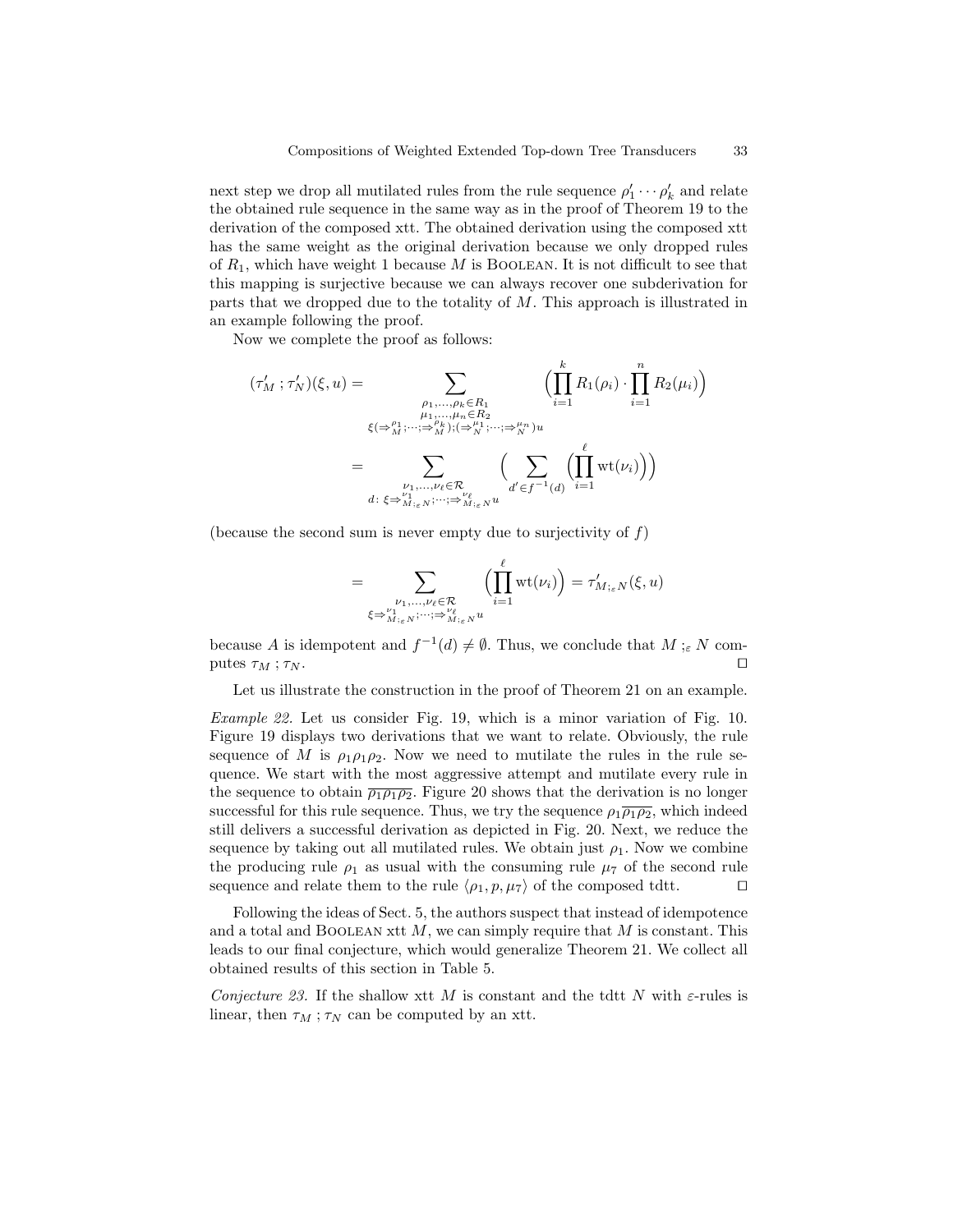

Fig. 19. Relating rule sequences.



Fig. 20. Testing two mutilated sequences. The upper one is too aggressive and the rule  $\mu_7$  of N is not applicable anymore. The lower sequence represents the sought sequence because the derivation is still successful. After the deletion of the mutilated rules, we thus obtain just  $\rho_1$ .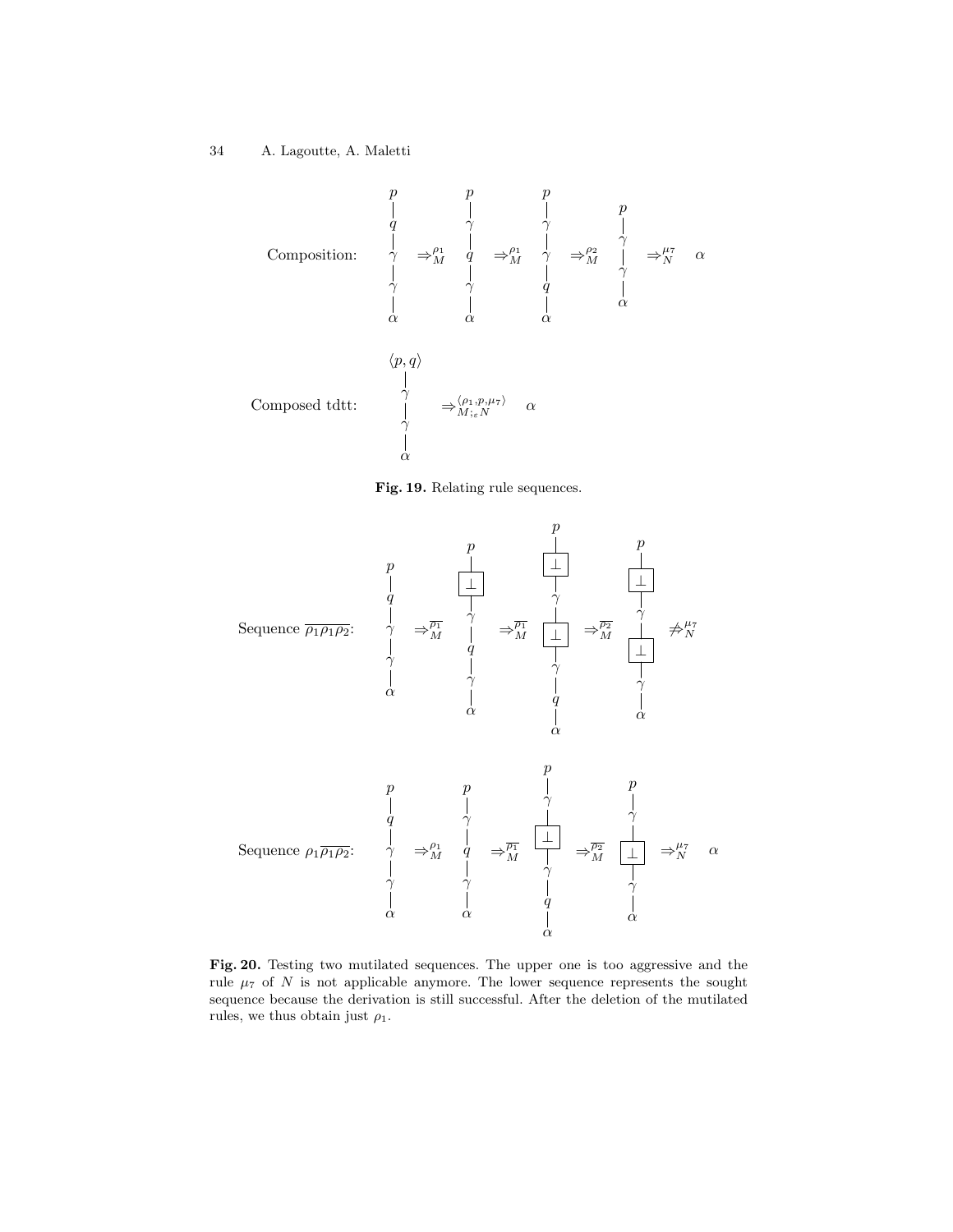**Table 5.** Cases for weighted xtt composition, where  $M$  is a shallow xtt and  $N$  is a tdtt with  $\varepsilon$ -rules. In the second line (which uses Theorem 21), we additionally need to require that the semiring is idempotent.

| Case |                   |                        | Reference     |
|------|-------------------|------------------------|---------------|
| a)   |                   | linear and nondeleting | Theorem 19    |
| b)   | total and BOOLEAN | linear                 | Theorem 21    |
|      | constant          | linear                 | Conjecture 23 |

# References

- 1. Alexandrakis, A., Bozapalidis, S.: Weighted grammars and Kleene's theorem. Inf. Process. Lett. 24(1), 1–4 (1987)
- 2. Arnold, A., Dauchet, M.: Bi-transductions de forˆets. In: Michaelson, S., Milner, R. (eds.) ICALP 1976. pp. 74–86. Edinburgh University Press (1976)
- 3. Arnold, A., Dauchet, M.: Morphismes et bimorphismes d'arbres. Theoret. Comput. Sci. 20(4), 33–93 (1982)
- 4. Baader, F., Nipkow, T.: Term Rewriting and All That. Cambridge University Press (1998)
- 5. Baker, B.S.: Composition of top-down and bottom-up tree transductions. Inform. and Control 41(2), 186–213 (1979)
- 6. Berstel, J., Reutenauer, C.: Recognizable formal power series on trees. Theoret. Comput. Sci. 18(2), 115–148 (1982)
- 7. Borchardt, B.: The Theory of Recognizable Tree Series. Ph.D. thesis, Technische Universität Dresden (2005)
- 8. Borchardt, B., Vogler, H.: Determinization of finite state weighted tree automata. J. Autom. Lang. Combin. 8(3), 417–463 (2003)
- 9. Bozapalidis, S., Louscou-Bozapalidou, O.: The rank of a formal tree power series. Theoret. Comput. Sci. 27(1–2), 211–215 (1983)
- 10. Comon, H., Dauchet, M., Gilleron, R., Löding, C., Jacquemard, F., Lugiez, D., Tison, S., Tommasi, M.: Tree automata techniques and applications. Available at: http://www.grappa.univ-lille3.fr/tata (2007)
- 11. Dauchet, M.: Transductions inversibles de forêts. Thèse 3ème cycle, Université de Lille (1975)
- 12. Engelfriet, J.: Bottom-up and top-down tree transformations: A comparison. Math. Systems Theory 9(3), 198–231 (1975)
- 13. Engelfriet, J.: Top-down tree transducers with regular look-ahead. Math. Systems Theory 10(1), 289–303 (1976)
- 14. Engelfriet, J., Fülöp, Z., Vogler, H.: Bottom-up and top-down tree series transformations. J. Autom. Lang. Combin. 7(1), 11–70 (2002)
- 15. Engelfriet, J., Lilin, E., Maletti, A.: Extended multi bottom-up tree transducers. In: Ito, M., Toyama, F.M. (eds.) DLT 2008. LNCS, vol. 5257, pp. 289–300. Springer, Heidelberg (2008)
- 16. Engelfriet, J., Lilin, E., Maletti, A.: Composition and decomposition of extended multi bottom-up tree transducers. Acta Inform. 46(8), 561–590 (2009)
- 17. Esik, Z., Kuich, W.: Formal tree series. J. Autom. Lang. Combin. 8(2), 219–285 ´ (2003)
- 18. Fülöp, Z., Gazdag, Z., Vogler, H.: Hierarchies of tree series transformations. Theoret. Comput. Sci. 314(3), 387–429 (2004)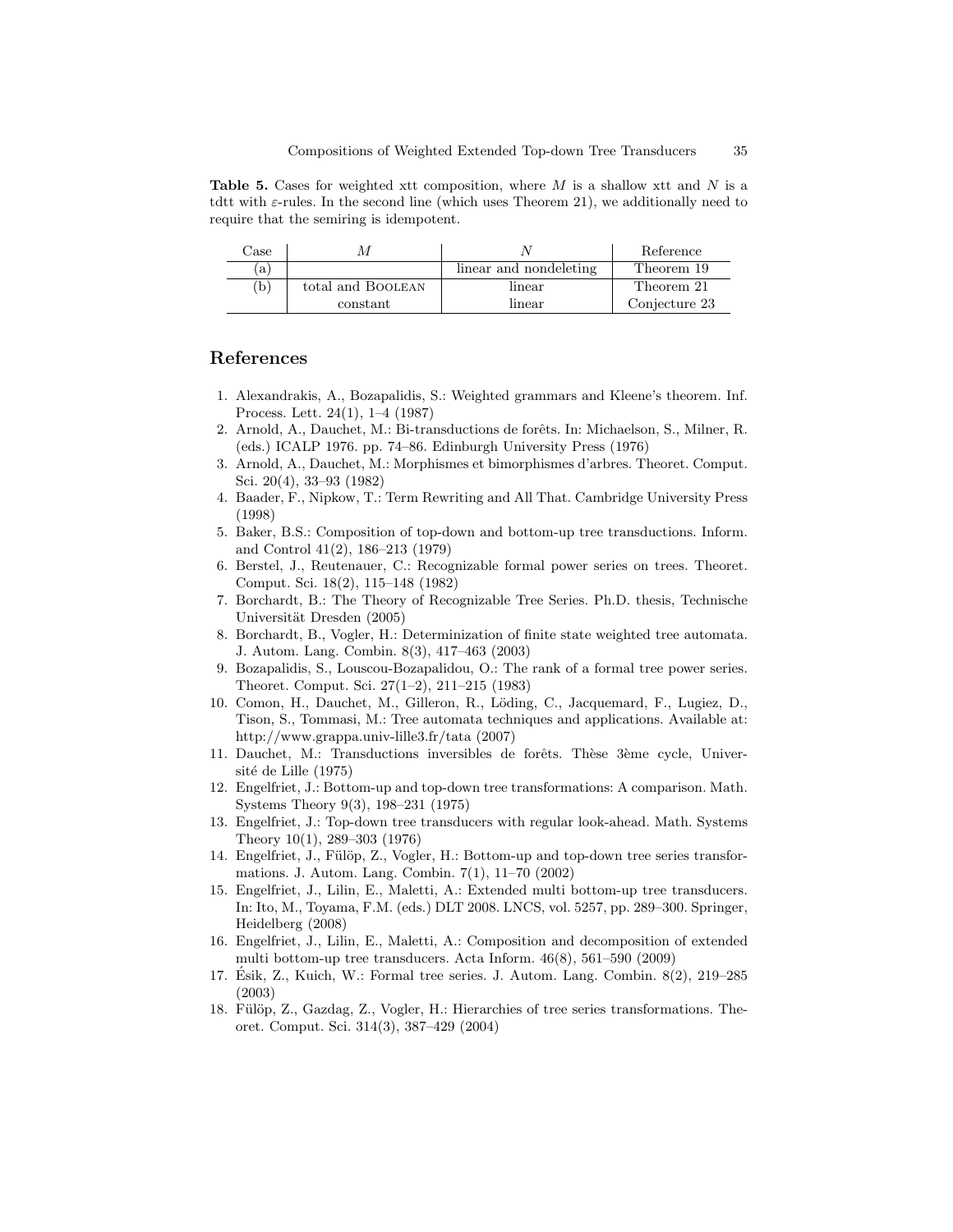- 36 A. Lagoutte, A. Maletti
- 19. Fülöp, Z., Vogler, H.: Tree series transformations that respect copying. Theory Comput. Systems 36(3), 247–293 (2003)
- 20. Fülöp, Z., Vogler, H.: Weighted tree automata and tree transducers. In: Droste, M., Kuich, W., Vogler, H. (eds.) Handbook of Weighted Automata, chap. 9, pp. 313–403. Springer, Heidelberg (2009)
- 21. Gécseg, F., Steinby, M.: Tree Automata. Akadémiai Kiadó, Budapest (1984)
- 22. Gécseg, F., Steinby, M.: Tree languages. In: Rozenberg, G., Salomaa, A. (eds.) Handbook of Formal Languages, vol. 3, chap. 1, pp. 1–68. Springer, Heidelberg (1997)
- 23. Golan, J.S.: Semirings and their Applications. Kluwer Academic, Dordrecht (1999)
- 24. Graehl, J., Knight, K., May, J.: Training tree transducers. Comput. Linguist. 34(3), 391–427 (2008)
- 25. Hebisch, U., Weinert, H.J.: Semirings Algebraic Theory and Applications in Computer Science. No. 5 in Series in Algebra, World Scientific, Singapore (1998)
- 26. Knight, K., Graehl, J.: An overview of probabilistic tree transducers for natural language processing. In: Gelbukh, A.F. (ed.) CICLing 2005. LNCS, vol. 3406, pp. 1–24. Springer, Heidelberg (2005)
- 27. Koehn, P.: Statistical Machine Translation. Cambridge University Press (2010)
- 28. Koehn, P., Och, F.J., Marcu, D.: Statistical phrase-based translation. In: NAACL 2003. pp. 48–54. Association for Computational Linguistics (2003)
- 29. Kühnemann, A.: Benefits of tree transducers for optimizing functional programs. In: Arvind, V., Ramanujam, R. (eds.) FSTTCS 1998. LNCS, vol. 1530, pp. 146– 157. Springer (1998)
- 30. Kuich, W.: Formal power series over trees. In: Bozapalidis, S. (ed.) DLT 1997. pp. 61–101. Aristotle University of Thessaloniki (1998)
- 31. Kuich, W.: Full abstract families of tree series I. In: Karhumäki, J., Maurer, H.A., Paun, G., Rozenberg, G. (eds.) Jewels are Forever, pp. 145–156. Springer, Heidelberg (1999)
- 32. Kuich, W.: Tree transducers and formal tree series. Acta Cybernet. 14(1), 135–149 (1999)
- 33. Maletti, A.: Compositions of tree series transformations. Theoret. Comput. Sci. 366(3), 248–271 (2006)
- 34. Maletti, A.: The Power of Tree Series Transducers. Ph.D. thesis, Technische Universität Dresden (2006)
- 35. Maletti, A.: Compositions of extended top-down tree transducers. Inform. and Comput. 206(9–10), 1187–1196 (2008)
- 36. Maletti, A.: Survey: Weighted extended top-down tree transducers Part I: Basics and expressive power. Acta Cybernet. (2011), preprint available at: http://www.ims.uni-stuttgart.de/∼maletti/pub/mal11.pdf
- 37. Maletti, A.: Survey: Weighted extended top-down tree transducers Part II: Application in machine translation. Fund. Inform. (2011), preprint available at: http://www.ims.uni-stuttgart.de/∼maletti/pub/mal11b.pdf
- 38. Maletti, A., Graehl, J., Hopkins, M., Knight, K.: The power of extended top-down tree transducers. SIAM J. Comput. 39(2), 410–430 (2009)
- 39. Maletti, A., Vogler, H.: Compositions of top-down tree transducers with ε-rules. In: Yli-Jyrä, A., Kornai, A., Sakarovitch, J., Watson, B. (eds.) FSMNLP 2009. LNAI, vol. 6062, pp. 69–80. Springer, Heidelberg (2010)
- 40. May, J., Knight, K., Vogler, H.: Efficient inference through cascades of weighted tree transducers. In: ACL 2010. pp. 1058–1066. Association for Computational Linguistics (2010)